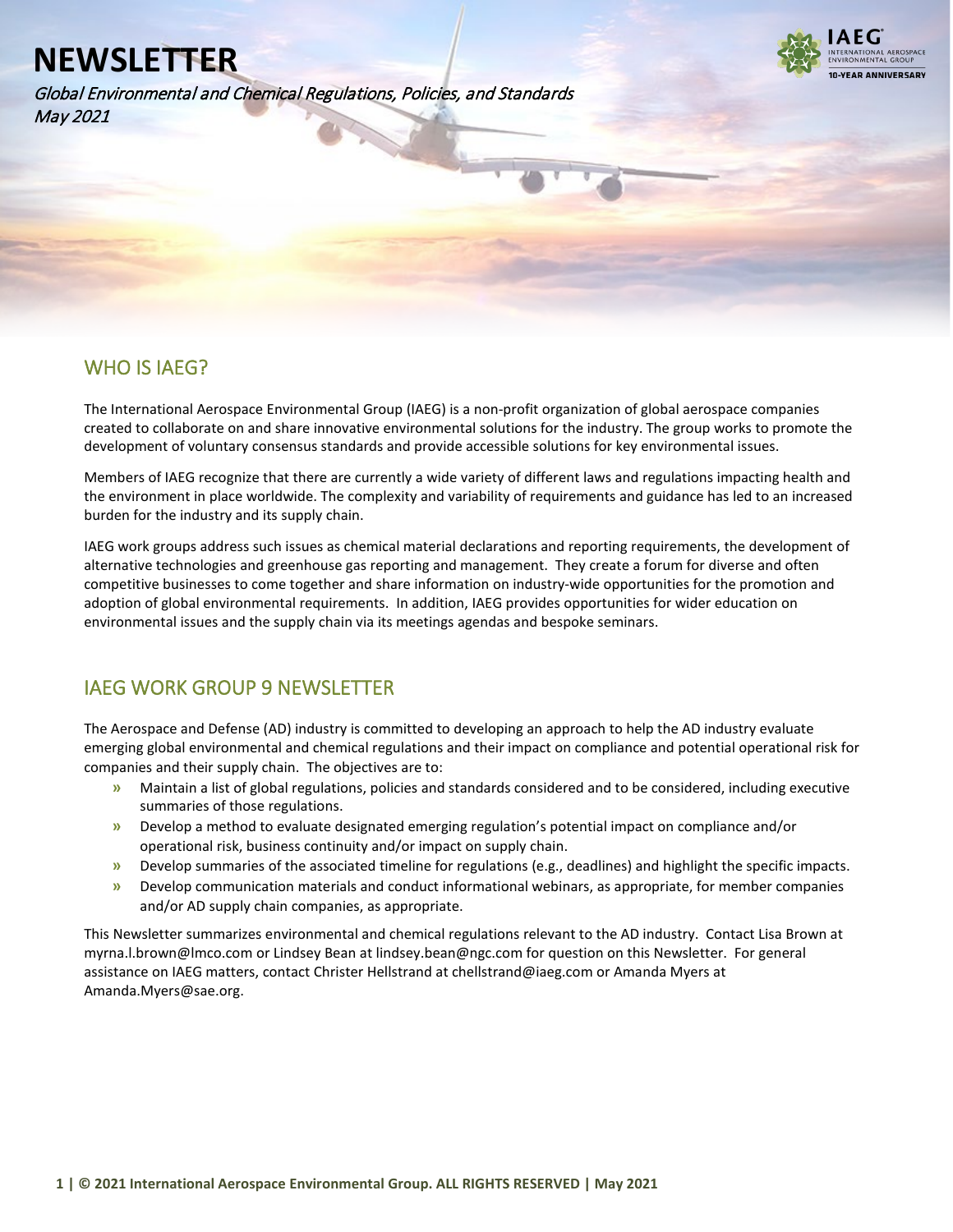Global Environmental and Chemical Regulations, Policies, and Standards May 2021



## TABLE OF CONTENTS

 $\Delta$ 

| Notice on requesting opinions on "Technical Guidelines for the Screening of Priority Assessment Chemical |
|----------------------------------------------------------------------------------------------------------|
|                                                                                                          |
|                                                                                                          |
|                                                                                                          |
|                                                                                                          |
| Amendment to the Law Enforcement Ordinance on the Examination of Chemical Substances and                 |
|                                                                                                          |
|                                                                                                          |
|                                                                                                          |
| Revision of Korean CLP: Announcement No. 2021-139 (Regulations on Classification and Labelling, etc. of  |
| Administrative notice for revision (draft) of notification of Results of Hazard Evaluation of Chemical   |
|                                                                                                          |
| Draft amendments to Prohibited Ingredients and Testing Methods for Environmental Products11              |
| .11                                                                                                      |
| Declaration of the hazardous substances under the authorization of Department of Industrial Works by     |
|                                                                                                          |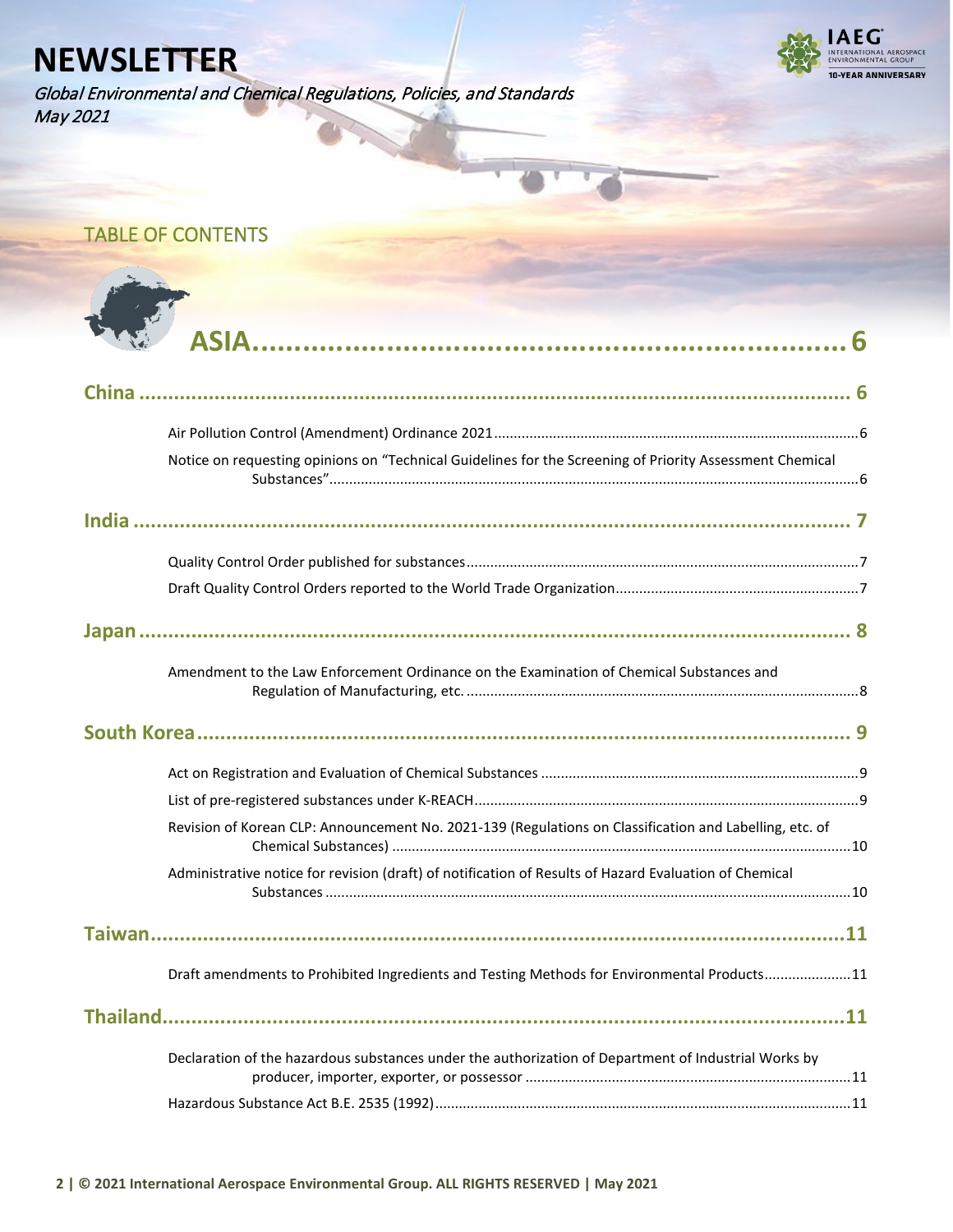**AEG** -<br>TIONAL AEROSPACE<br>MENTAL GROUP 10-YEAR ANNIVERSARY

Global Environmental and Chemical Regulations, Policies, and Standards May 2021

| Notes of principles and reasons; Assembly of the Draft of Electrical Products and Electronic Equipment |  |
|--------------------------------------------------------------------------------------------------------|--|
|                                                                                                        |  |
|                                                                                                        |  |
|                                                                                                        |  |

| Commission delegated Regulation (EU) 2021/797 of 8 March 2021 correcting certain language versions of<br>Annex II and Annex VI to Regulation (EC) No 1272/2008 of the European Parliament and of<br>the Council on classification, labelling and packaging of substances and mixtures 13 |  |
|------------------------------------------------------------------------------------------------------------------------------------------------------------------------------------------------------------------------------------------------------------------------------------------|--|
| Council Decision (EU) 2021/727 of 29 April 2021 on the submission, on behalf of the European Union, of<br>proposals to amend Annexes A and B to the Minamata Convention on Mercury, regarding<br>mercury-added products and manufacturing processes in which mercury or mercury          |  |
|                                                                                                                                                                                                                                                                                          |  |
| Amending Part 1 of Annex VI to Regulation (EC) No 1272/2008 of the European Parliament and of the<br>Council on classification, labelling and packaging of substances and mixtures  15                                                                                                   |  |
|                                                                                                                                                                                                                                                                                          |  |
| Proposals for new POPs: 2-(2H-benzotriazol-2-yl)-4,6-ditertpentylphenol; methoxychlor 15                                                                                                                                                                                                 |  |
| Request for scientific opinion on "Draft Environmental Quality Standards for Priority Substances under the                                                                                                                                                                               |  |
|                                                                                                                                                                                                                                                                                          |  |
|                                                                                                                                                                                                                                                                                          |  |
| Draft commission regulation amending Annex XVII to Regulation (EC) No 1907/2006 of the European<br>Parliament and of the Council concerning the Registration, Evaluation, Authorization and<br>Restriction of Chemicals (REACH), as regards carcinogenic, mutagenic, or reproductive     |  |
| Draft amendment of Annex XVII to Regulation (EC) No 1907/2006 of the European Parliament and of the<br>Council concerning Registration, Evaluation, Authorization and Restriction of Chemicals                                                                                           |  |
| Commission Delegated Regulation (EU) / of XXX correcting Annex VI to Regulation (EC) No. 1272/2008<br>of the European Parliament and of the Council on classification, labelling and packaging of                                                                                        |  |
|                                                                                                                                                                                                                                                                                          |  |
| Commission Implementing Decision (EU) 2021/739 of 4 May 2021 concerning the extension of the action<br>taken by the Dutch Ministry of Infrastructure and Water Management permitting the making                                                                                          |  |

**[Sweden.......................................................................................................................19](#page-18-2)**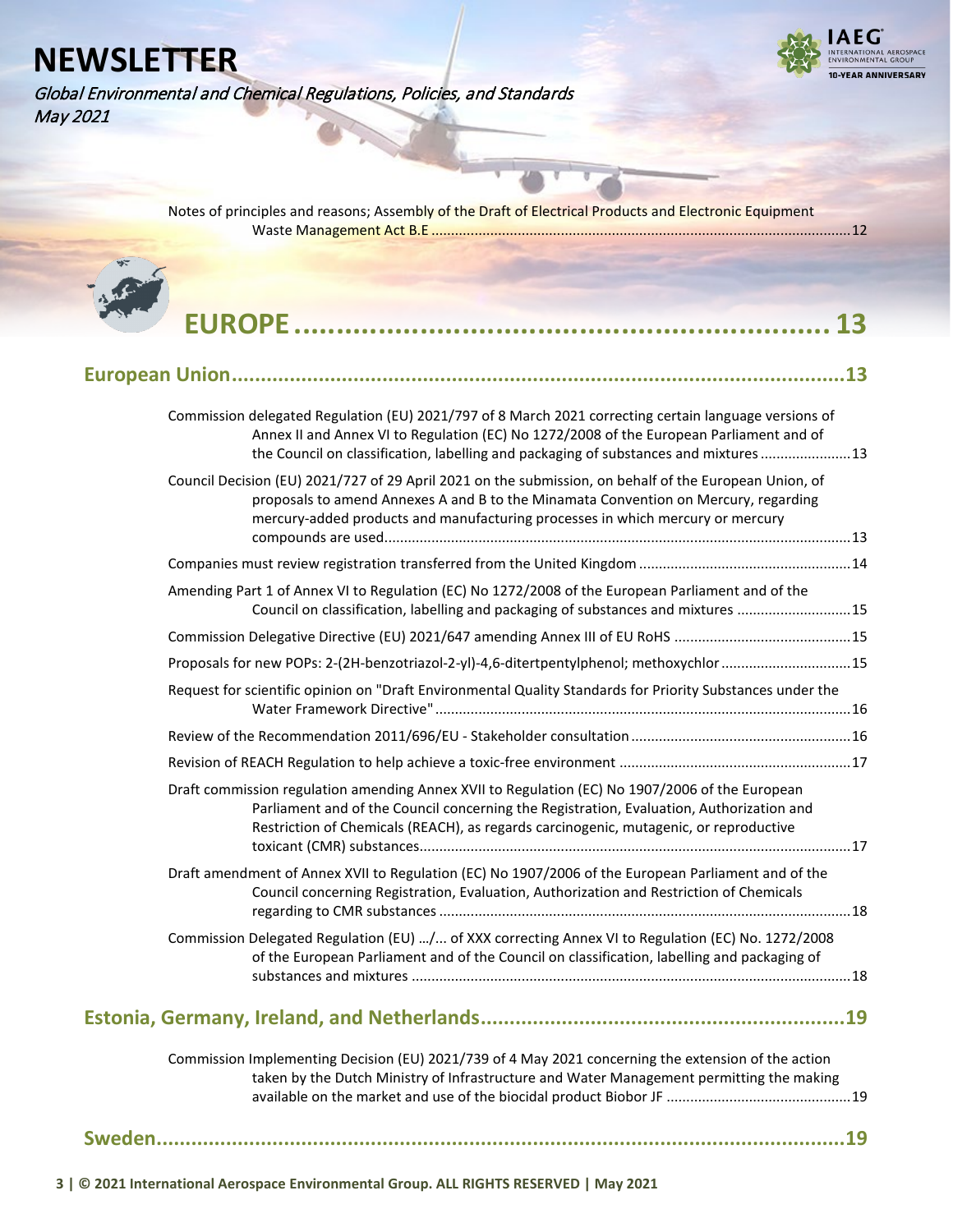Global Environmental and Chemical Regulations, Policies, and Standards May 2021



| Ordinance on the Rotterdam Convention on the Procedure for Prior Informed Consent for Certain           |               |
|---------------------------------------------------------------------------------------------------------|---------------|
| Revision of the Ordinance on the Reduction of Greenhouse Gas Emissions (CO2 Ordinance) 20               |               |
| Ordinance on due diligence and transparency in the areas of minerals and metals from conflict areas and |               |
|                                                                                                         |               |
|                                                                                                         | $\mathbf{21}$ |
|                                                                                                         |               |



|--|

| Order Adding a Toxic Substance to Schedule 1 to the Canadian Environmental Protection Act, 1999:                                                                                                                                                                                          |  |
|-------------------------------------------------------------------------------------------------------------------------------------------------------------------------------------------------------------------------------------------------------------------------------------------|--|
| Order Adding Toxic Substances to Schedule 1 to the Canadian Environmental Protection Act, 1999:                                                                                                                                                                                           |  |
| Updated Ministerial Condition, Domestic Substance List, and Non-Domestic Substance List 23                                                                                                                                                                                                |  |
|                                                                                                                                                                                                                                                                                           |  |
|                                                                                                                                                                                                                                                                                           |  |
| Order Adding a Toxic Substance to Schedule 1 to the Canadian Environmental Protection Act, 1999 and<br>publication of final decision after screening assessment of a substance - phenol, 4-chloro-3-<br>methyl (chlorocresol), CAS RN 59-50-7 - specified on the Domestic Substances List |  |
| Final decision after screening assessment of talc (Mg3H2(SiO3)4), CAS RN 14807-96-6 specified on the                                                                                                                                                                                      |  |
|                                                                                                                                                                                                                                                                                           |  |
| On Petition for Review of Final Agency Action of the U.S. Environmental Protection Agency26                                                                                                                                                                                               |  |
|                                                                                                                                                                                                                                                                                           |  |
|                                                                                                                                                                                                                                                                                           |  |
|                                                                                                                                                                                                                                                                                           |  |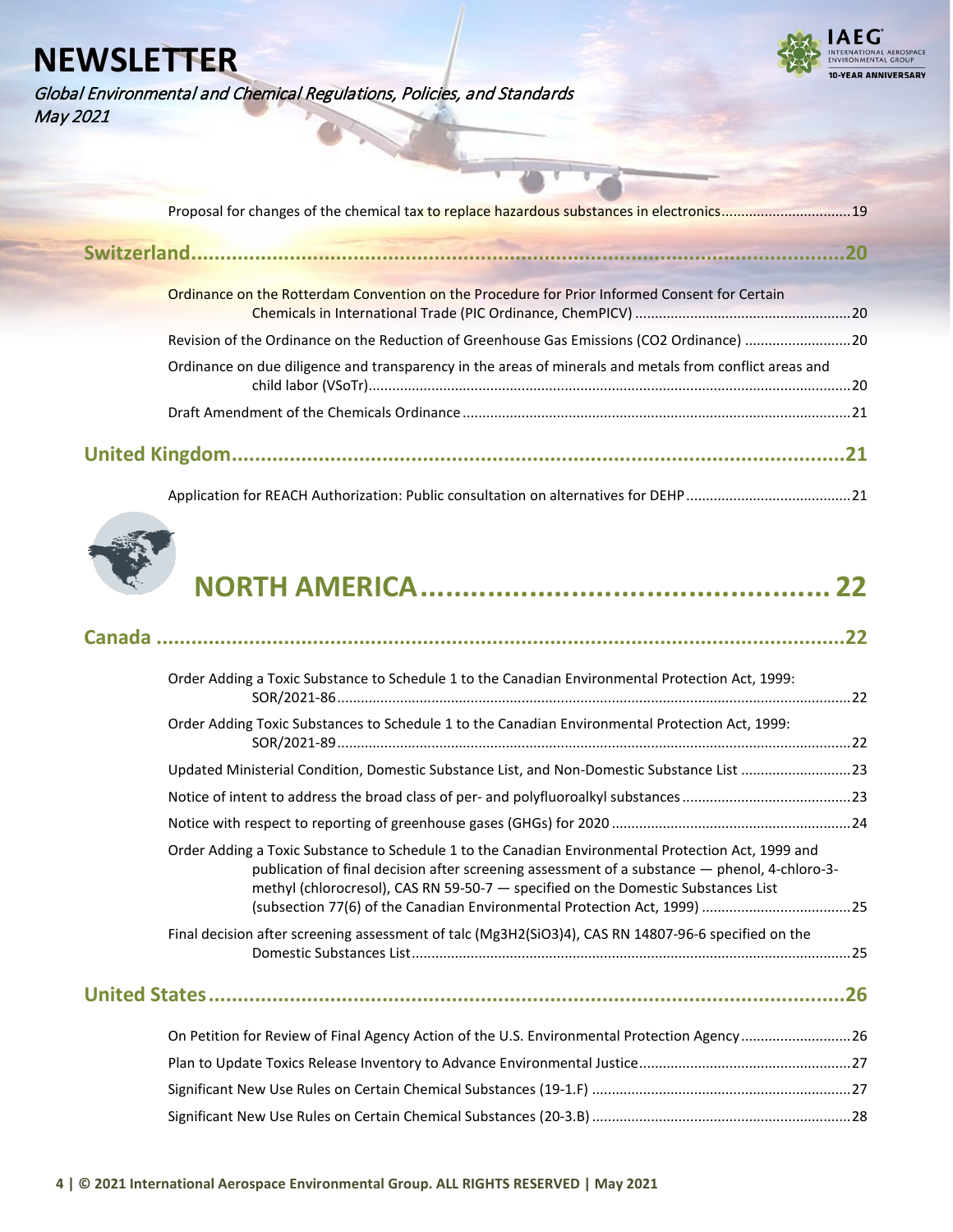Global Environmental and Chemical Regulations, Policies, and Standards May 2021



| EPA announces changes to prevent unsafe new PFAS from entering the market, and creates a new Council |  |
|------------------------------------------------------------------------------------------------------|--|
|                                                                                                      |  |
| Comment Request: Aircraft Engines-Supplemental Information Related to Exhaust Emissions29            |  |
|                                                                                                      |  |
| Comment Request; Implementation of the 8-Hour National Ambient Air Quality Standards for Ozone       |  |
|                                                                                                      |  |
|                                                                                                      |  |
|                                                                                                      |  |



|--|--|

|--|--|--|

| DRAFT LAW No. 6120, 2019 Creates the National Inventory of Chemical Substances with the objective of<br>creating a database of chemical substances produced or imported into Brazilian territory and |  |
|------------------------------------------------------------------------------------------------------------------------------------------------------------------------------------------------------|--|
|                                                                                                                                                                                                      |  |
|                                                                                                                                                                                                      |  |

[Agreement on implementation of GHS for classification and labelling of chemicals in Mercosur countries......33](#page-32-4)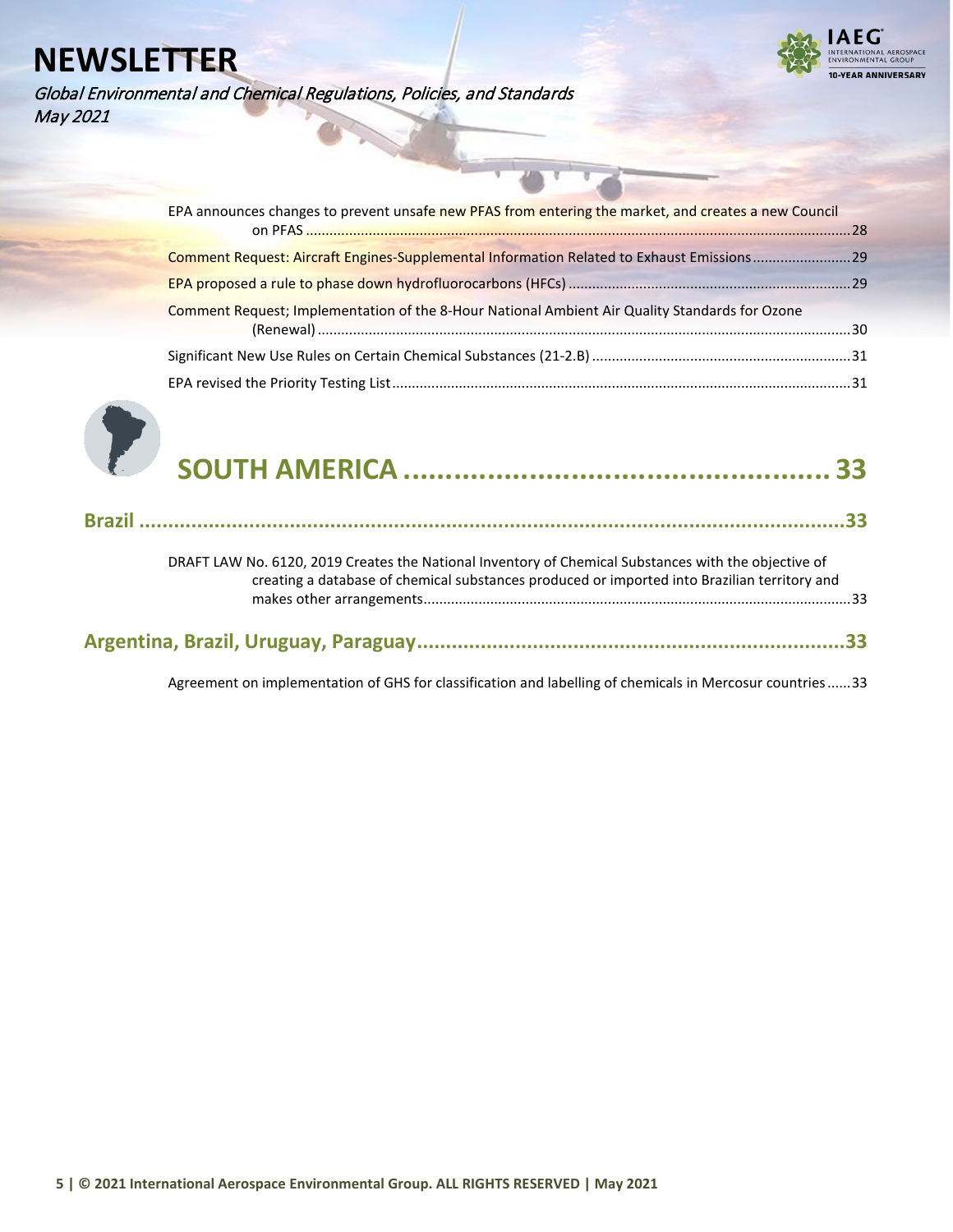Global Environmental and Chemical Regulations, Policies, and Standards May 2021

![](_page_5_Picture_2.jpeg)

<span id="page-5-0"></span>![](_page_5_Picture_3.jpeg)

<span id="page-5-1"></span>![](_page_5_Picture_4.jpeg)

### <span id="page-5-2"></span>Air Pollution Control (Amendment) Ordinance 2021

Legal Status: Published

The Hong Kong Government published the Air Pollution Control (Amendment) Ordinance 2021 to amend the Air Pollution Control Ordinance, which contains provisions to control air pollution from stationary sources in Hong Kong. The goal is to ultimately align Hong Kong's air quality objectives with the World Health Organization's air quality guidelines.

The 2021 amendment to the Ordinance:

- **»** reduces the 24-hour concentration limit in air of sulfur dioxide from 125 micrograms per cubic meter (μg/m<sup>3</sup>) to 50  $\mu$ g/m<sup>3</sup>
- **»** reduces the 24-hr concentration limit in air of suspended fine particles from 75  $\mu$ g/m<sup>3</sup> to 50  $\mu$ g/m<sup>3</sup>
- **»** increases the number of days on which the limit for suspended fine particles could be exceeded from 9 to 35 days per calendar year
- **»** reduces the annual concentration limit in air of suspended fine particles from 35 µg/m<sup>3</sup> to 25 µg/m<sup>3</sup>
- **»** allows for a transitional period of 36 months for projects to apply for a variation of a permit if they receive their environmental permits before the commencement of the new air quality objectives

The commencement date for the new air quality objectives is 1 January 2022. Penalties for non-compliance include a fine up to \$50,000.

### More information can be found at:

<https://www.elegislation.gov.hk/hk/2021/6!en>

### <span id="page-5-3"></span>Notice on requesting opinions on "Technical Guidelines for the Screening of Priority Assessment Chemical Substances"

### Legal Status: Draft notification

The Chinese Ministry of Ecology and Environment (MEE) released a notice requesting comments from authorities, institutions, and industry associations on the Draft Technical Guideline for the Screening of Priority Assessment Chemical Substances. The guideline identifies the principles, procedures, and technical requirements for screening of priority assessment substances. Once identified as priority substances, the MEE can conduct environment risk assessment of such substances to choose which will be regulated. As specified in the draft guideline, the "substances of concern" identified by international organizations and substances with high environmental impact will be included in the priority assessment list. Further, substances with severe health and environmental hazards are very likely to be selected. These hazards include:

- **»** carcinogenic, mutagenic, or toxic to reproduction (CMR) Categories 1A/1B
- **»** bio-accumulative and toxic (PBT) or very persistent and very bio-accumulative (vPvB)
- **»** Aquatic Chronic Category 1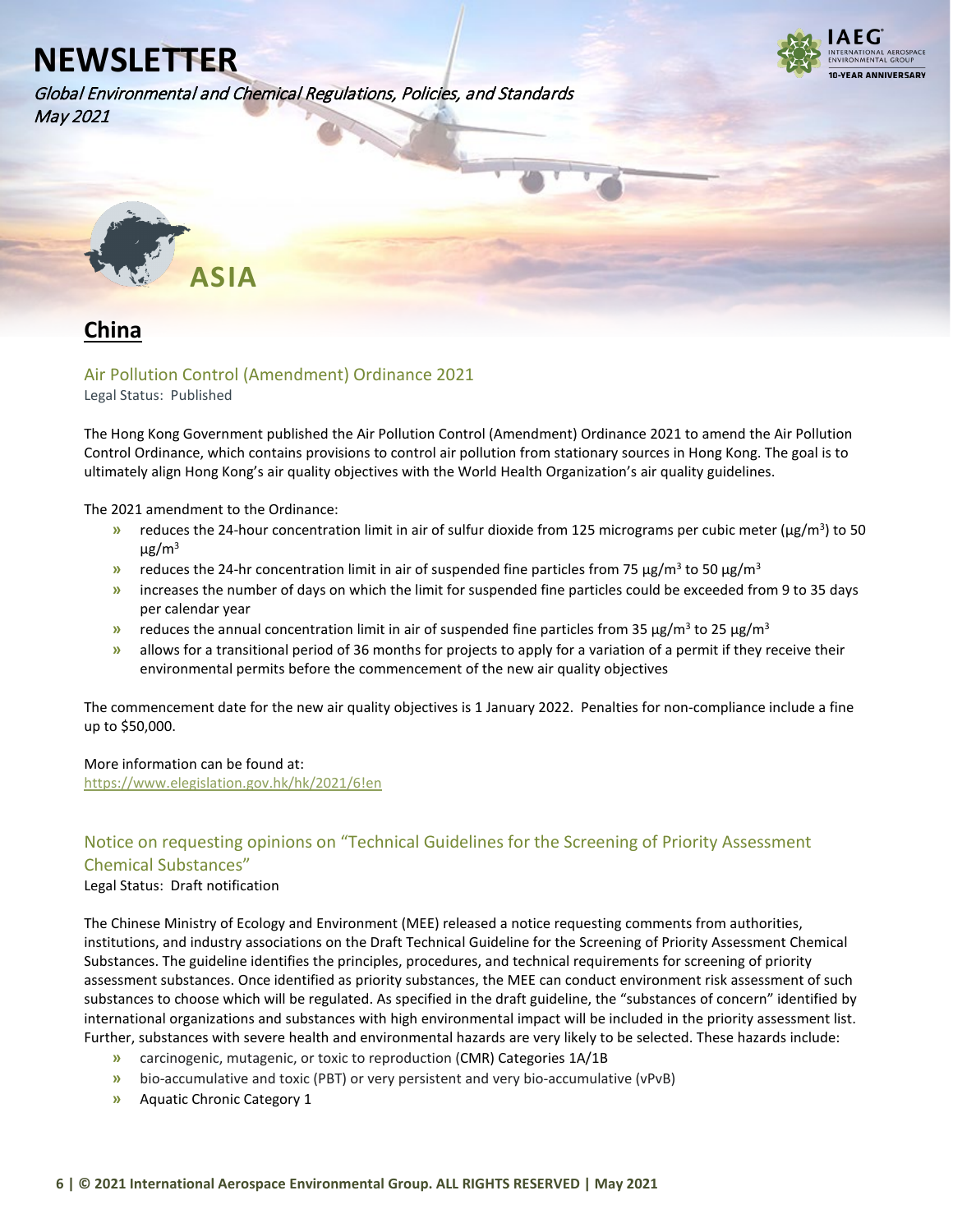![](_page_6_Picture_1.jpeg)

Global Environmental and Chemical Regulations, Policies, and Standards May 2021

- **»** STOT (Specific Target Organ Toxicity) RE Cat. 1 (i.e., definitely toxic to humans or toxic effect was determined in animal experiments after repeated exposure)
- **»** substances requiring extra attention, such as high production/import tonnage band

More information can be found at (in Chinese): [http://www.mee.gov.cn/xxgk2018/xxgk/xxgk06/202105/t20210507\\_831958.html](http://www.mee.gov.cn/xxgk2018/xxgk/xxgk06/202105/t20210507_831958.html)

## <span id="page-6-0"></span>**India**

### <span id="page-6-1"></span>Quality Control Order published for substances

Legal Status: Published

India's Department of Chemicals and Petrochemicals (DCF) is planning to make national chemical standards mandatory by issuing quality control orders (QCOs) for substances. The orders force companies manufacturing or importing the substance covered to ensure it adheres to its related standard, which outlines the minimum purity requirements and other technical specifications.

The DCF published a final QCO for linear alkyl benzene. After in force, the substance, which is used in lubricants and greases, must conform to Indian Standard (IS) 12795:2020 when manufactured in or imported into the country. The DCF published another final QCO for ethylene vinyl acetate, which is used in adhesives. After in force, manufacturers and importers are required to ensure the substance conforms to IS 13601:1993.

Penalties for non-compliance include fines up to 5 lakh rupees and imprisonment.

More information can be found at: Final QCO for linear alkyl benzene [http://www.iaeg.com/elements/pdf/IND\\_Final\\_QCO\\_linear\\_alkyl\\_benzene.pdf](http://www.iaeg.com/elements/pdf/IND_Final_QCO_linear_alkyl_benzene.pdf) Final QCO for ethylene vinyl acetate [http://www.iaeg.com/elements/pdf/IND\\_Final\\_QCO\\_ethylene\\_vinyl\\_acetate.pdf](http://www.iaeg.com/elements/pdf/IND_Final_QCO_ethylene_vinyl_acetate.pdf) Amended order published by Department of Chemicals and Petrochemicals <https://chemicals.nic.in/notification/notification-under-bis-standard>

### <span id="page-6-2"></span>Draft Quality Control Orders reported to the World Trade Organization

Legal Status: Draft

India's DCF is planning to make national chemical standards mandatory by issuing QCOs for substances. The orders force companies manufacturing or importing the substance covered to ensure it adheres to its related standard, which outlines the minimum purity requirements and other technical specifications.

The DCF published draft QCOs for the following substances; they will come into force 180 days after being published in the Gazette:

- **»** acrylonitrile butadiene styrene (ABS) used as a fuel and in rubber production and processing, which would be required to adhere to Indian Standard (IS) 17077:2019
- **»** ethylene dichloride predominantly used to produce polyvinyl chloride (PVC) or as a solvent, which would be required to adhere to IS 869:2020
- **»** polycarbonate used in moulding and extrusion materials, which would be required to adhere to IS 14434:1998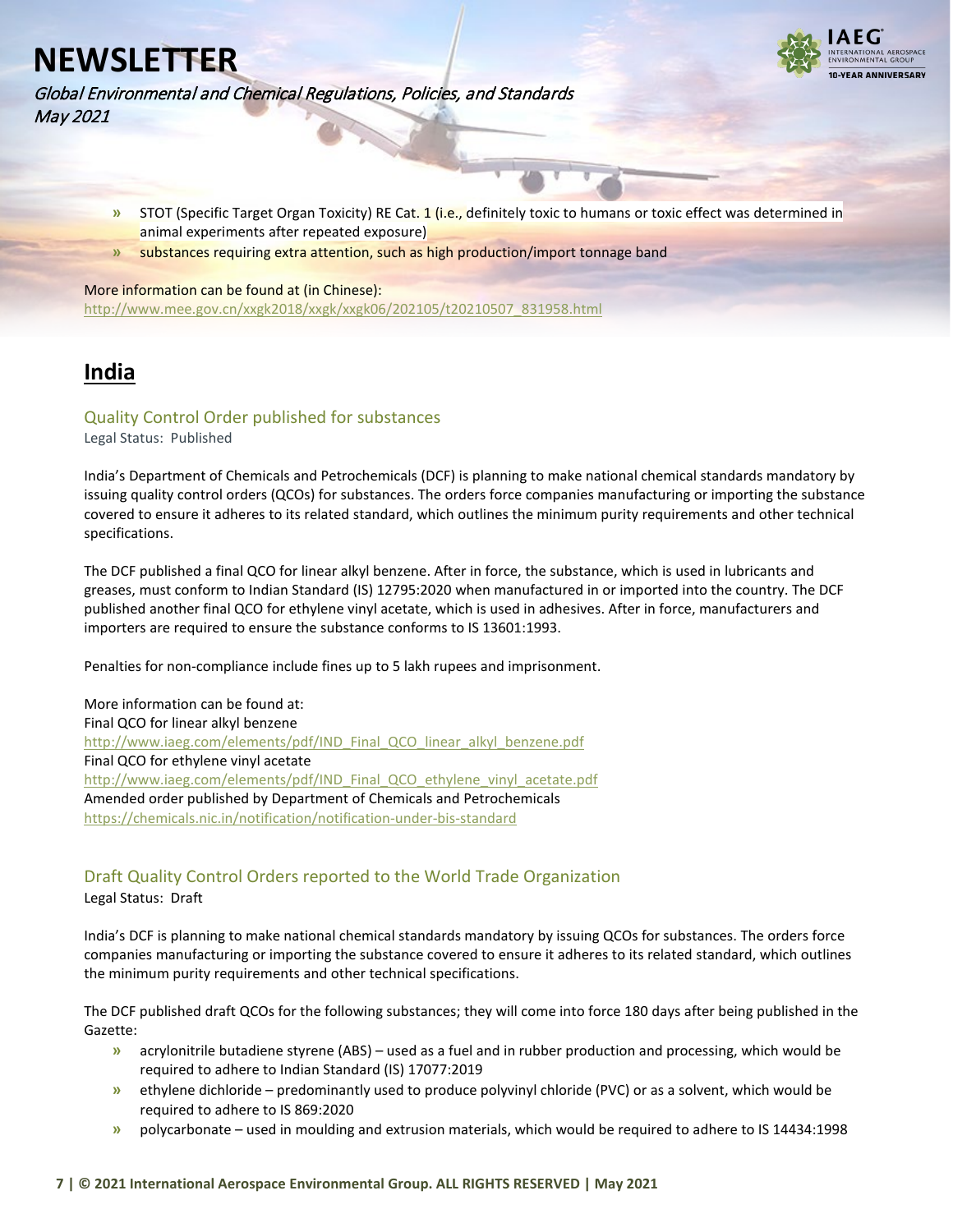![](_page_7_Picture_1.jpeg)

Global Environmental and Chemical Regulations, Policies, and Standards May 2021

- **»** polyurethanes used as moulding and extrusion materials in plastics, which would be required to adhere to IS 17397 (part 1)
- **»** vinyl chloride monomer used almost exclusively in the production of PVC, which would be required to adhere to IS 17442:2020
- **»** p-xylene used in anti-freeze products, lubricants, and greases, which would be required to adhere to IS 17370:2020

Penalties for non-compliance will include fines up to 5 lakh rupees.

### More information can be found at:

ABS: [http://www.iaeg.com/elements/pdf/IND\\_Draft\\_QCO\\_ABS.pdf](http://www.iaeg.com/elements/pdf/IND_Draft_QCO_ABS.pdf) Ethylene dichloride[: http://www.iaeg.com/elements/pdf/IND\\_Draft\\_QCO\\_ethylene\\_dichloride.pdf](http://www.iaeg.com/elements/pdf/IND_Draft_QCO_ethylene_dichloride.pdf) Polycarbonate[: http://www.iaeg.com/elements/pdf/IND\\_Draft\\_QCO\\_polycarbonate.pdf](http://www.iaeg.com/elements/pdf/IND_Draft_QCO_polycarbonate.pdf) Polyurethanes: [http://www.iaeg.com/elements/pdf/IND\\_Draft\\_QCO\\_polyurethanes.pdf](http://www.iaeg.com/elements/pdf/IND_Draft_QCO_polyurethanes.pdf) Vinyl chloride monomer: [http://www.iaeg.com/elements/pdf/IND\\_Draft\\_QCO\\_vinyl\\_chloride\\_monomer.pdf](http://www.iaeg.com/elements/pdf/IND_Draft_QCO_vinyl_chloride_monomer.pdf) p-xylene[: http://www.iaeg.com/elements/pdf/IND\\_Draft\\_QCO\\_p-xylene.pdf](http://www.iaeg.com/elements/pdf/IND_Draft_QCO_p-xylene.pdf)

### <span id="page-7-0"></span>**Japan**

### <span id="page-7-1"></span>Amendment to the Law Enforcement Ordinance on the Examination of Chemical Substances and Regulation of Manufacturing, etc.

Legal Status: Published

The Japanese Ministry of Health, Labor and Welfare passed a revision to the Enforcement Ordinance of the Chemical Substance Control Law (CSCL). The key points in the revision include:

- **»** o,p'- dicofol and PFOA and its salts are added to the list of Class I Specified Chemical Substances
- **»** a total of 13 kinds of products that use perfluorooctanoic acid (PFOA) and its salts are designated as Products Prohibited from Importation. These include, but are not limited to, antireflection agent used in semiconductor manufacturing, paints and varnishes, water and oil repellants, adhesives and fillings for sealing, and fire extinguisher, fire extinguishing agent for fire extinguisher and foam fire extinguishing agent
- **»** fire extinguishers, fire-extinguishing agents, and foam fire-extinguishing agents that use PFOA and its salts are designated as Products that Must Meet National Technical Standards

Class I Specified Chemical Substances under the CSCL must receive prior permission for essential uses (specified by the Cabinet Order) and other uses are prohibited.

No penalties for non-compliance have been specified.

More information can be found at: <https://www.meti.go.jp/press/2021/04/20210416010/20210416010.html>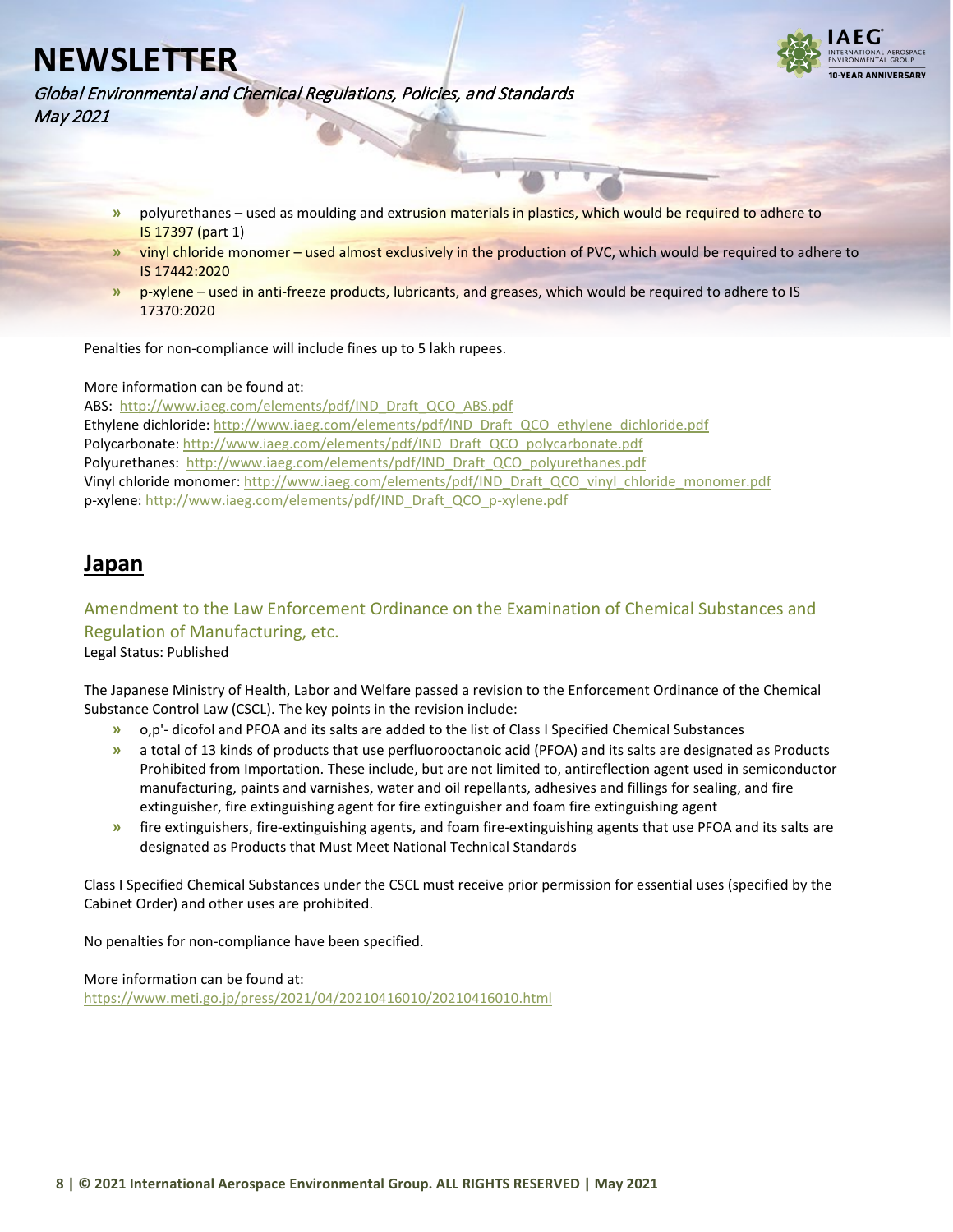Global Environmental and Chemical Regulations, Policies, and Standards May 2021

![](_page_8_Picture_2.jpeg)

### <span id="page-8-0"></span>**South Korea**

<span id="page-8-1"></span>Act on Registration and Evaluation of Chemical Substances

### Legal Status: Published

South Korea has approved a series of amendments to their "Act on the Registration and Evaluation of chemical substances, etc.", also known as K-REACH. Under K-REACH, companies manufacturing or importing 100 kilograms or more a year of new substances, or one tonne or more a year of existing substances, have had to register with the Ministry of Environment (MoE) before starting the activity. Until now, K-REACH has focused on enforcing obligations on manufacturers and importers with penalties such as fines, business closures, and imprisonment. The recent amendment (Article 13, Clause 1) extends this responsibility to downstream users, manufacturers, importers, or sellers. With this, the MoE can ban these parties from producing, importing, or using unregistered substances.

The amendment will now allow the MoE to request import/export documentation relating to specific chemical substances from the relevant authorities to check whether manufacturers or importers are complying with registration or reporting requirements. Companies must comply with the request.

Penalties for a downstream user who uses or sells an unregistered substance include fines up to 50 million Won or imprisonment up to 3 years. Penalties for manufacturers or importers of unregistered chemical substances include fine up to 100 million Won or imprisonment up to 5 years.

### More information can be found at (in Korean):

[https://www.law.go.kr/lsSc.do?section=&menuId=1&subMenuId=15&tabMenuId=81&eventGubun=060101&query=%ED%](https://www.law.go.kr/lsSc.do?section=&menuId=1&subMenuId=15&tabMenuId=81&eventGubun=060101&query=%ED%99%94%ED%95%99%EB%AC%BC%EC%A7%88%EC%9D%98+%EB%93%B1%EB%A1%9D+%EB%B0%8F+%ED%8F%89%EA%B0%80+%EB%93%B1%EC%97%90+%EA%B4%80%ED%95%9C+%EB%B2%95%EB%A5%A0%23undefined%20) [99%94%ED%95%99%EB%AC%BC%EC%A7%88%EC%9D%98+%EB%93%B1%EB%A1%9D+%EB%B0%8F+%ED%8F%89%EA%B0](https://www.law.go.kr/lsSc.do?section=&menuId=1&subMenuId=15&tabMenuId=81&eventGubun=060101&query=%ED%99%94%ED%95%99%EB%AC%BC%EC%A7%88%EC%9D%98+%EB%93%B1%EB%A1%9D+%EB%B0%8F+%ED%8F%89%EA%B0%80+%EB%93%B1%EC%97%90+%EA%B4%80%ED%95%9C+%EB%B2%95%EB%A5%A0%23undefined%20) [%80+%EB%93%B1%EC%97%90+%EA%B4%80%ED%95%9C+%EB%B2%95%EB%A5%A0#undefined](https://www.law.go.kr/lsSc.do?section=&menuId=1&subMenuId=15&tabMenuId=81&eventGubun=060101&query=%ED%99%94%ED%95%99%EB%AC%BC%EC%A7%88%EC%9D%98+%EB%93%B1%EB%A1%9D+%EB%B0%8F+%ED%8F%89%EA%B0%80+%EB%93%B1%EC%97%90+%EA%B4%80%ED%95%9C+%EB%B2%95%EB%A5%A0%23undefined%20) *English translation:*

[http://www.iaeg.com/elements/pdf/KOR\\_K-REACH\\_Amendments\\_english\\_translation.pdf](http://www.iaeg.com/elements/pdf/KOR_K-REACH_Amendments_english_translation.pdf)

### <span id="page-8-2"></span>List of pre-registered substances under K-REACH

Legal Status: Published

On 9 April 2021, South Korea's MoE published an updated list of substances that require pre-registration under K-REACH. Chemical companies intended to manufacture or import the following chemical substances shall register the substances under K-REACH:

- **»** at least 0.1 ton/year of a new chemical substance
- **»** existing substances manufactured, imported, or sold more than 1 ton per year

Pre-registration of chemical substances under K-REACH started in June 2019 for chemical substances manufactured/ imported at volumes greater than 1 ton per year. The updated list of 17,096 notified chemical substances requiring preregistration was published by MoE which includes 78 CMR substances. The deadline for registration of CMR substances exceeding 1 ton per year and substances exceeding 1,000 tons per year is 31 December 2021.

Penalties for non-compliance include fine up to 100 million Won or imprisonment up to 5 years. Penalty for non-compliance at the company level could be imposed based on the company's total sales (up to 5%).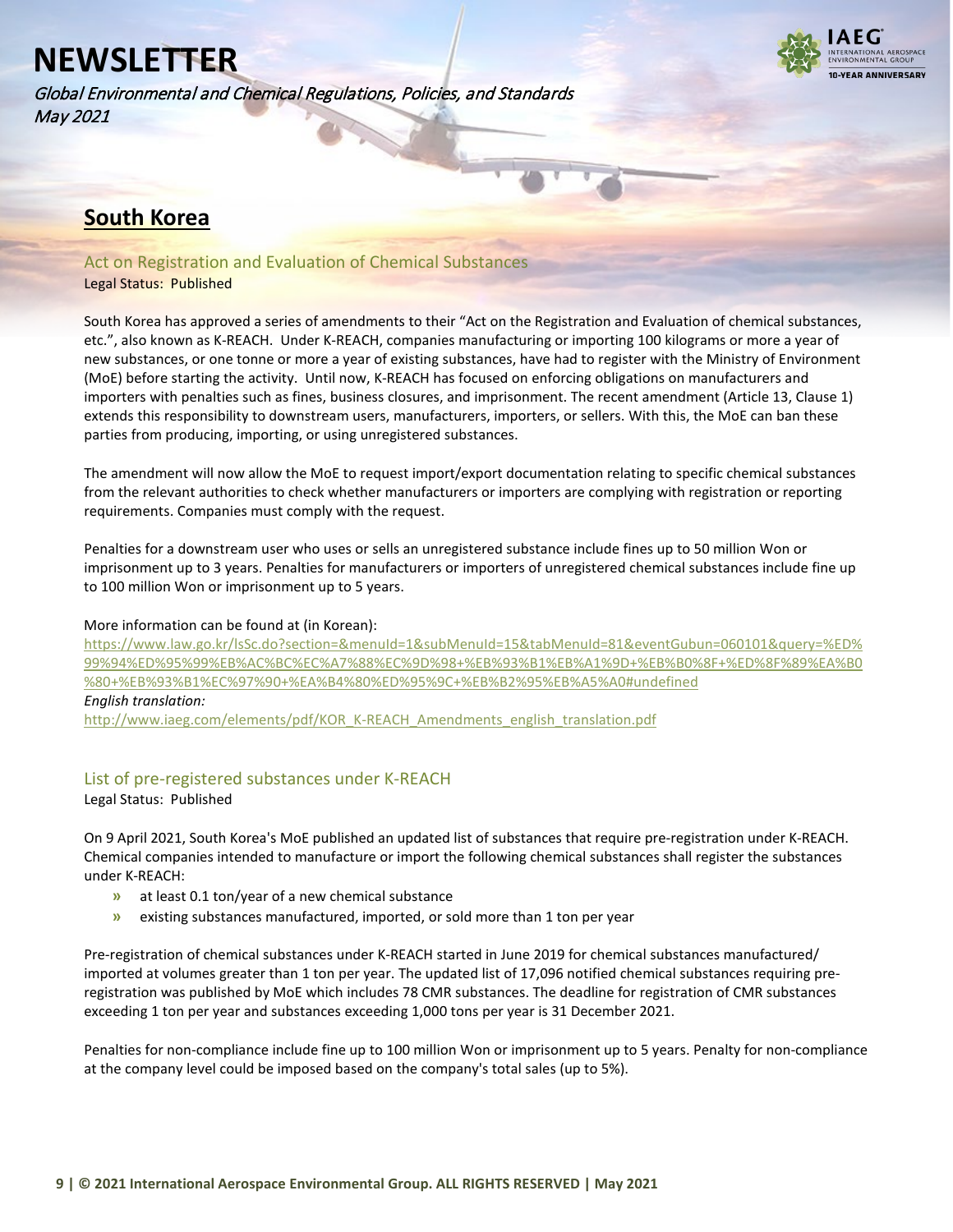![](_page_9_Picture_1.jpeg)

Global Environmental and Chemical Regulations, Policies, and Standards May 2021

### More information can be found at (in Korean):

[https://www.law.go.kr/LSW//lsInfoP.do?lsiSeq=231425&ancYd=20210413&ancNo=18034&efYd=20211014&nwJoYnInfo=N](https://www.law.go.kr/LSW/lsInfoP.do?lsiSeq=231425&ancYd=20210413&ancNo=18034&efYd=20211014&nwJoYnInfo=N&efGubun=Y&chrClsCd=010202&ancYnChk=0#0000) [&efGubun=Y&chrClsCd=010202&ancYnChk=0#0000](https://www.law.go.kr/LSW/lsInfoP.do?lsiSeq=231425&ancYd=20210413&ancNo=18034&efYd=20211014&nwJoYnInfo=N&efGubun=Y&chrClsCd=010202&ancYnChk=0#0000)

#### *Substance list in English:*

[http://www.iaeg.com/elements/pdf/KOR\\_K-REACH\\_PreRegistered\\_Substance\\_List\\_english\\_translation.pdf](http://www.iaeg.com/elements/pdf/KOR_K-REACH_PreRegistered_Substance_List_english_translation.pdf)

### <span id="page-9-0"></span>Revision of Korean CLP: Announcement No. 2021-139 (Regulations on Classification and Labelling, etc. of Chemical Substances)

Legal Status: Draft amendment

The National Institute of Environmental Sciences has announced a Notice of Partial Amendment (proposal) to the Regulations on Classification and Labelling of Chemical Substances. The proposal consists of:

- **»** the classification and labelling of 19 newly designated toxic substances
- **»** amendments to the classification and labelling of existing hazardous chemicals, namely:
	- **–** 38 existing toxic substances (Annex 4, Item A): Identification number; 97-1-9; 97-1-90; 97-1-11; 97-1-93; 97-1- 111; 97-1-134; 97-1-139; 97-1-188; 97-1-208; 97-1-250; 97-1-281; 97-1-297; 97-1-299; 97-1-300; 97-1-309; 97- 1-377; 97-1-416; 97-1-423; 97-1-457; 97-1-466; 2000-1-513; 2001-1-518; 2001-1-519; 2002-1-529; 2003-1-539; 2004-1-545; 2009-1-595; 2010-1-613; 2011-1-617; 2013-1-667; 2014-1-687; 2014-1-696; 2014-1-697; 2014-1- 698; 2017-1-762; 2017-1-795; 2019-1-912; 2020-1-982
	- **–** 5 restricted substances: Multi‑purpose serial numbers 06‑5‑4; 06‑5‑8; 06‑5‑9; 06‑5‑11; 06‑5‑12
	- **–** 5 accident‑preparing materials: E‑mok identification numbers 9; 18; 39; 76; 83

Individuals, institutions, and organizations can comment on this proposal until 2 June 2021.

### More information can be found at: *Original text:* [http://www.iaeg.com/elements/pdf/KOR\\_CLP\\_Revision.pdf](http://www.iaeg.com/elements/pdf/KOR_CLP_Revision.pdf) *Translation:* [http://www.iaeg.com/elements/pdf/KOR\\_CLP\\_Revision\\_english\\_translation.pdf](http://www.iaeg.com/elements/pdf/KOR_CLP_Revision_english_translation.pdf)

### <span id="page-9-1"></span>Administrative notice for revision (draft) of notification of Results of Hazard Evaluation of Chemical **Substances**

### Legal Status: Draft amendment

South Korea's National Institute of Environmental Research is now consulting on the hazard evaluation results of chemical substances registered under K-REACH. The registered substances were issued with English chemical name and relevant information, like CAS No., corresponding hazards, classification and labelling information, and determination if it is classified as toxic chemical. The proposed updates include:

- **»** adding hazard evaluation results of 60 new substances (Given No.2021-1 to 2021-160) -- new substance is a substance that is not listed on the Korean Existing Chemicals List
- **»** updating the hazard evaluation results of 63 new substances previously assessed
- **»** adding hazard evaluation results of 85 existing substances (Given No.2021-085 to 2021-2021-169) -- existing substance is a substance that was commercially distributed prior to 2 February 1991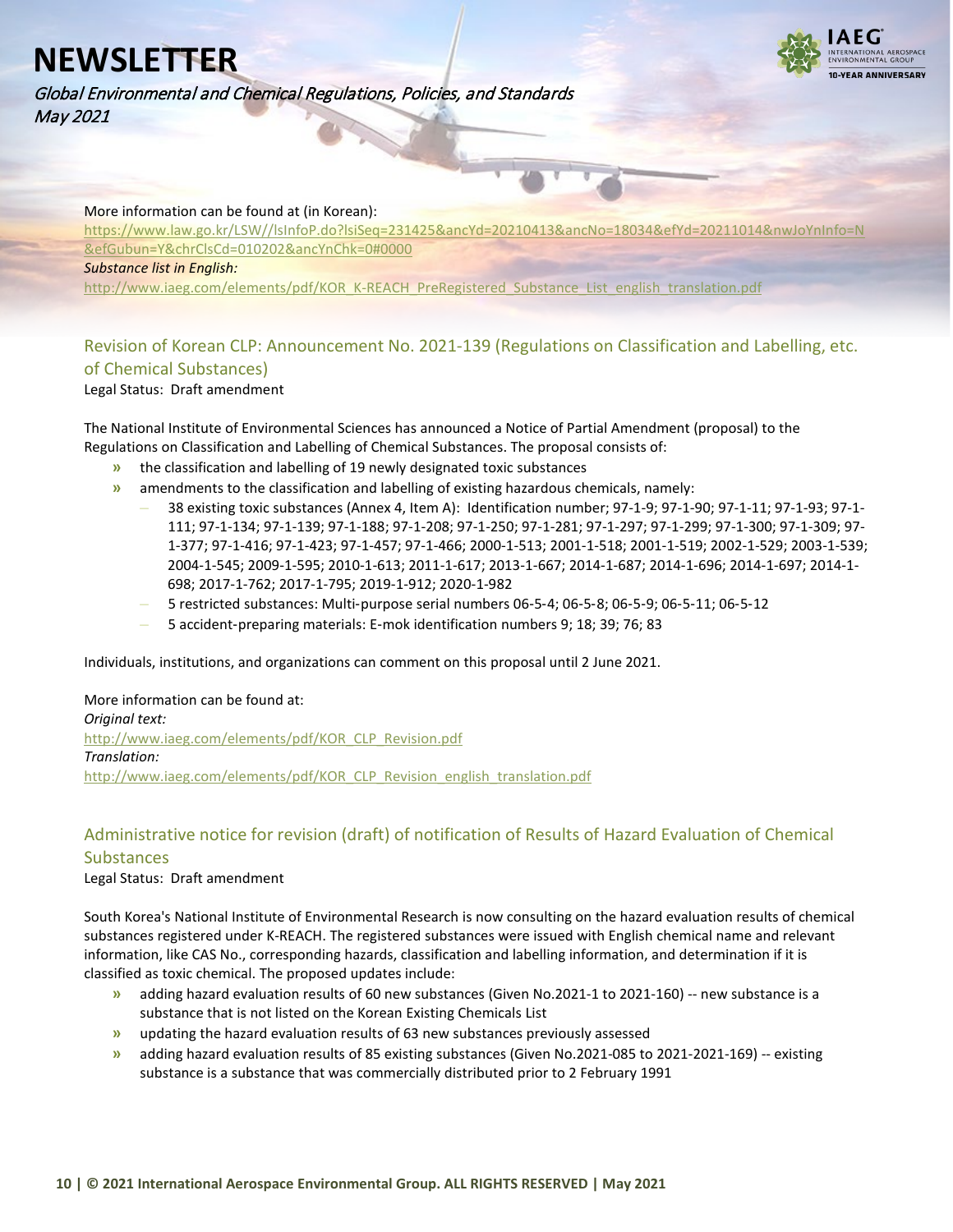Global Environmental and Chemical Regulations, Policies, and Standards May 2021

![](_page_10_Picture_2.jpeg)

More information can be found at (in Korean): *Substance list for new chemicals* [http://www.iaeg.com/elements/pdf/KOR\\_Hazard\\_Eval\\_of\\_Chemicals\\_New\\_Chemicals.pdf](http://www.iaeg.com/elements/pdf/KOR_Hazard_Eval_of_Chemicals_New_Chemicals.pdf) *Substance list for existing chemicals* [http://www.iaeg.com/elements/pdf/KOR\\_Hazard\\_Eval\\_of\\_Chemicals\\_Existing\\_Chemicals.pdf](http://www.iaeg.com/elements/pdf/KOR_Hazard_Eval_of_Chemicals_Existing_Chemicals.pdf)

## <span id="page-10-0"></span>**Taiwan**

<span id="page-10-1"></span>Draft amendments to Prohibited Ingredients and Testing Methods for Environmental Products Legal Status: Draft Amendment

The Taiwan Environmental Protection Agency has released a draft amendment to the Prohibited Ingredients and Inspection Methods for Environmental Drugs. The amendments make Taiwan's regulations more aligned with the Minamata Convention on production, import, and export of mercury-containing pesticides. The notice has added mercury and methylmercury as the prohibited substances of the environmental products and set the detection limit of 10 Method Detection Limit. Annex II of the amendment provides a table that compares the amendments with the existing regulation for the prohibited components.

More information can be found at (in Chinese): <https://www.tcsb.gov.tw/cp-21-4126-fa2d0-1.html> *PDF of notice (the attachment from the above link):* [http://www.iaeg.com/elements/pdf/TWN\\_Draft\\_Amendment\\_Prohibited\\_Ingredients.pdf](http://www.iaeg.com/elements/pdf/TWN_Draft_Amendment_Prohibited_Ingredients.pdf)

## <span id="page-10-2"></span>**Thailand**

<span id="page-10-3"></span>Declaration of the hazardous substances under the authorization of Department of Industrial Works by producer, importer, exporter, or possessor Legal Status: Published

The Government of Thailand updated the list of hazardous substances list that contains substances producers, importers and exporters must declare. The newly updated hazardous substances in this notification are the controlled chemical under Rotterdam Convention or Minamata Convention or Stockholm Convention or Montreal Protocol or United Nations Convention against Illicit Traffic in Narcotic Drugs and Psychotropic Substances, 1988.

There are no non-compliance provisions specified.

More information can be found at (in Thai): [http://www.iaeg.com/elements/pdf/THA\\_Hazardous\\_Substance\\_List.pdf](http://www.iaeg.com/elements/pdf/THA_Hazardous_Substance_List.pdf)

### <span id="page-10-4"></span>Hazardous Substance Act B.E. 2535 (1992)

Legal Status: Draft notification

The Thailand Department of Industrial Works (DIW) issued a notice regarding a revision of the List of Hazardous Substances. The list is found under the Thailand Hazardous Substances Act Annex 5, Section 5.1. Hazardous substances (and mixtures) on the list are assigned a management category that determines the regulatory actions needed for compliance.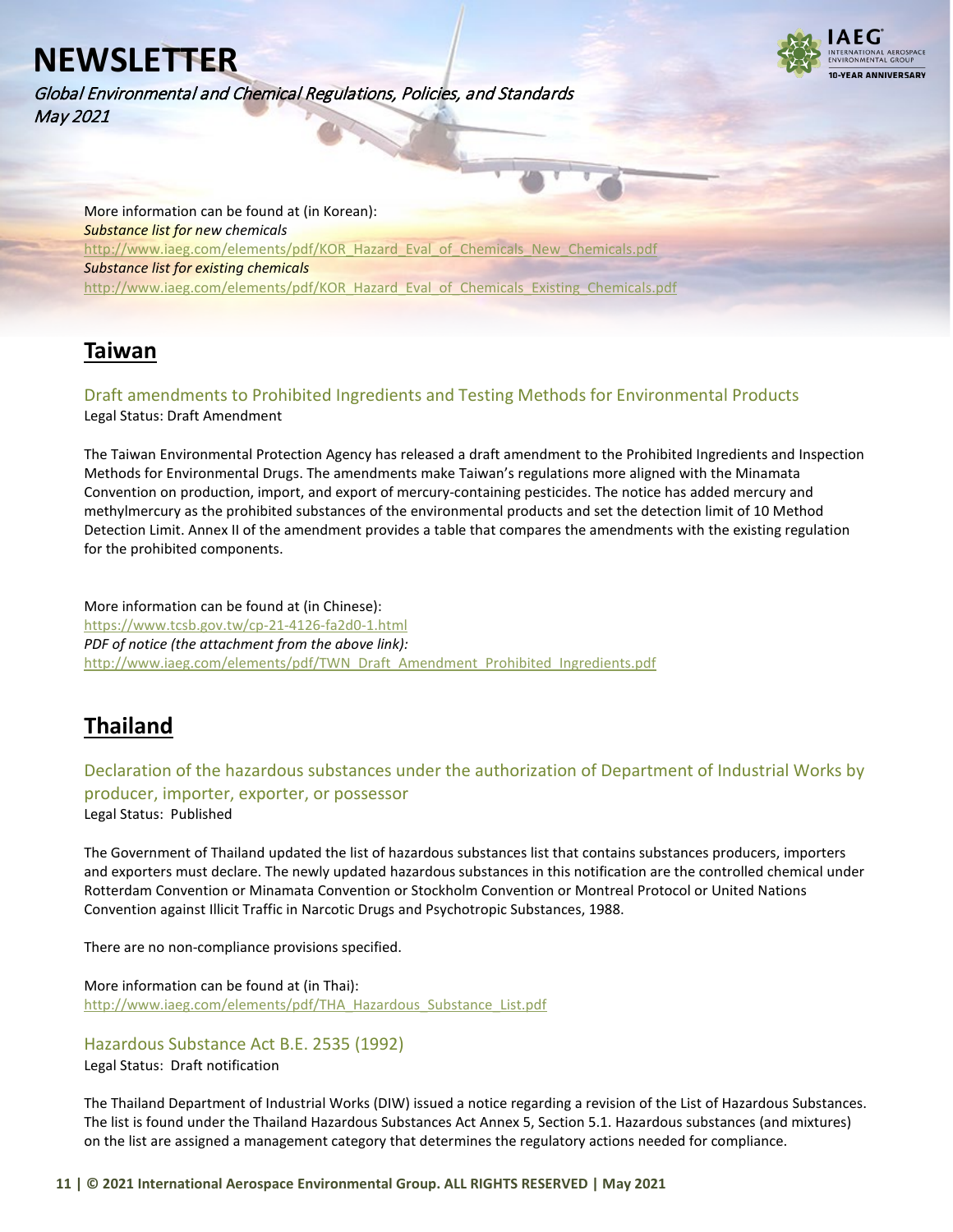![](_page_11_Picture_1.jpeg)

Global Environmental and Chemical Regulations, Policies, and Standards May 2021

The management of triethanolamine, benzyl cyanide, and perfluorooctanoic acid (PFOA) and its related compounds are strengthened, to comply with the requirements of the Chemical Weapons Convention, International Special Surveillance List, and Stockholm Convention on Persistent Organic Pollutants.

Triethanolamine (CAS No. 102-71-6):

- **»** concentration > 30% weight per weight (w/w): considered as type 3 hazardous substance- type 3 substances require registration & license
- **»** concentration ≤ 30% w/w: considered as type 1 hazardous substance type 1 substances require manufacturers and importers to notify the DIW for volumes > 1 ton/year

Benzyl cyanide (CAS No. 140-29-4):

**»** hazard category changed from type 1 to type 3

The following eight substances were added to the List under hazard type 4 (type 4 substances are prohibited from production, import, export, or possession in Thailand):

- **»** perfluorooctanoic acid (CAS No. 335-67-1)
- **»** ammonium Perfluorooctanoate (CAS No. 3825-26-1)
- **»** sodium perfluorooctanoate (CAS No. 335-95-5)
- **»** potassium perfluorooctanoate (CAS No. 2395-00-8)
- **»** silver perfluorooctanoate (CAS No. 335-93-3)
- **»** perfluorooctanoyl fluoride (CAS No. 335-66-0)
- **»** methyl perfluorooctanoate (CAS No. 376-27-2)
- **»** ethyl perfluorooctanoate (CAS No. 3108-24-5)

Specific exemptions for the above substances are:

- **»** textiles for oil and water repellency
- **»** manufacture of polytetrafluoroethylene (PTFE) and polyvinylidene fluoride (PVDF) for the production of Industrial waste heat exchanger equipment and industrial sealants
- **»** manufacture of polyfluoroethylene propylene (FEP) for the production of high-voltage electrical wire and cables for power transmission
- **»** manufacture of fluoroelastomers for the production of O-rings, v-belts, and plastic accessories for car interiors

Penalties for non-compliance include imprisonment up to 10 years and fines up to 1 million Baht.

More information can be found at (in Thai): [http://php.diw.go.th/rubfung/upload1/file1\\_117.pdf](http://php.diw.go.th/rubfung/upload1/file1_117.pdf)

### <span id="page-11-0"></span>Notes of principles and reasons; Assembly of the Draft of Electrical Products and Electronic Equipment Waste Management Act B.E

Legal Status: Draft

The draft Assembly of the Draft of Electrical Products and Electronic Equipment Waste Management Act (Act) aims to regulate the management of electrical appliances and electronic equipment waste products. The types of end-of-life products, electrical appliances, and electronic devices affected by this Act will be decided and published in the gazette by the Waste Management Committee following the establishment of the Act. This Act will not apply to military electrical appliances and electronic devices.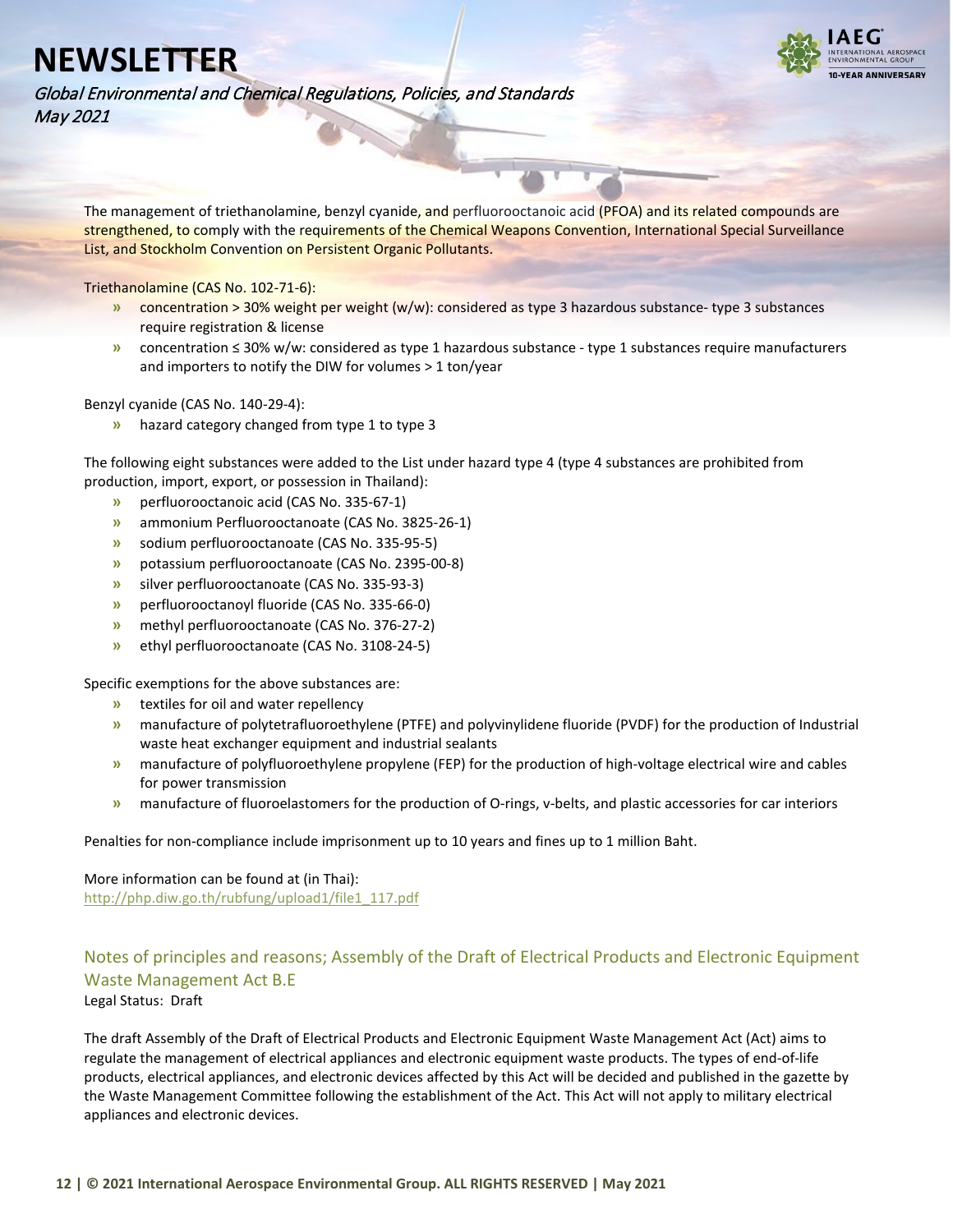Global Environmental and Chemical Regulations, Policies, and Standards May 2021

![](_page_12_Picture_2.jpeg)

An "Electrical Appliance and Electronic Equipment Waste Management Fund" will be established to support and promote the development of waste management operations. Manufacturers and importers will contribute to the Fund in the form of maintenance fees. All electronic waste shall be deposited at a "Take-back Centre". It is prohibited to store, throw, destroy, and/or disassemble end-of-life electronic products, unless licensed to do so.

Failure to comply will result in an administrative fine of 500 to 100,000 baht, depending on the violation.

#### More information can be found at (in Thai):

[https://www.pcd.go.th/wp-content/uploads/2021/04/pcdnew-2021-04-23\\_03-20-34\\_060056.pdf](https://www.pcd.go.th/wp-content/uploads/2021/04/pcdnew-2021-04-23_03-20-34_060056.pdf)

<span id="page-12-0"></span>![](_page_12_Picture_7.jpeg)

## <span id="page-12-1"></span>**European Union**

<span id="page-12-2"></span>Commission delegated Regulation (EU) 2021/797 of 8 March 2021 correcting certain language versions of Annex II and Annex VI to Regulation (EC) No 1272/2008 of the European Parliament and of the Council on classification, labelling and packaging of substances and mixtures Legal Status: In force

The amendment corrects errors made in Danish, French, German, Italian, Polish, and Czech language versions of Regulation (EC) No 1272/2008 of the European Parliament and of the Council on classification, labelling, and packaging (CLP) of substances and mixtures. The other language versions are not affected.

Errors affect Annex II and Annex VI of the CLP and relate to the scope, labelling obligations, and hazard classification of mixtures containing titanium dioxide. Annex II contains special rules for labelling and packaging of certain substances and mixtures. Annex IV contains the list of recommended precautionary statements for each hazard class and hazard category.

Penalties for non-compliance with CLP Regulation are decided by individual European Union member states.

More information can be found at: <https://eur-lex.europa.eu/legal-content/EN/TXT/?uri=CELEX%3A32021R0797>

<span id="page-12-3"></span>Council Decision (EU) 2021/727 of 29 April 2021 on the submission, on behalf of the European Union, of proposals to amend Annexes A and B to the Minamata Convention on Mercury, regarding mercuryadded products and manufacturing processes in which mercury or mercury compounds are used Legal Status: In force

The European Union (EU) has adopted Council Decision (EU) 2021/727 of 29 April 2021 by which the EU shall submit proposals to amend Annexes A and B to the Minamata Convention on Mercury. Annex A contains a list of prohibited mercury-added products and their phase out dates. Annex B contains a list of manufacturing processes in which mercury or mercury compounds are used.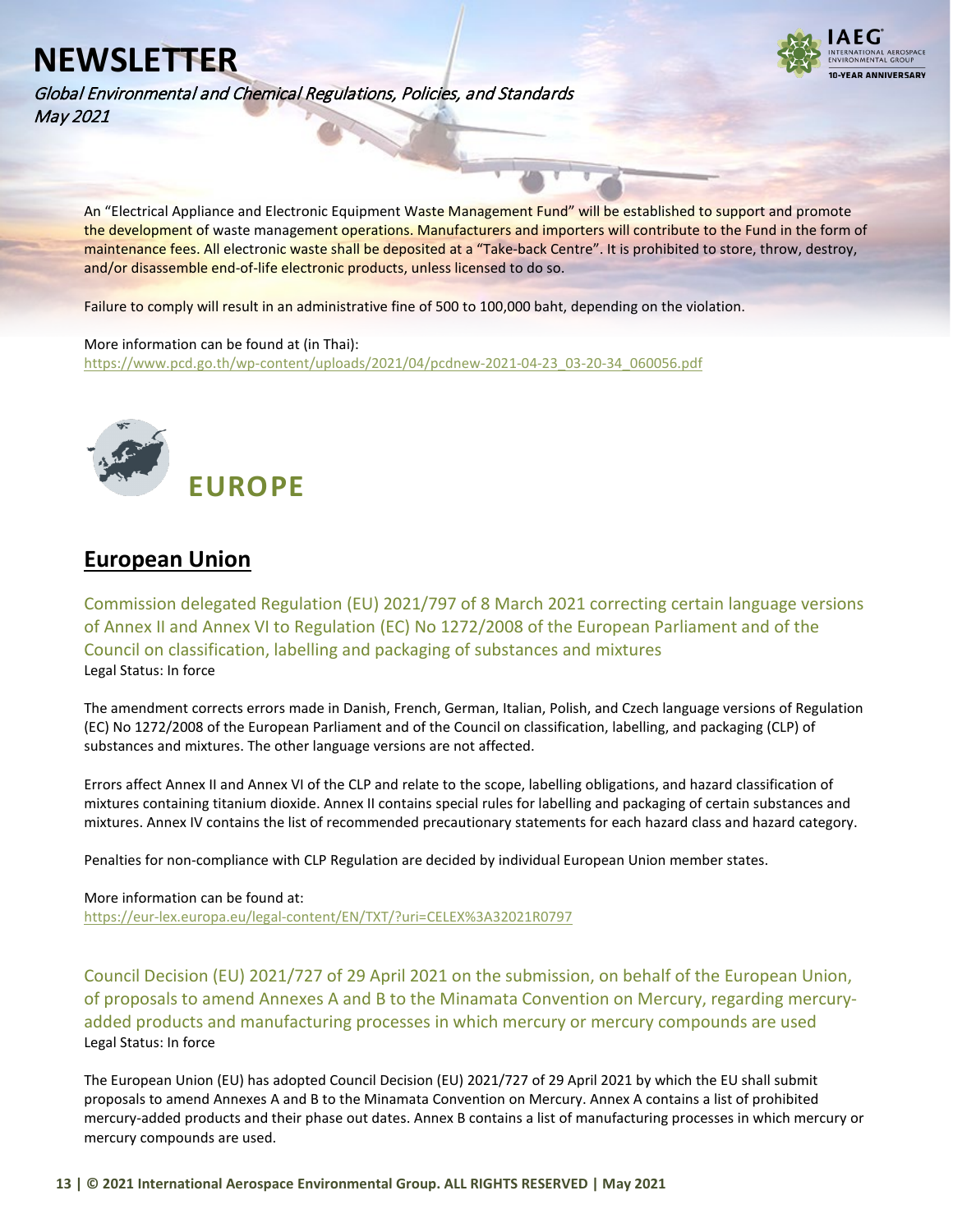Global Environmental and Chemical Regulations, Policies, and Standards May 2021

![](_page_13_Picture_2.jpeg)

The proposed amendment entries include:

- **»** button zinc silver oxide batteries and button zinc air batteries, with a mercury content < 2 %
- **»** halophosphate phosphor linear fluorescent lamps (LFLs)
- **»** non-electronic measuring devices: strain gauges and tensiometers
- **»** electrical and electronic measuring devices: melt pressure transducers, transmitters and sensors, and mercury vacuum pumps
- **»** polyurethane, both the product and the production of polyurethane

#### More information can be found at:

[https://eur-lex.europa.eu/legal](https://eur-lex.europa.eu/legal-content/EN/TXT/?uri=uriserv%3AOJ.L_.2021.155.01.0023.01.ENG&toc=OJ%3AL%3A2021%3A155%3ATOC)[content/EN/TXT/?uri=uriserv%3AOJ.L\\_.2021.155.01.0023.01.ENG&toc=OJ%3AL%3A2021%3A155%3ATOC](https://eur-lex.europa.eu/legal-content/EN/TXT/?uri=uriserv%3AOJ.L_.2021.155.01.0023.01.ENG&toc=OJ%3AL%3A2021%3A155%3ATOC)

### <span id="page-13-0"></span>Companies must review registration transferred from the United Kingdom

Legal Status: Published

The European Chemical Agency (ECHA) informs that all transfers of registrations following the United Kingdom's (UK's) withdrawal from the EU have now been completed. Companies should review their REACH and previously notified substances dossiers' safety information and administrative information as they might need to be revised and updated. Information on how to update a registration dossier is available on ECHA's website.

If an update is required, the timelines are as follows:

- **»** 3 months: for changes to administrative information, changes to substance composition, changes to tonnage band, for new identified uses and new uses advised against, for changes in the access granted to information in the registration, for updates involving further testing, and for some updates of joint submissions
- **»** 6 months: in the case of new knowledge of the risks to human health and/or the environment, for changes in the classification and labelling of the registered substance, and for testing proposals of a substance
- **»** 9 months: for some updates of joint submissions
- **»** 12 months: for updates or amendments of the chemical safety report or the guidance on safe use, for testing proposals of a group of substances, and for other combined updates

A total of 2,964 UK registrations were not transferred and are therefore legally void. These are now indicated as "revoked" in ECHA's database and on ECHA's website.

More information on update timelines can be found in Commission Implementing Regulation (EU) 2020/1435 of 9 October 2020 [\(https://eur-lex.europa.eu/legal-content/EN/TXT/?uri=celex%3A32020R1435\)](https://eur-lex.europa.eu/legal-content/EN/TXT/?uri=celex%3A32020R1435)

### More information can be found at:

[https://echa.europa.eu/-/companies-must-review-registrations-transferred-from-the-uk?utm\\_source=echa](https://echa.europa.eu/-/companies-must-review-registrations-transferred-from-the-uk?utm_source=echa-weekly&utm_medium=email&utm_campaign=weekly&utm_content=20210428&_cldee=ZC53b3JyYWxsQHlvcmRhc2dyb3VwLmNvbQ%3d%3d&recipientid=lead-297f425932b5e9118111005056b9310e-4880f43f9a934500a2e4ad90f9ec220e&esid=e438b055-fea7-eb11-812b-005056952b31)[weekly&utm\\_medium=email&utm\\_campaign=weekly&utm\\_content=20210428&\\_cldee=ZC53b3JyYWxsQHlvcmRhc2dyb3V](https://echa.europa.eu/-/companies-must-review-registrations-transferred-from-the-uk?utm_source=echa-weekly&utm_medium=email&utm_campaign=weekly&utm_content=20210428&_cldee=ZC53b3JyYWxsQHlvcmRhc2dyb3VwLmNvbQ%3d%3d&recipientid=lead-297f425932b5e9118111005056b9310e-4880f43f9a934500a2e4ad90f9ec220e&esid=e438b055-fea7-eb11-812b-005056952b31) [wLmNvbQ%3d%3d&recipientid=lead-297f425932b5e9118111005056b9310e-](https://echa.europa.eu/-/companies-must-review-registrations-transferred-from-the-uk?utm_source=echa-weekly&utm_medium=email&utm_campaign=weekly&utm_content=20210428&_cldee=ZC53b3JyYWxsQHlvcmRhc2dyb3VwLmNvbQ%3d%3d&recipientid=lead-297f425932b5e9118111005056b9310e-4880f43f9a934500a2e4ad90f9ec220e&esid=e438b055-fea7-eb11-812b-005056952b31)[4880f43f9a934500a2e4ad90f9ec220e&esid=e438b055-fea7-eb11-812b-005056952b31](https://echa.europa.eu/-/companies-must-review-registrations-transferred-from-the-uk?utm_source=echa-weekly&utm_medium=email&utm_campaign=weekly&utm_content=20210428&_cldee=ZC53b3JyYWxsQHlvcmRhc2dyb3VwLmNvbQ%3d%3d&recipientid=lead-297f425932b5e9118111005056b9310e-4880f43f9a934500a2e4ad90f9ec220e&esid=e438b055-fea7-eb11-812b-005056952b31)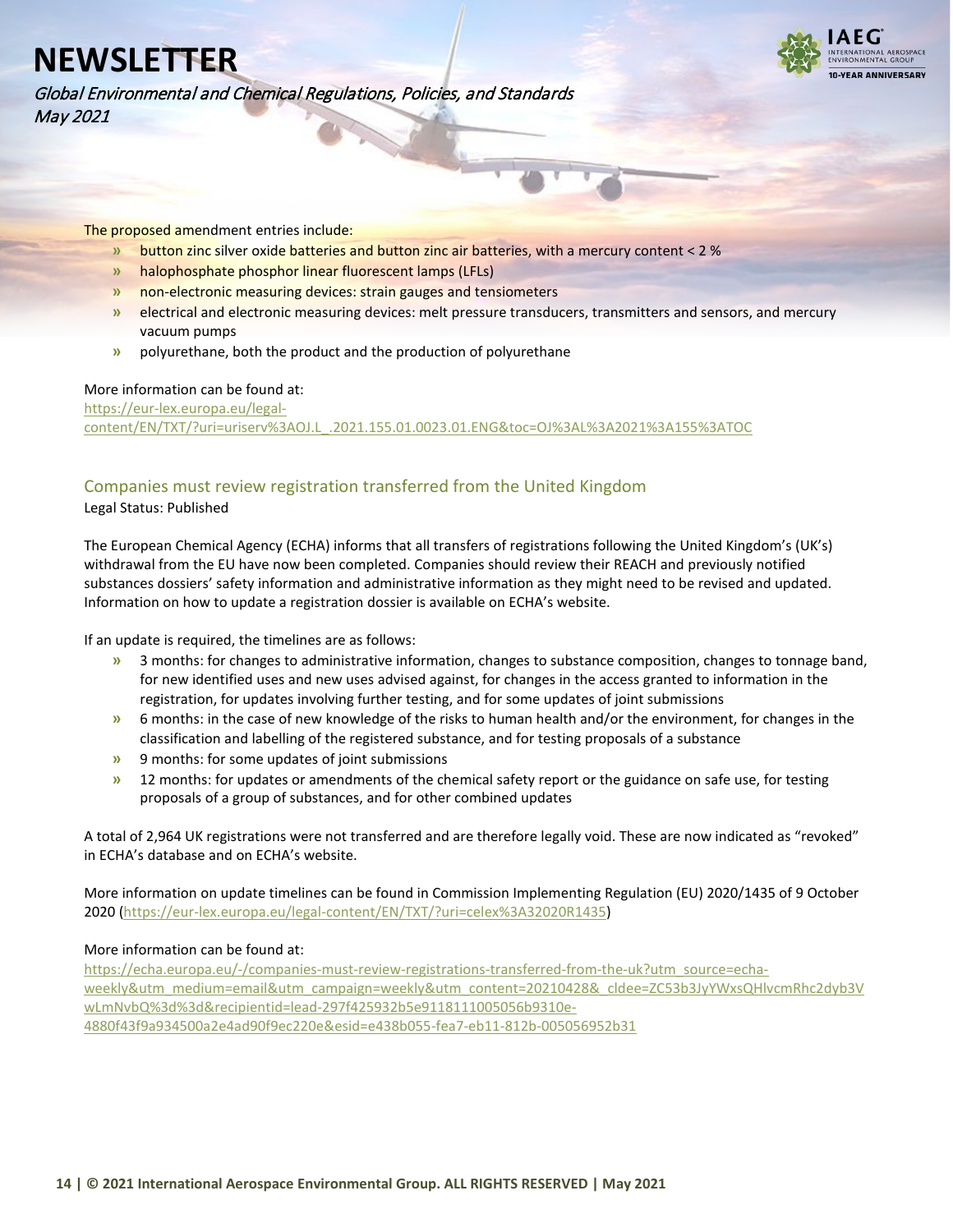Global Environmental and Chemical Regulations, Policies, and Standards May 2021

![](_page_14_Picture_2.jpeg)

<span id="page-14-0"></span>Amending Part 1 of Annex VI to Regulation (EC) No 1272/2008 of the European Parliament and of the Council on classification, labelling and packaging of substances and mixtures Legal Status: Published

The European Commission has published amendments to the CLP Regulation (1272/2008) of substances and mixtures for the purpose of adaptation to technical and scientific progress. Annex VI of the CLP Regulation contains the requirements for preparing dossiers to propose and justify harmonized classification and labelling of substances at the EU level as well as a large list of hazardous substances for which harmonized classification and labelling have been established at the EU level.

The amendments include some changes in wording of notes to reduce inaccuracy and incorrect interpretation of legal obligations. It applies to Part 1 of Annex VI (point 1.1.3.1, notes J to R and point 1.1.3.2 notes 8 and 9) which implies the harmonized classification of carcinogens and mutagens.

#### More information can be found at:

<https://eur-lex.europa.eu/legal-content/EN/TXT/HTML/?uri=CELEX:32021R0643&from=EN>

### <span id="page-14-1"></span>Commission Delegative Directive (EU) 2021/647 amending Annex III of EU RoHS Legal Status: Published

On 20 April 2021, the European Commission published Delegated Directive 2021/647 amending Annex III of EU Directive 2011/65 (RoHS- Restriction of hazardous substances in electrical and electronic equipment [EEE]). Annex III contains the applications for the substances in Annex II (restricted substances list), which are exempt from the restrictions in this Directive, as well as their scope and dates of applicability.

Lead and hexavalent chromium are restricted substances listed in Annex II to EU-RoHS. The Directive amends Entry 45 of Annex III by adding an exemption for the use of certain lead and hexavalent chromium compounds in electric and electronic initiators of explosives for civil (professional) use. It applies to Category 11 and expires on 20 April 2026. Category 11 covers EEE that is not covered by any of the other 10 categories.

Additionally, the Directive states that "Member States shall adopt and publish, by 31 October 2021 at the latest, the laws, regulations and administrative provisions necessary to comply with this Directive". Said provisions shall apply from 1 November 2021.

Penalties for non-compliance are determined by individual EU member states.

### More information can be found at:

<https://eur-lex.europa.eu/legal-content/EN/TXT/?uri=CELEX%3A32021L0647>

### <span id="page-14-2"></span>Proposals for new POPs: 2-(2H-benzotriazol-2-yl)-4,6-ditertpentylphenol; methoxychlor Legal Status: Proposed

The ECHA have published two documents pertaining to the persistent organic polluters (POPs) currently under consideration. A draft risk management evaluation has been published regarding methoxychlor, a pesticide used both in agricultural and domestic spheres as an insecticide. A draft risk profile has been published regarding UV-328, also known as 2-(2H-benzotriazol-2-yl)-4,6-ditertpentylphenol. UV-328 is a UV absorber used in plastics, coatings, cosmetics, and automotive sealants.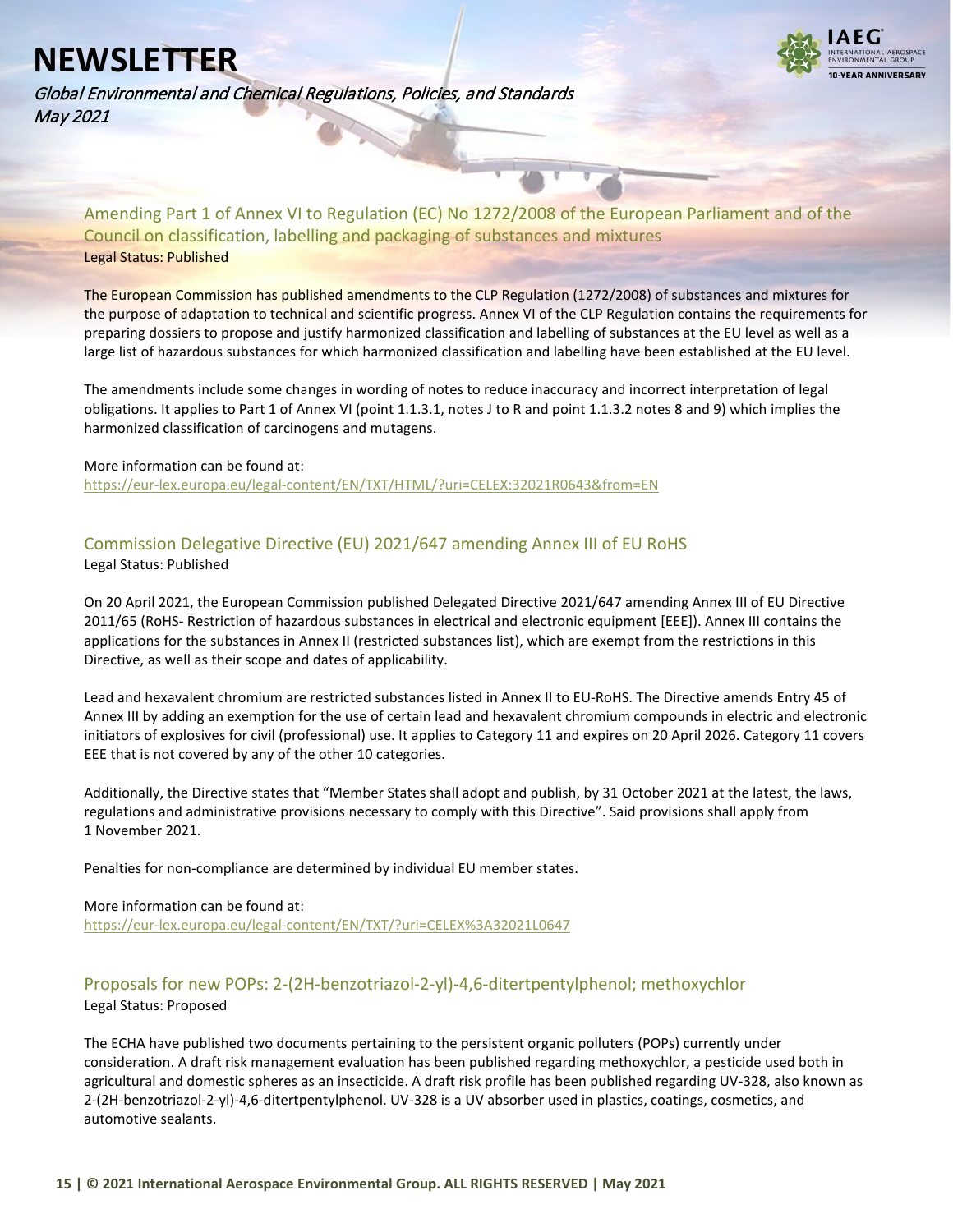**VEAR ANNIVERSARY** 

Global Environmental and Chemical Regulations, Policies, and Standards May 2021

### More information can be found at:

[https://echa.europa.eu/proposals-for-new-pop-s?utm\\_source=echa](https://echa.europa.eu/proposals-for-new-pop-s?utm_source=echa-weekly&utm_medium=email&utm_campaign=weekly&utm_content=20210519&_cldee=ai5tYXR0aGV3QHlvcmRhc2dyb3VwLmNvbQ%3d%3d&recipientid=lead-6ca6f4e0c0e0e71180fa005056952b31-4799674ee02d464e95da78115f0b8e6b&esid=49ed4b41-88b8-eb11-812b-005056952b31)weekly&utm\_medium=email&utm\_campaign=weekly&utm\_content=20210519&\_cldee=ai5tYXR0aGV3Q [wLmNvbQ%3d%3d&recipientid=lead-6ca6f4e0c0e0e71180fa005056952b31-](https://echa.europa.eu/proposals-for-new-pop-s?utm_source=echa-weekly&utm_medium=email&utm_campaign=weekly&utm_content=20210519&_cldee=ai5tYXR0aGV3QHlvcmRhc2dyb3VwLmNvbQ%3d%3d&recipientid=lead-6ca6f4e0c0e0e71180fa005056952b31-4799674ee02d464e95da78115f0b8e6b&esid=49ed4b41-88b8-eb11-812b-005056952b31) [4799674ee02d464e95da78115f0b8e6b&esid=49ed4b41-88b8-eb11-812b-005056952b31](https://echa.europa.eu/proposals-for-new-pop-s?utm_source=echa-weekly&utm_medium=email&utm_campaign=weekly&utm_content=20210519&_cldee=ai5tYXR0aGV3QHlvcmRhc2dyb3VwLmNvbQ%3d%3d&recipientid=lead-6ca6f4e0c0e0e71180fa005056952b31-4799674ee02d464e95da78115f0b8e6b&esid=49ed4b41-88b8-eb11-812b-005056952b31)

### <span id="page-15-0"></span>Request for scientific opinion on "Draft Environmental Quality Standards for Priority Substances under the Water Framework Directive"

Legal Status: Draft standards

The European Commission has asked its Scientific Committee on Health, Environmental and Emerging Risks (SCHEER) to give an opinion on draft EU environmental quality standards (EQSs) for priority substances under the water framework Directive. EQSs are threshold concentrations for establishing whether a water source has 'good chemical status' under the Directive. EU member states must ensure compliance with EQSs.

The first 33 priority substances were adopted in 2001, 12 substances were added in 2013, and a third review of the substance list is in progress. Several possible candidates have been identified and draft EQS have been produced for many of them.

SCHEER is now asked to provide an opinion on whether:

- **»** the EQSs have been "correctly and appropriately" derived, in the light of the available information and the technical guidance; and
- **»** the Commission has correctly identified the most critical EQSs, in terms of impact on either the environment or human health.

Based on SCHEER's opinions, the Commission expects to present a draft legislation in mid-2022.

### More information can be found at:

[https://ec.europa.eu/health/sites/default/files/scientific\\_committees/scheer/docs/scheer\\_q\\_022.pdf](https://ec.europa.eu/health/sites/default/files/scientific_committees/scheer/docs/scheer_q_022.pdf)

### <span id="page-15-1"></span>Review of the Recommendation 2011/696/EU - Stakeholder consultation

Legal Status: Consultation

The European Commission has opened the stakeholder consultation on the review of the recommendation of its definition of a nanomaterial, in a potential step towards finally harmonizing the definition's application across the EU. The consultation aims to:

- **»** verify or complement the findings of the review
- **»** gather precise and structured technical feedback on the identified technical elements of the definition
- **»** gather input on the impact of the changes under consideration and how they could influence (different) classification of specific materials

After the comment period, the Commission will start the final steps of the review. The Commission outlined its interim findings based on three Joint Research Centre reports and a stakeholder survey, an assessment, and a workshop.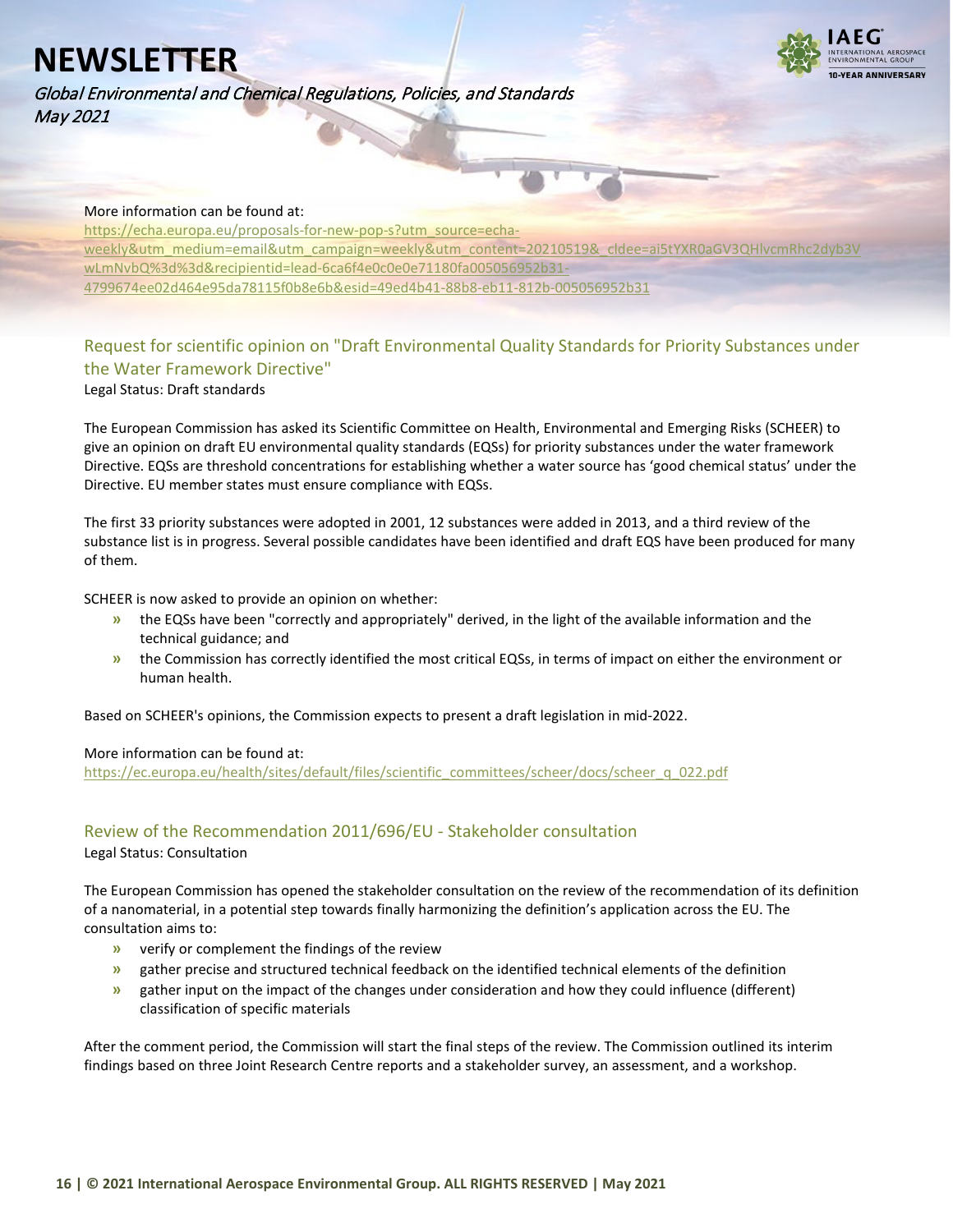**I-VEAR ANNIVERSARY** 

Global Environmental and Chemical Regulations, Policies, and Standards May 2021

#### More information can be found at: *Consultation*

https://ec.europa.eu/environment/chemicals/nanotech/review\_en.htm?\_cldee=Y2lhcmEudGhydXNoQGN [Y2guY29t&recipientid=lead-03dc9dd70a48ea118116005056b9310e-](https://ec.europa.eu/environment/chemicals/nanotech/review_en.htm?_cldee=Y2lhcmEudGhydXNoQGNoZW1pY2Fsd2F0Y2guY29t&recipientid=lead-03dc9dd70a48ea118116005056b9310e-a686616d053f44dd96b8bbea73f83c93&esid=dd9e8baf-f7b2-eb11-812b-005056952b31)

[a686616d053f44dd96b8bbea73f83c93&esid=dd9e8baf-f7b2-eb11-812b-005056952b31](https://ec.europa.eu/environment/chemicals/nanotech/review_en.htm?_cldee=Y2lhcmEudGhydXNoQGNoZW1pY2Fsd2F0Y2guY29t&recipientid=lead-03dc9dd70a48ea118116005056b9310e-a686616d053f44dd96b8bbea73f83c93&esid=dd9e8baf-f7b2-eb11-812b-005056952b31)

#### *Commission recommendation*

<https://eur-lex.europa.eu/legal-content/EN/TXT/?uri=CELEX%3A32011H0696>

## <span id="page-16-0"></span>Revision of REACH Regulation to help achieve a toxic-free environment

Legal Status: Draft amendment

The European Commission published an Inception Impact Assessment that may lead to significant changes to the REACH regulation. The aim is to better align REACH with the EU Green Deal. The Commission is considering the following measures, with a feedback period lasting from 04 May 2021 to 01 June 2021:

- **»** revisions to registration requirements
- **»** simplified communication in supply chains
- **»** Revisions to dossier and substance evaluation provisions
- **»** authorization process reform
- **»** restriction process reform including extending the generic risk approach to restrictions to endocrine disruptors, PBT/vPvB substances, immunotoxicants, neurotoxicants, respiratory sensitizers, substances that affect specific organs, and products marketed for professional use
- **»** revisions to enforcement provisions
- **»** introduction of Mixture Assessment Factors

Once the feedback period is over, the Commission is aiming for a public consultation in the first quarter of 2022 and to adopt the new legislation in the fourth quarter of 2022.

### More information can be found at:

[https://ec.europa.eu/info/law/better-regulation/have-your-say/initiatives/12959-Chemicals-legislation-revision-of-REACH-](https://ec.europa.eu/info/law/better-regulation/have-your-say/initiatives/12959-Chemicals-legislation-revision-of-REACH-Regulation-to-help-achieve-a-toxic-free-environment_en)[Regulation-to-help-achieve-a-toxic-free-environment\\_en](https://ec.europa.eu/info/law/better-regulation/have-your-say/initiatives/12959-Chemicals-legislation-revision-of-REACH-Regulation-to-help-achieve-a-toxic-free-environment_en)

<span id="page-16-1"></span>Draft commission regulation amending Annex XVII to Regulation (EC) No 1907/2006 of the European Parliament and of the Council concerning the Registration, Evaluation, Authorization and Restriction of Chemicals (REACH), as regards carcinogenic, mutagenic, or reproductive toxicant (CMR) substances Legal Status: Draft amendment

A draft regulation amending REACH Annex XVII has been published and a feedback period is open from 5 May 2021 to 2 June 2021. Annex XVII contains the restrictions on the manufacture, placing on the market and use of certain dangerous substances, mixtures, and articles. This draft regulation aims to add substances recently classified as carcinogenic, mutagenic, or toxic to reproduction to Annex XVII.

The European Commission expects to adopt this draft regulation in the fourth quarter of 2021.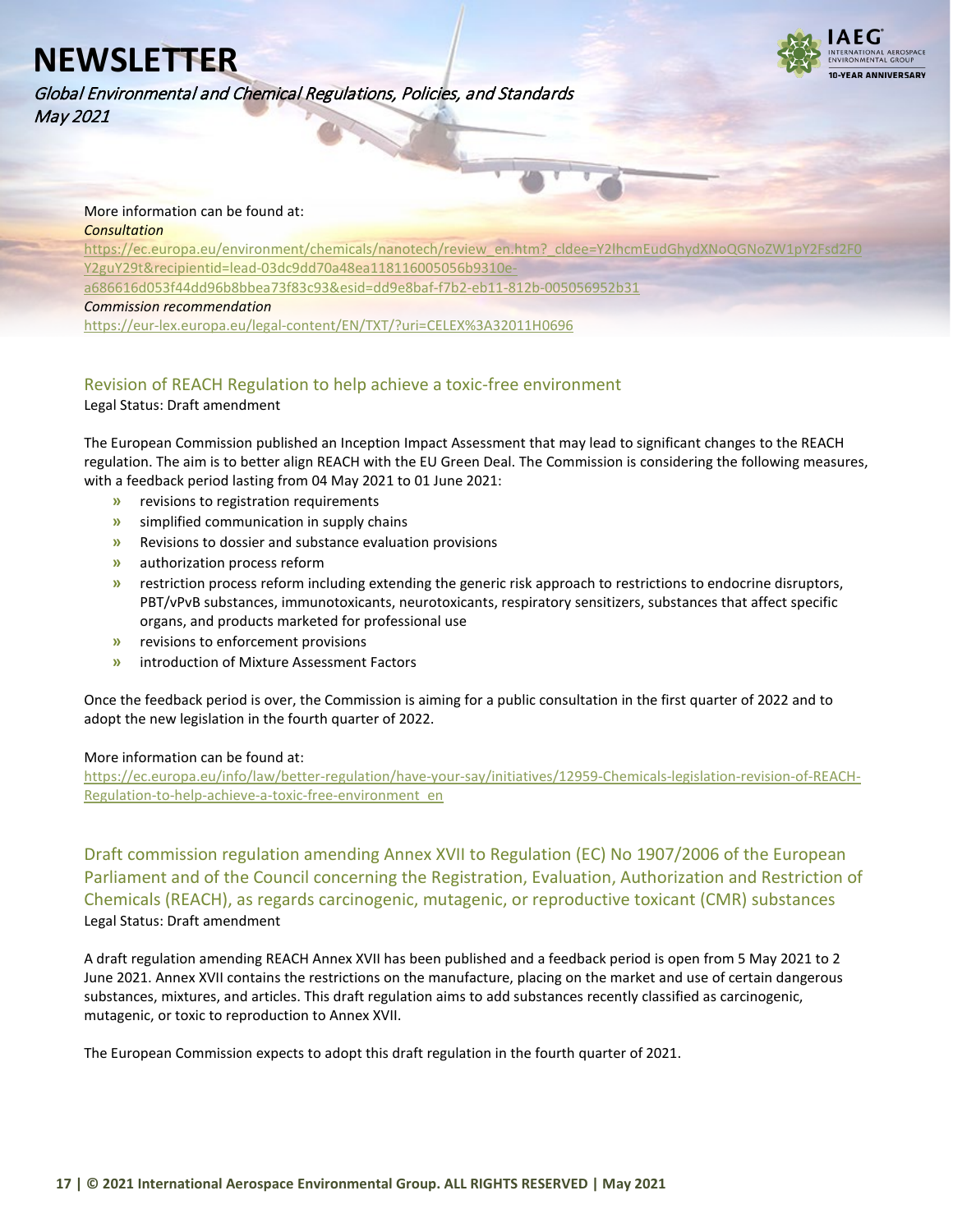Global Environmental and Chemical Regulations, Policies, and Standards May 2021

![](_page_17_Picture_2.jpeg)

More information can be found at: *About the initiative*

https://ec.europa.eu/info/law/better-regulation/have-your-say/initiatives/12700-Chemicals-regulation-RE [list-of-restricted-substances\\_en](https://ec.europa.eu/info/law/better-regulation/have-your-say/initiatives/12700-Chemicals-regulation-REACH-updated-list-of-restricted-substances_en)

*Proposed list of substances and expected entry into force date* [http://www.iaeg.com/elements/pdf/EUR\\_Proposed\\_Amendment\\_REACH\\_Annex\\_XVII\\_Substance\\_list.pdf](http://www.iaeg.com/elements/pdf/EUR_Proposed_Amendment_REACH_Annex_XVII_Substance_list.pdf)

<span id="page-17-0"></span>Draft amendment of Annex XVII to Regulation (EC) No 1907/2006 of the European Parliament and of the Council concerning Registration, Evaluation, Authorization and Restriction of Chemicals regarding to CMR substances

Legal Status: Draft amendment

The European Commission has published a draft amendment to REACH Annex XVII. Annex XVII contains the restrictions on the manufacture, placing on the market and use of certain dangerous substances, mixtures, and articles. The draft amendment prohibits the placing on the market and use, for supply to the general public, of substances that are classified as CMR toxicants, categories 1A or 1B. The full, specific list can be found in the Annex to the draft amendment.

This is a consequence of the classification of these substances as CMR category 1A or 1B under the 17th Adaptation to Technical Progress (ATP) to Regulation (EC) No 1272/2008 (CLP).

### More information can be found at:

[http://www.iaeg.com/elements/pdf/EUR\\_Draft\\_Amendment\\_REACH\\_Annex\\_XVII.pdf](http://www.iaeg.com/elements/pdf/EUR_Draft_Amendment_REACH_Annex_XVII.pdf)

### <span id="page-17-1"></span>Commission Delegated Regulation (EU) …/... of XXX correcting Annex VI to Regulation (EC) No. 1272/2008 of the European Parliament and of the Council on classification, labelling and packaging of substances and mixtures Legal Status: Draft amendment

This Delegated Regulation corrects an error made due to an oversight in Commission Regulation (EU) 2020/217. The signal word 'Dgr' in the seventh column 'Pictogram, Signal Word Code(s)' of Table 3 in Part 3 of Annex VI to Regulation (EC) No 1272/2008 (EU CLP regulation) regarding the entries concerning pentapotassium 2,2',2'',2''',2''''(ethane-1,2 diylnitrilo)pentaacetate, N-carboxymethyliminobis(ethylenenitrilo)tetra (acetic acid), and pentasodium (carboxylatomethyl) iminobis(ethylenenitrilo)tetraacetate is replaced by the signal word 'Wng'.

Suppliers are not required to change the label or the packaging of substances or mixtures containing them, which they have placed on the market in accordance with EU CLP Regulation – that is using the signal word 'Dgr' – before this Delegated Regulation enters into force.

Suppliers may classify, label, and package the above substances and mixtures containing them according to this Delegated Regulation– that is using the signal word 'Wng' – before 1 October 2021.

### More information can be found at:

[http://www.iaeg.com/elements/pdf/EUR\\_Technical\\_correction\\_CLP\\_Annex\\_VI.pdf](http://www.iaeg.com/elements/pdf/EUR_Technical_correction_CLP_Annex_VI.pdf)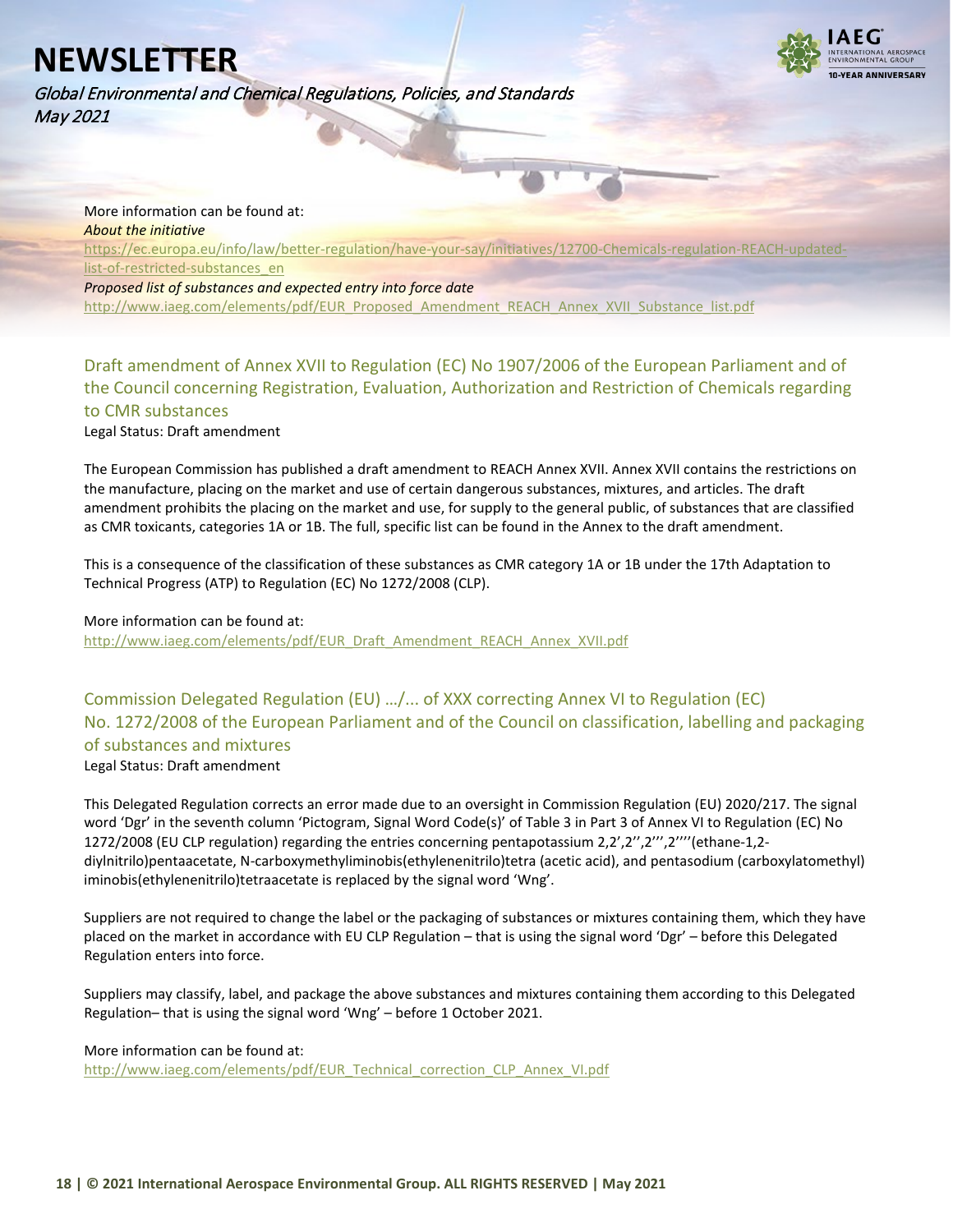Global Environmental and Chemical Regulations, Policies, and Standards May 2021

![](_page_18_Picture_2.jpeg)

### <span id="page-18-0"></span>**Estonia, Germany, Ireland, and Netherlands**

<span id="page-18-1"></span>Commission Implementing Decision (EU) 2021/739 of 4 May 2021 concerning the extension of the action taken by the Dutch Ministry of Infrastructure and Water Management permitting the making available on the market and use of the biocidal product Biobor JF Legal Status: In force

The biocidal product Biobor JF is used for the preventive and curative antimicrobial treatment of aircraft fuel tanks and fuel systems. During the COVID-19 pandemic, several EU member states had permitted its use without a full authorization under the EU Biocidal Products Regulation due to the global reduction in air traffic.

Originally set to expire early this year, the Estonian Health Board has extended the deadline for the exemption to 20 June 2022. The German Federal Office for Chemicals has extended the deadline for the exemption to 6 October 2022. The Irish Department of Agriculture, Food and the Marine Ireland has extended the deadline for the exemption to 22 October 2022. The Dutch Ministry of Infrastructure and Water Management extended the deadline for the exemption to 22 October 2022.

More information can be found at: [https://eur-lex.europa.eu/eli/dec\\_impl/2021/739/oj](https://eur-lex.europa.eu/eli/dec_impl/2021/739/oj)

## <span id="page-18-2"></span>**Sweden**

### <span id="page-18-3"></span>Proposal for changes of the chemical tax to replace hazardous substances in electronics Legal Status: Proposed

The Swedish Tax Agency and the Swedish Chemicals Agency have submitted the evaluation report of the tax on hazardous substances in electronics. This tax aims to reduce the presence of hazardous substances used as flame retardants in electronics found in people's homes. The report proposes changes in the structure of the tax and changes that will simplify the administration for taxpayers and for authorities:

- **»** the Chemicals Tax Act's reference to chemical compounds is replaced by a definition in the law of the term flame retardant; this means that substances not used as flame retardants in electronics will not be covered by the tax
- **»** the Chemicals Tax Act's definition of which flame retardants are to be considered reactive or additive is changed
- **»** the highest possible deduction rate is raised from 90 percent to 95 percent.

A new deduction structure is introduced based on the flame retardants' assessed hazard in the taxable products. The flame retardants are also assessed based on whether they are additive or reactive. The division in tax deduction rates of 50 percent and 95 percent is applied by linking the current deduction provisions to substances specified in two new annexes to the law; these annexes replace the current annex. Which flame retardants are included in each annex is decided based on:

- **»** harmonized classification in accordance with CLP or occurrence on the Candidate List in the REACH Regulation
- **»** other data for hazard assessment, such as self-classification in accordance with CLP or so-called GreenScreen assessments used by parts of the electronics industry
- **»** the presence of bromine, chlorine, fluorine, and/or phosphorus in the flame retardant

### More information can be found at:

[https://www.kemi.se/archives/news-archive/news/2021-05-18-proposal-for-changes-of-the-chemical-tax-to-replace](https://www.kemi.se/archives/news-archive/news/2021-05-18-proposal-for-changes-of-the-chemical-tax-to-replace-hazardous-substances-in-electronics.)[hazardous-substances-in-electronics.](https://www.kemi.se/archives/news-archive/news/2021-05-18-proposal-for-changes-of-the-chemical-tax-to-replace-hazardous-substances-in-electronics.)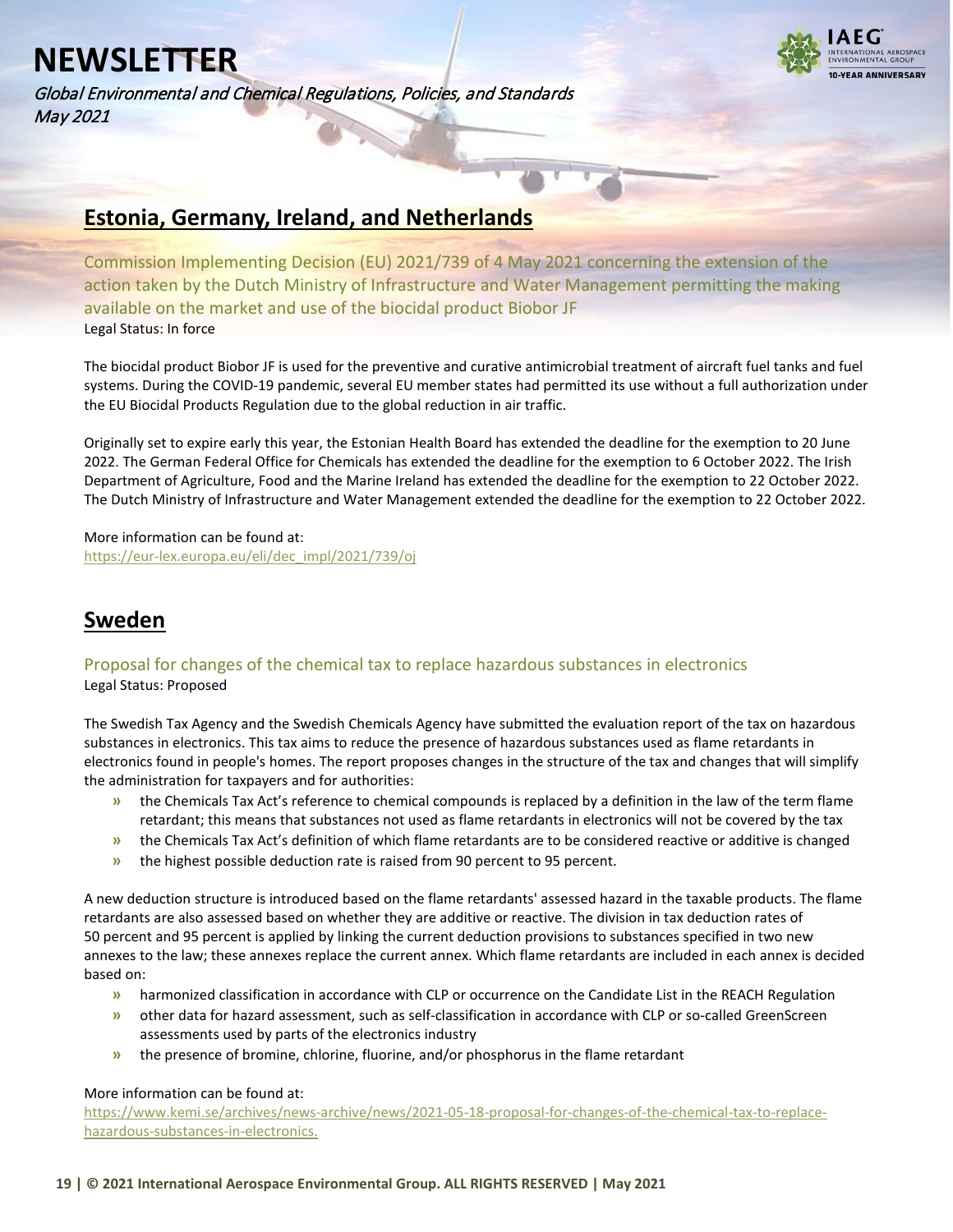Global Environmental and Chemical Regulations, Policies, and Standards May 2021

![](_page_19_Picture_2.jpeg)

## <span id="page-19-0"></span>**Switzerland**

<span id="page-19-1"></span>Ordinance on the Rotterdam Convention on the Procedure for Prior Informed Consent for Certain Chemicals in International Trade (PIC Ordinance, ChemPICV) Legal Status: In force

This Ordinance sets up a notification and information system for the import and export of certain substances and preparations the use of which is prohibited or subject to strict restrictions because of their effects on human health or the environment. The substance entry of Perfluorooctanoic acid, its salts and precursor compounds has been recently added to the banned or severely restricted substance list in Switzerland, according to AS 2020 807 (PIC Ordinance, ChemPICV).

Penalties for non-compliance include forfeiture of the goods suspected of violation until further investigation takes place by other government agencies.

More information can be found at: [https://www.fedlex.admin.ch/eli/cc/2004/725/de#annex\\_1](https://www.fedlex.admin.ch/eli/cc/2004/725/en)

### <span id="page-19-2"></span>Revision of the Ordinance on the Reduction of Greenhouse Gas Emissions (CO2 Ordinance) Legal Status: Adopted

The Swiss Federal Council adopted a total revision of the Ordinance on the Reduction of Greenhouse Gas Emissions ( $CO<sub>2</sub>$ Ordinance) on 23 September 2020. Subject to a vote on 13 June 2021, the Ordinance will enter into force on 1 January 2022. Interested parties can submit comments regarding the law until 15 July 2021.

More information can be found at: [https://fedlex.data.admin.ch/eli/dl/proj/2021/59/cons\\_1](https://fedlex.data.admin.ch/eli/dl/proj/2021/59/cons_1)

### <span id="page-19-3"></span>Ordinance on due diligence and transparency in the areas of minerals and metals from conflict areas and child labor (VSoTr) Legal Status: Consultation

The Swiss Federal Council is implementing a new Ordinance on Due Diligence Obligations and Transparency Regarding Minerals and Metals from Conflict Areas and Child Labor. This legal provision mandates the minerals and metal companies to report their production and import quantities. The Ordinance identifies, in an annex to the Ordinance, the exemptions from due diligence and reporting requirements based on the annual import/processing quantity.

The processing and import of recycled metals are not subject to the due diligence and reporting obligations. However, in this case, the company must document and prove that the metals are either extracted from scrap or originated exclusively from recycled items. The Ordinance also applies to unprocessed minerals or by-products of ores that do not contain tin, tantalum, or tungsten.

According to the Article 5 of the Ordinance, if the mineral and metal companies comply with either the Organization for Economic Co-operation and Development Due Diligence Guidance or the EU Regulation 2017/8214 laying down supply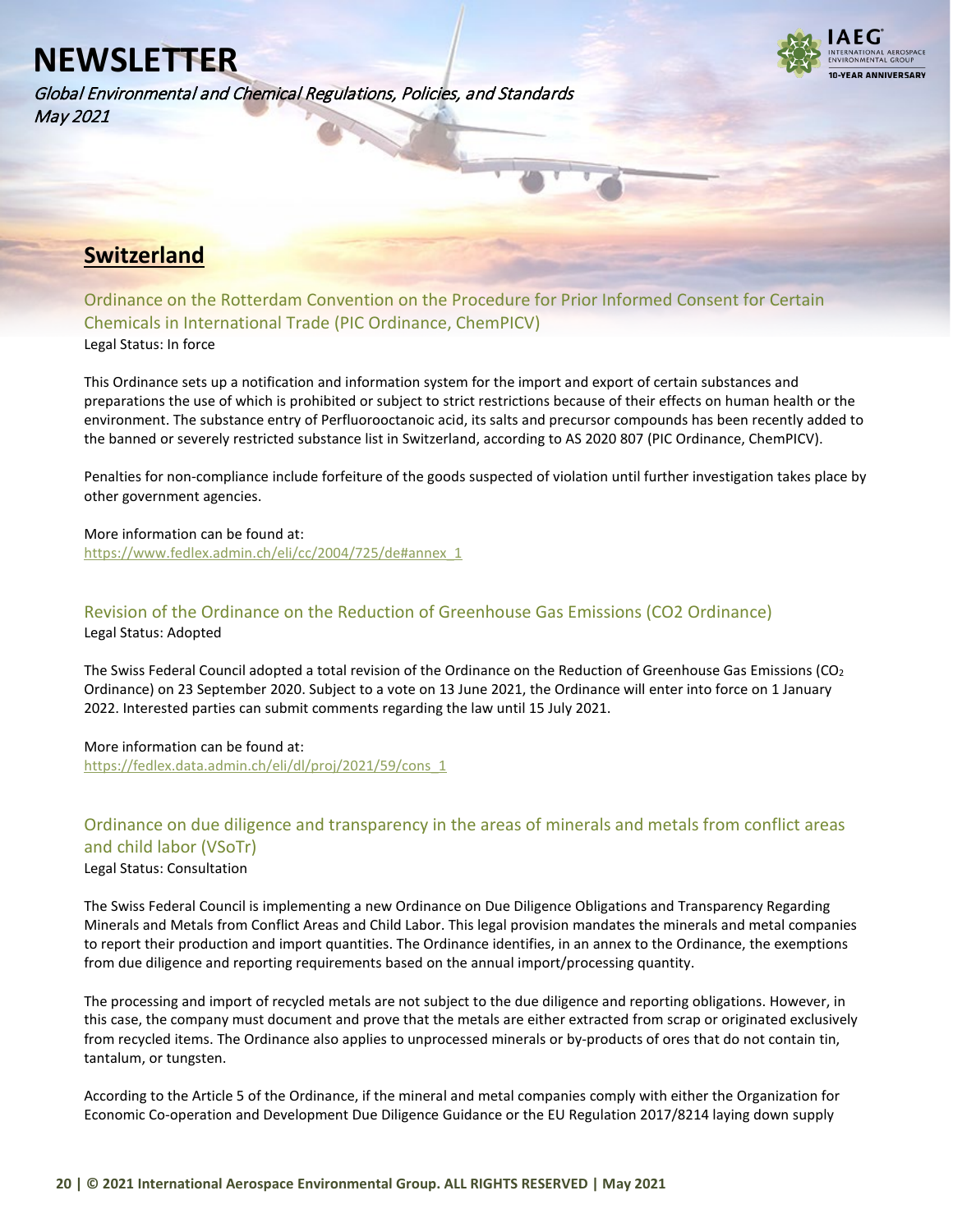![](_page_20_Picture_1.jpeg)

Global Environmental and Chemical Regulations, Policies, and Standards May 2021

chain due diligence obligations, they are exempt from the obligations due to the compliance with an internationally recognized framework.

### More information can be found at (in French):

[https://www.fedlex.admin.ch/fr/consultation](https://www.fedlex.admin.ch/fr/consultation-procedures/ongoing%23https:/fedlex.data.admin.ch/eli/dl/proj/2021/28/cons_1)[procedures/ongoing#https://fedlex.data.admin.ch/eli/dl/proj/2021/28/cons\\_1](https://www.fedlex.admin.ch/fr/consultation-procedures/ongoing%23https:/fedlex.data.admin.ch/eli/dl/proj/2021/28/cons_1)

### <span id="page-20-0"></span>Draft Amendment of the Chemicals Ordinance

Legal Status: Draft Amendment

The Swiss Chemical Ordinance on Protection against Dangerous Substances and Preparations (ChemO) specifies the requirements for placing on the market of substances and mixtures. This is the Swiss equivalent of the EU REACH legislation because it is not part of the EU.

A draft amendment to ChemO was released on notification and label language. The amendments obligate that:

- **»** all substances that are not registered in the EU must be notified. Before these amendments, only substances that are not listed under European Inventory of Existing Commercial Chemical Substances were required to be notified This inventory includes chemicals placed on the EU market between 1 January 1971 and 18 September 1981
- **»** the label language must be the official language of the place where the product is marketed, e.g., Italian label must be provided for products marketed in Italian-speaking regions of the country
- **»** certain perfumes and dyes preparations can be declared only by their generic names
- **»** paint preparations, if formulated at the sale point and prepared for a specific consumer in limited volume, are exempt from notification

#### More information can be found at (in French):

[https://fedlex.data.admin.ch/filestore/fedlex.data.admin.ch/eli/dl/proj/2021/14/cons\\_1/doc\\_1/fr/pdf-a/fedlex-data](https://fedlex.data.admin.ch/filestore/fedlex.data.admin.ch/eli/dl/proj/2021/14/cons_1/doc_1/fr/pdf-a/fedlex-data-admin-ch-eli-dl-proj-2021-14-cons_1-doc_1-fr-pdf-a.pdf)[admin-ch-eli-dl-proj-2021-14-cons\\_1-doc\\_1-fr-pdf-a.pdf](https://fedlex.data.admin.ch/filestore/fedlex.data.admin.ch/eli/dl/proj/2021/14/cons_1/doc_1/fr/pdf-a/fedlex-data-admin-ch-eli-dl-proj-2021-14-cons_1-doc_1-fr-pdf-a.pdf)

## <span id="page-20-1"></span>**United Kingdom**

### <span id="page-20-2"></span>Application for REACH Authorization: Public consultation on alternatives for DEHP

Legal Status: Consultation

The UK Health and Safety Executive is seeking opinions from the public regarding alternatives for bis(2-ethylhexyl) phthalate (DEHP) (CAS No. 117-81-7) as part of the UK REACH authorization process. The proposed use for authorization is the processing of a stop-off formulation containing DEHP during the diffusion bonding and manufacture of aero engine fan blades.

#### More information can be found at:

[https://consultations.hse.gov.uk/crd-reach/reach-afa-001-](https://consultations.hse.gov.uk/crd-reach/reach-afa-001-01/?utm_source=govdelivery&utm_medium=email&utm_campaign=chemicals-guidance&utm_term=consultation&utm_content=reach-19-may-21) [01/?utm\\_source=govdelivery&utm\\_medium=email&utm\\_campaign=chemicals](https://consultations.hse.gov.uk/crd-reach/reach-afa-001-01/?utm_source=govdelivery&utm_medium=email&utm_campaign=chemicals-guidance&utm_term=consultation&utm_content=reach-19-may-21)[guidance&utm\\_term=consultation&utm\\_content=reach-19-may-21](https://consultations.hse.gov.uk/crd-reach/reach-afa-001-01/?utm_source=govdelivery&utm_medium=email&utm_campaign=chemicals-guidance&utm_term=consultation&utm_content=reach-19-may-21)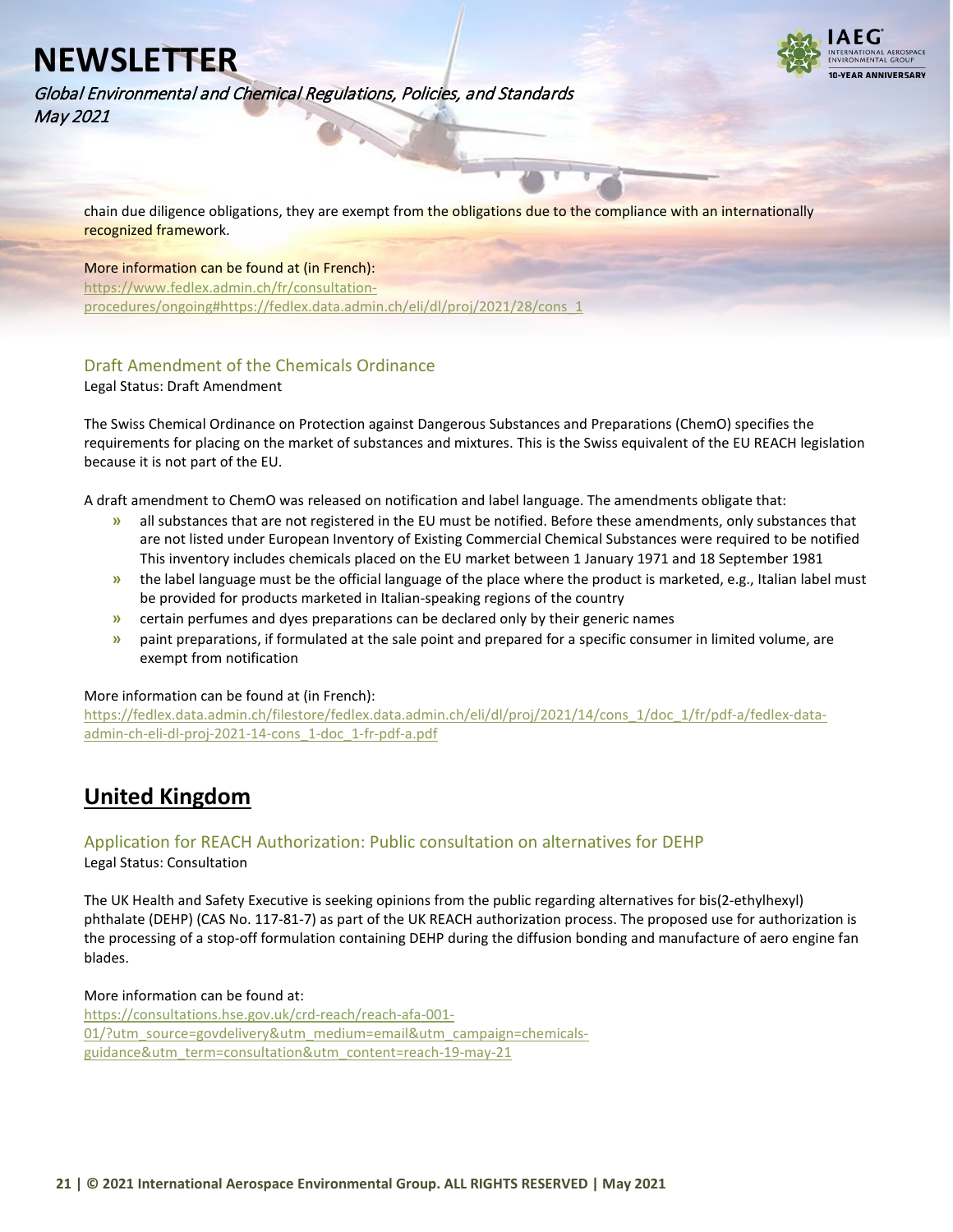Global Environmental and Chemical Regulations, Policies, and Standards May 2021

![](_page_21_Picture_2.jpeg)

<span id="page-21-0"></span>![](_page_21_Picture_3.jpeg)

## **NORTH AMERICA**

## <span id="page-21-1"></span>**Canada**

### <span id="page-21-2"></span>Order Adding a Toxic Substance to Schedule 1 to the Canadian Environmental Protection Act, 1999: SOR/2021-86

Legal Status: In force

The Government of Canada has published an order adding "plastic manufactured items" to Schedule 1, the List of Toxic Substances, of the Canadian Environmental Protection Act, 1999 (CEPA). The addition of this to the list gives the government authority to impose future restrictions if necessary but there are no current actions. This is part of the Government of Canada's goal to achieve zero plastic waste and eliminate plastic pollution by 2030.

Plastic manufactured items are any items made of plastic formed into a specific physical shape or design during manufacture, and have, for their intended use, a function or functions dependent in whole or in part on their shape or design. They can include final products, as well as components of products. All plastic manufactured items have the potential to become plastic pollution (i.e., disposed of outside of a waste management system).

Listings under Schedule 1 are subject to full, partial, or conditional prohibition. The regulation is expected to be finalized by the end of 2020.

More information can be found at: <https://canadagazette.gc.ca/rp-pr/p2/2021/2021-05-12/html/sor-dors86-eng.html>

### <span id="page-21-3"></span>Order Adding Toxic Substances to Schedule 1 to the Canadian Environmental Protection Act, 1999: SOR/2021-89

Legal Status: In force

The Government of Canada has published an order adding Selenium and its compounds to Schedule 1, the List of Toxic Substances, of the Canadian Environmental Protection Act, 1999.

Because selenium is already regulated by other regulations, nothing has changed at this time. The addition of selenium to this list however does give the government the authority to impose future restrictions if necessary.

### More information can be found at:

<https://canadagazette.gc.ca/rp-pr/p2/2021/2021-05-12/html/sor-dors89-eng.html> [https://www.canada.ca/en/health-canada/services/chemical-substances/substance-groupings-initiative/selenium.html#a1](https://www.canada.ca/en/health-canada/services/chemical-substances/substance-groupings-initiative/selenium.html%23a1)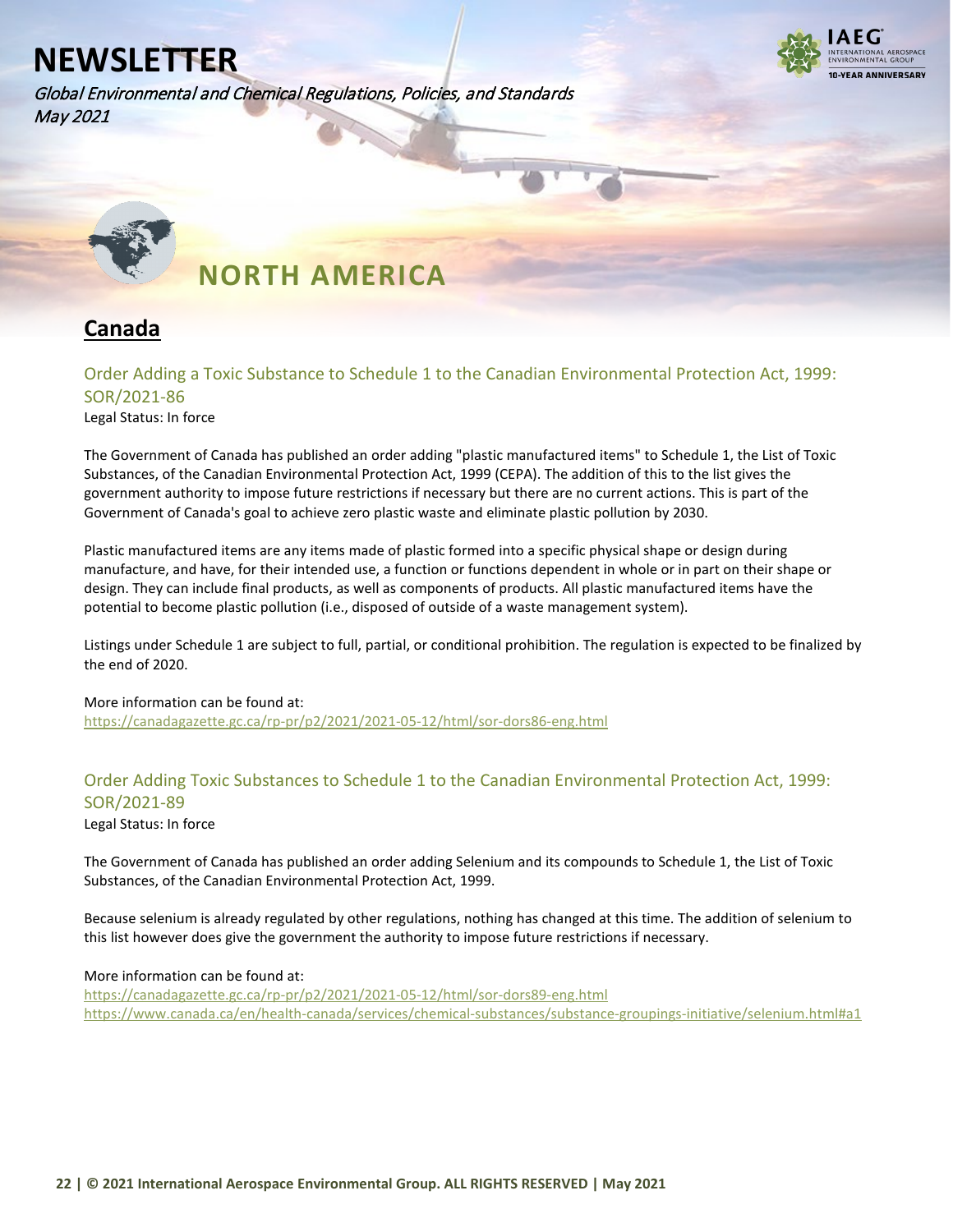**VEAR ANNIVERSARY** 

Global Environmental and Chemical Regulations, Policies, and Standards May 2021

<span id="page-22-0"></span>Updated Ministerial Condition, Domestic Substance List, and Non-Domestic Substance List Legal Status: Published

#### Ministerial Condition

The Minister of the Environment and the Minister of Health have assessed information pertaining to the substance phenol, 4,4′-(1-methylethylidene)bis-, polymer with 2-(chloromethyl)oxirane and 4,4′-methylenebis[cyclohexanamine] (CAS: 38294- 67-6) and was deemed toxic or capable of becoming toxic.

The Minister of the Environment allows the manufacture or import of the substance subject to the following conditions:

- **»** must not use the substance to manufacture a consumer product which the Canada Consumer Product Safety Act applies
- **»** must not import the substance if it is present in a consumer product which the Canada Consumer Product Safety Act applies

Electronic or paper records must be maintained with information listed within the record-keeping section of the "Gazette Part 1" document.

#### Domestic Substance List (DSL)

The DSL provides an inventory of substances in the Canadian marketplace. The DSL is amended multiple times per year to add, update, or delete substances. The DSL includes eight parts defined in the "Gazette Part 2" document.

The Minister of the Environment has introduced Order 2021-87-04-01 which amends the DSL. The objective of the Order is to add 14 substances to the DSL. The Minister of the Environment and the Minister of Health assessed information on these 14 substances (chemicals and polymers) new to Canada and determined that they meet the criteria for addition to the DSL. Eight substances, identified by their CAS numbers, are added to Part 1 of the DSL and six substances identified by their masked names and their CANs are added to Part 3 of the DSL. Masked names are regulated under the Masked Name Regulations and are created to protect confidential business information.

### Non-Domestic Substance List (NDSL):

The NDSL is a list of substances believed to be in International commerce. The Minister of the Environment has added the substances referred to in the "Gazette Part 1" to the NDSL. The substances are identified via their CAS numbers and are listed in Part 1 doc.

More information can be found at: *Canada Gazette, Part 1* [https://gazette.gc.ca/rp-pr/p1/2021/2021-04-24/html/notice-avis-eng.html#nl4](https://gazette.gc.ca/rp-pr/p1/2021/2021-04-24/html/notice-avis-eng.html%23nl4) *Canada Gazette, Part 2* <https://gazette.gc.ca/rp-pr/p2/2021/2021-04-28/html/sor-dors79-eng.html>

### <span id="page-22-1"></span>Notice of intent to address the broad class of per- and polyfluoroalkyl substances

### Legal Status: Announced

The Government of Canada announced their plan to address per- and polyfluoroalkyl substances (PFAS). Evidence suggests the PFASs used to replace prohibited compounds like perfluorooctanoic acid (PFOA) and perfluorooctanesulfonic acid (PFOS) may have harmful environmental and/or human health effects. Moving forward, PFAS substances will be considered as a class of chemicals rather than the traditional substance-by-substance approach, especially when exposure occurs to multiple PFAS substances.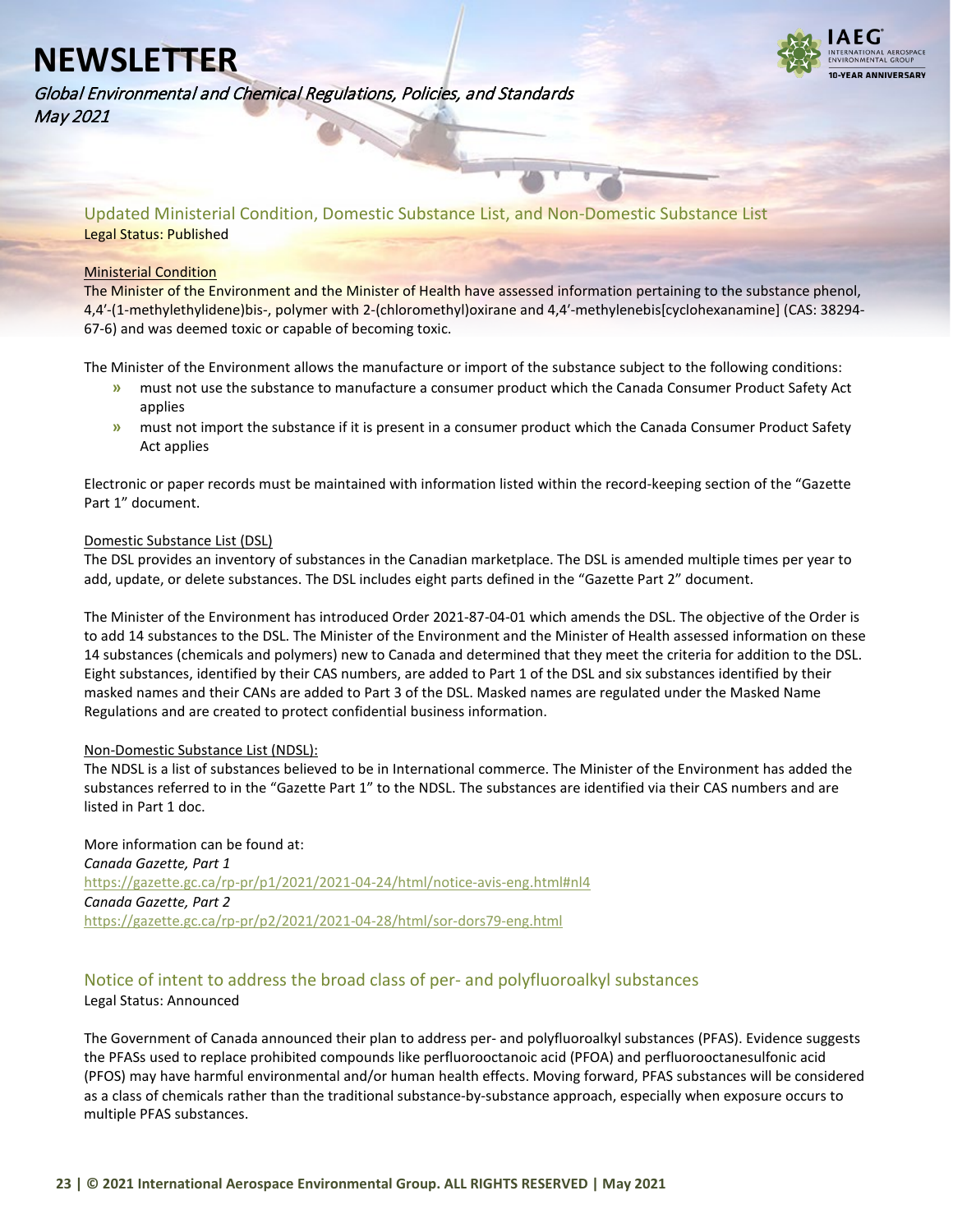Global Environmental and Chemical Regulations, Policies, and Standards May 2021

![](_page_23_Picture_2.jpeg)

The 2021 plan states that Canada will:

- **»** continue to invest in research and monitoring on PFAS
- **»** collect and examine information on PFAS to inform a class-based approach
- **»** review policy developments in other jurisdictions

The government plans to publish a status report within two years summarizing the information gathered. The government invites all interested parties to provide feedback on the class-based approach.

#### More information can be found at:

[https://canadagazette.gc.ca/rp-pr/p1/2021/2021-04-24/html/notice-avis-eng.html#nl5](https://canadagazette.gc.ca/rp-pr/p1/2021/2021-04-24/html/notice-avis-eng.html%23nl5)

### <span id="page-23-0"></span>Notice with respect to reporting of greenhouse gases (GHGs) for 2020

Legal Status: Published

The Canadian Ministry of the Environment (MoE) has issued a notice calling for any information on greenhouse gasses (GHG). Applicable persons must provide information laid out in Schedules 4 through 18 of the notice. Schedules 4 and 5 contain the administrative and basic reporting requirements for all applicable persons while the remaining Schedules contain additional requirements.

Applicable entities are defined as follows:

- **»** a facility that emits 10,000 tonnes of carbon dioxide equivalent or more of GHGs in the 2020 calendar year
- **»** a facility that emits 10,000 tonnes of carbon dioxide equivalent or more (the "reporting threshold") of GHGs in the 2020 calendar year and meets both of the criteria listed in subparagraphs below:
	- **–** the facility is classified under any of the following North American Industry Classification System (NAICS) codes: 212, 221112, 221119, 221330, 322, 324110, 324121, 325120, 325190, 325313, 327310, 327410, 331110, 331313, 331410
	- **–** the facility is engaged in any of the following activities: a) mining, b) ethanol production, c) lime production, d) cement production, e) aluminum production, f) iron and steel production, g) electricity and heat generation, h) ammonia production, i) nitric acid production, j) hydrogen production, k) petroleum refining, l) pulp and paper production, m) base metal production
- **»** a facility engaged in CO2 capture, CO2 transport, CO2 injection, or CO2 storage in the 2020 calendar year (reporting requirements in Schedule 5 and 6)

The criteria for applicable entities are divided as such to correspond with Schedules 6 through 18 which contain additional reporting requirements that are specific to the activity which results in GHG emissions.

More information can be found at:

<https://gazette.gc.ca/rp-pr/p1/2021/2021-02-13/html/sup1-eng.html>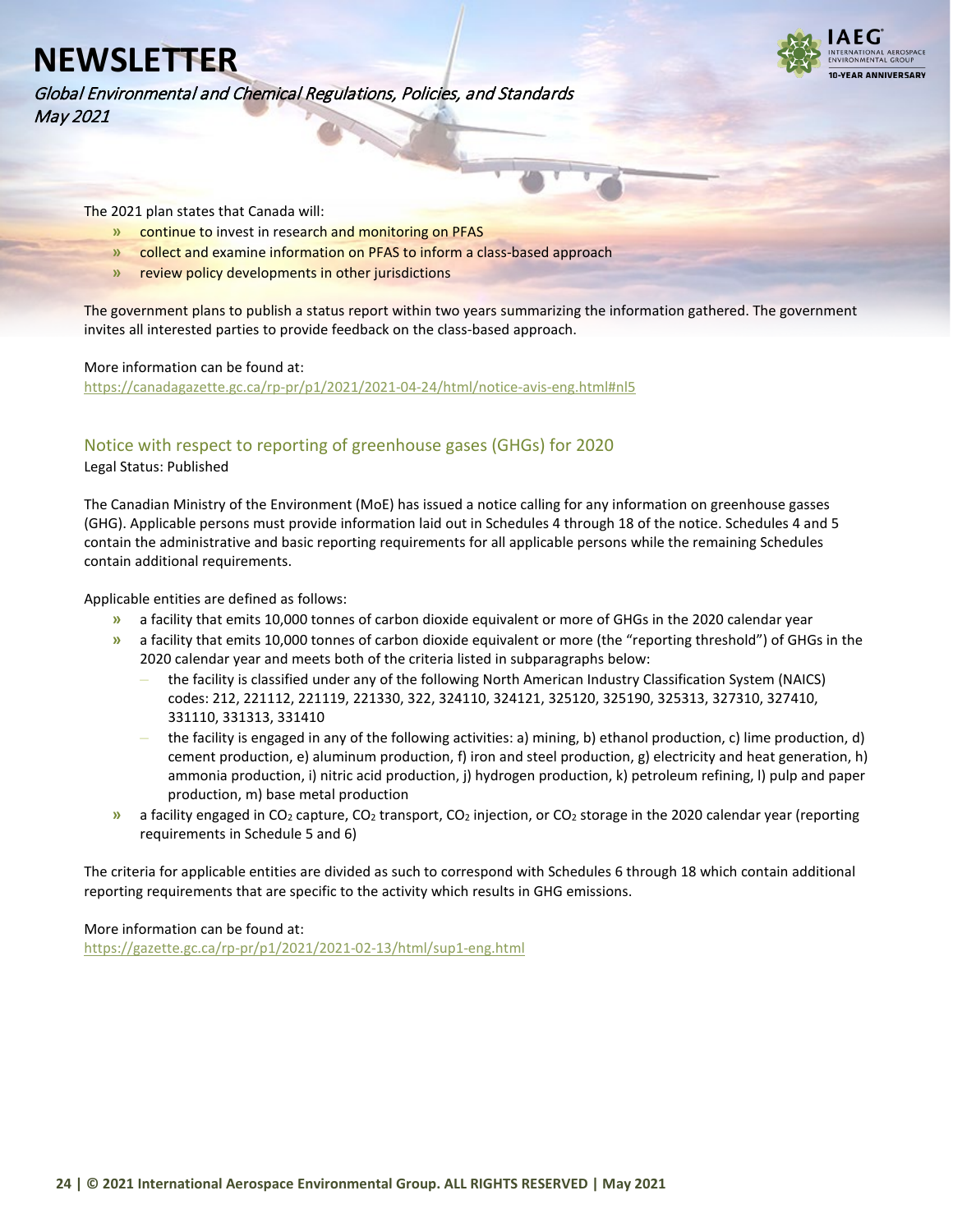Global Environmental and Chemical Regulations, Policies, and Standards May 2021

![](_page_24_Picture_2.jpeg)

<span id="page-24-0"></span>Order Adding a Toxic Substance to Schedule 1 to the Canadian Environmental Protection Act, 1999 and publication of final decision after screening assessment of a substance — phenol, 4-chloro-3-methyl (chlorocresol), CAS RN 59-50-7 — specified on the Domestic Substances List (subsection 77(6) of the Canadian Environmental Protection Act, 1999) Legal Status: Proposed

The Chemicals Management Plan (CMP) is Canada's federal program that assesses and manages chemical substances and micro-organisms that may be harmful to the environment or human health. Talc and chlorocresol were evaluated for toxicity under the CMP.

#### Talc:

The talc regulatory impact analysis statement indicates that the substance meets one or more CEPA human health criteria for a toxic substance. The proposed Order adds talc, molecular formula Mg3H2(SiO3)4; 14807-96-6; to the List of Toxic Substances in Schedule 1 to CEPA. No specific risk management measures are recommended as part of the proposed Order.

In Canada, talc is used in adhesives and sealants; automotive, aircraft, and transportation applications; building and construction materials (e.g., wood and engineered wood); ceramics; electrical and electronics; textiles; floor coverings; inks, toner, and colorants; lubricants and greases; oil and natural gas extraction applications; paints and coatings; and much more.

#### Chlorocresol:

The final screening assessment is published for the chlorocresol. It is used as a biocide in cosmetics. It is concluded that chlorocresol meets one or more of the criteria set out in section 64 of CEPA. Chlorocresol does not meet the persistence and bioaccumulation criteria. The notice recommends that the ministers add the substance to Schedule 1 of the CEPA. The proposed risk management approach document is opened to public comment.

Penalties for non-compliance under CEPA include fines up to \$ 1 million CAD per day and/or imprisonment for up to three years.

More information can be found at: *Talc Gazette notice* <https://gazette.gc.ca/rp-pr/p1/2021/2021-05-22/html/reg2-eng.html> *Talc chemical management plan* [https://www.canada.ca/en/health-canada/services/chemical-substances/chemicals-management-plan-3](https://www.canada.ca/en/health-canada/services/chemical-substances/chemicals-management-plan-3-substances/talc.html) [substances/talc.html](https://www.canada.ca/en/health-canada/services/chemical-substances/chemicals-management-plan-3-substances/talc.html) *Chlorocresol Gazette notice* [https://canadagazette.gc.ca/rp-pr/p1/2021/2021-05-22/html/notice-avis-eng.html#na3](https://canadagazette.gc.ca/rp-pr/p1/2021/2021-05-22/html/notice-avis-eng.html%23na3) *Chlorocresol chemical management plan* [https://www.canada.ca/en/health-canada/services/chemical-substances/chemicals-management-plan-3](https://www.canada.ca/en/health-canada/services/chemical-substances/chemicals-management-plan-3-substances/chlorocresol.html) [substances/chlorocresol.html](https://www.canada.ca/en/health-canada/services/chemical-substances/chemicals-management-plan-3-substances/chlorocresol.html)

### <span id="page-24-1"></span>Final decision after screening assessment of talc (Mg3H2(SiO3)4), CAS RN 14807-96-6 specified on the Domestic Substances List

#### Legal Status: Draft amendment

The Canadian government completed the screening assessment of talc and have concluded that the substance meets one or more of the criteria set out in Section 64 of the CEPA, 1999. Additionally, the ministers have released a risk management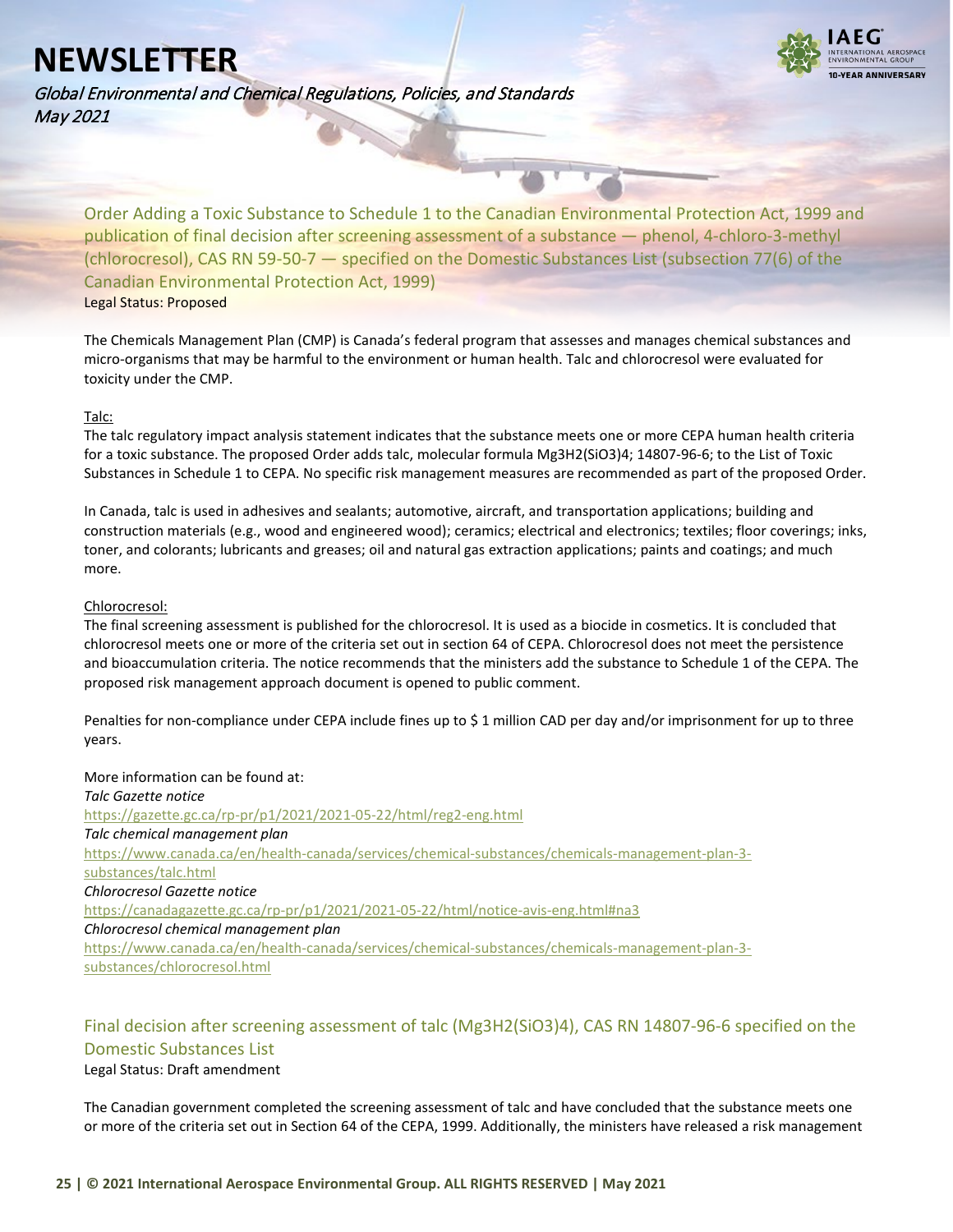![](_page_25_Picture_1.jpeg)

Global Environmental and Chemical Regulations, Policies, and Standards May 2021

approach document for Talc. The notice is given that this substance be added to the List of Toxic Substances (Schedule 1) of the Act.

Talc is a naturally occurring mineral. In Canada, talc is used in adhesives and sealants; automotive, aircraft, and transportation applications; building and construction materials; ceramics; electrical and electronics; textiles; floor coverings; inks, toners, and colorants; lubricants and greases; oil and natural gas extraction applications; paints and coatings; paper and paper products, mixtures, and manufactured items; plastic and rubber materials; toys, playground equipment and sporting equipment; and in water treatment.

#### More information can be found at:

[https://gazette.gc.ca/rp-pr/p1/2021/2021-04-24/html/notice-avis-eng.html#nl9](https://gazette.gc.ca/rp-pr/p1/2021/2021-04-24/html/notice-avis-eng.html%23nl9)

### <span id="page-25-0"></span>**United States**

### <span id="page-25-1"></span>On Petition for Review of Final Agency Action of the U.S. Environmental Protection Agency Legal Status: Published

The U.S. Environmental Protection Agency (EPA) is planning on reconsidering their Final Risk Evaluation for Methylene Chloride. During the course of the Neighbors for Environmental Justice, et al v EPA, et al. litigation, EPA has requested that the Court remand without vacatur (a judicial remedy that permits agency orders or rules to remain in effect after they are remanded) the Final Risk Evaluation for Methylene Chloride to allow the Agency to reconsider it. EPA determined in 2020 that methylene chloride does not present such unreasonable risk under six of 53 conditions of use.

The risk determination approach used a condition-of-use by condition-of-use basis rather than a determination for the chemical as a whole. Additionally, EPA made assumptions regarding workers' use of personal protective equipment when using methylene chloride in various commercial conditions of use and declined to analyze certain populations as a "potentially exposed or susceptible subpopulation", as well as certain environmental exposure pathways.

EPA argues that a remand will allow it to revisit these assumptions and approaches. In particular, EPA intends to propose transitioning to a binary determination of whether methylene chloride presents unreasonable risk of injury to human health or the environment, instead of the condition-of-use by condition-of-use determination. A remand will also allow EPA to assess whether additional analysis with respect to potentially exposed or susceptible subpopulations or excluded environmental exposure pathways is warranted and, if so, to conduct that additional analysis. Finally, a remand will allow EPA to seek public comment on any new analyses and proposed reconsideration.

As the final risk evaluation itself does not impose any restrictions on the use of methylene chloride, a remand would not cause any disruptions to the use of the substance.

More information can be found at: *Motion for voluntary remand* [http://www.iaeg.com/elements/pdf/USA\\_Motion\\_for\\_voluntary\\_remand.pdf](http://www.iaeg.com/elements/pdf/USA_Motion_for_voluntary_remand.pdf) *Freedhoff Declaration* [http://www.iaeg.com/elements/pdf/USA\\_Freedhoff\\_Declaration.pdf](http://www.iaeg.com/elements/pdf/USA_Freedhoff_Declaration.pdf) *Final Risk Evaluation for Methylene Chloride* <https://www.epa.gov/assessing-and-managing-chemicals-under-tsca/final-risk-evaluation-methylene-chloride>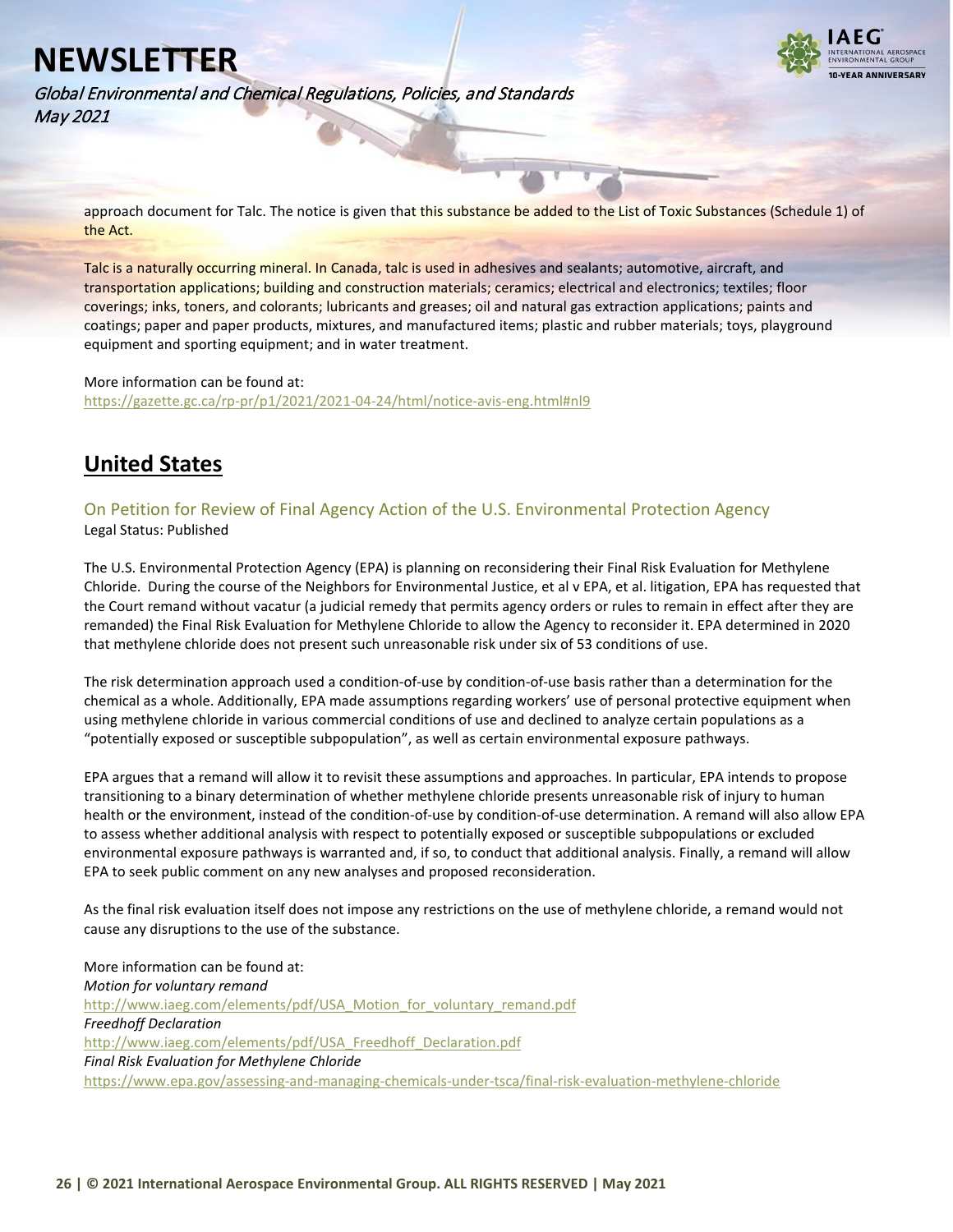![](_page_26_Picture_1.jpeg)

Global Environmental and Chemical Regulations, Policies, and Standards May 2021

<span id="page-26-0"></span>Plan to Update Toxics Release Inventory to Advance Environmental Justice Legal Status: Announced

The EPA has released its plans to expand the Toxic Release Inventory (TRI) reporting to cover Toxic Substances Control Act (TSCA) work plan substances, ethylene oxide (EtO), and additional PFAS. TRI is a reporting scheme which requires facilities to report on their environmental substance release. The EPA is planning to broaden the scope of this program to advance environmental justice, improve transparency, and increase access to environmental information.

The plan includes:

- **»** expanding the scope of TRI reporting requirements to include additional chemicals and facilities
- **»** including facilities that are not currently reporting on EtO releases
- **»** providing new tools to make TRI data more accessible to the public

No penalties for non-compliance have been established.

#### More information can be found at:

<https://www.epa.gov/newsreleases/epa-announces-plan-update-toxics-release-inventory-advance-environmental-justice>

### <span id="page-26-1"></span>Significant New Use Rules on Certain Chemical Substances (19-1.F)

Legal Status: Announced

The EPA has revised its Significant New Use Rules (SNUR). The manufacturers/ processors/importers of these substances must notify the EPA through submitting a Significant New Use Notice (SNUN) at least 90 days before manufacturing/processing/importing any of these substances for the significant new use. A significant new use is determined by considering some factors such as the projected volume of manufacturing/processing, method of manufacturing/processing/disposal of the substance, and how the new use will change the type and form of exposure, as well as the magnitude and duration of exposure to the substance.

The manufacture or processing for the significant new use shall not commence until the EPA made an appropriate determination on the notice and has taken risk management actions as a result of the decision.

The substances under this proposed SNUR are as follows:

- **»** 1454803-04-3 | P-17-382 | amides, tallow, N,N-bis(2-hydroxypropyl);
- **»** No CAS | P-18-41 | 2,5-furandione, polymer with 2-ethyl-2-(hydroxymethyl)-1,3-propanediol, 3a,4,5,6,7,7ahexahydro-4,7-methano-1H-inden-5(or 6)-yl ester, ester with 2,3-dihydroxypropyl neodecanoate
- **»** No CAS | P-18-70 | waste plastics, polyester, depolymd. with glycols, polymers with dicarboxylic acids
- **»** No CAS | P-18-100 | substituted alkanoic acid, polymer with alkylcarbonate, alkanediols and isocyanate substituted carbomonocycles, sodium salt, alkenoic acid substituted polyol reaction products-blocked
- **»** No CAS | P-18-102 | alkenoic acid, ester with [oxybis(alkylene)]bis[alkyl-substituted alkanediol], polymer with alkylcarbonate, alkanediols, substituted alkanoic acid and isocyanate and alkyl substituted carbomonocycle, sodium salt
- **»** No CAS | P-18-116 | castor oil, reaction products with soybean oil
- **»** No CAS | P-18-136 | 1-butanaminium,N,N,N-tributyl-,2(or 5)- [[benzoyldihydrodioxo [(sulfophenyl) amino]heteropolycycle]oxy]-5(or 2)-(1,1-dimethylpropyl)benzenesulfonate (2:1)
- **»** No CAS | P-18-137 | alkylsilsesquioxane, ethoxy-terminated
- **»** No CAS | P-18-219 | polythioether, short chain diol polymer terminated with aliphatic diisocyanate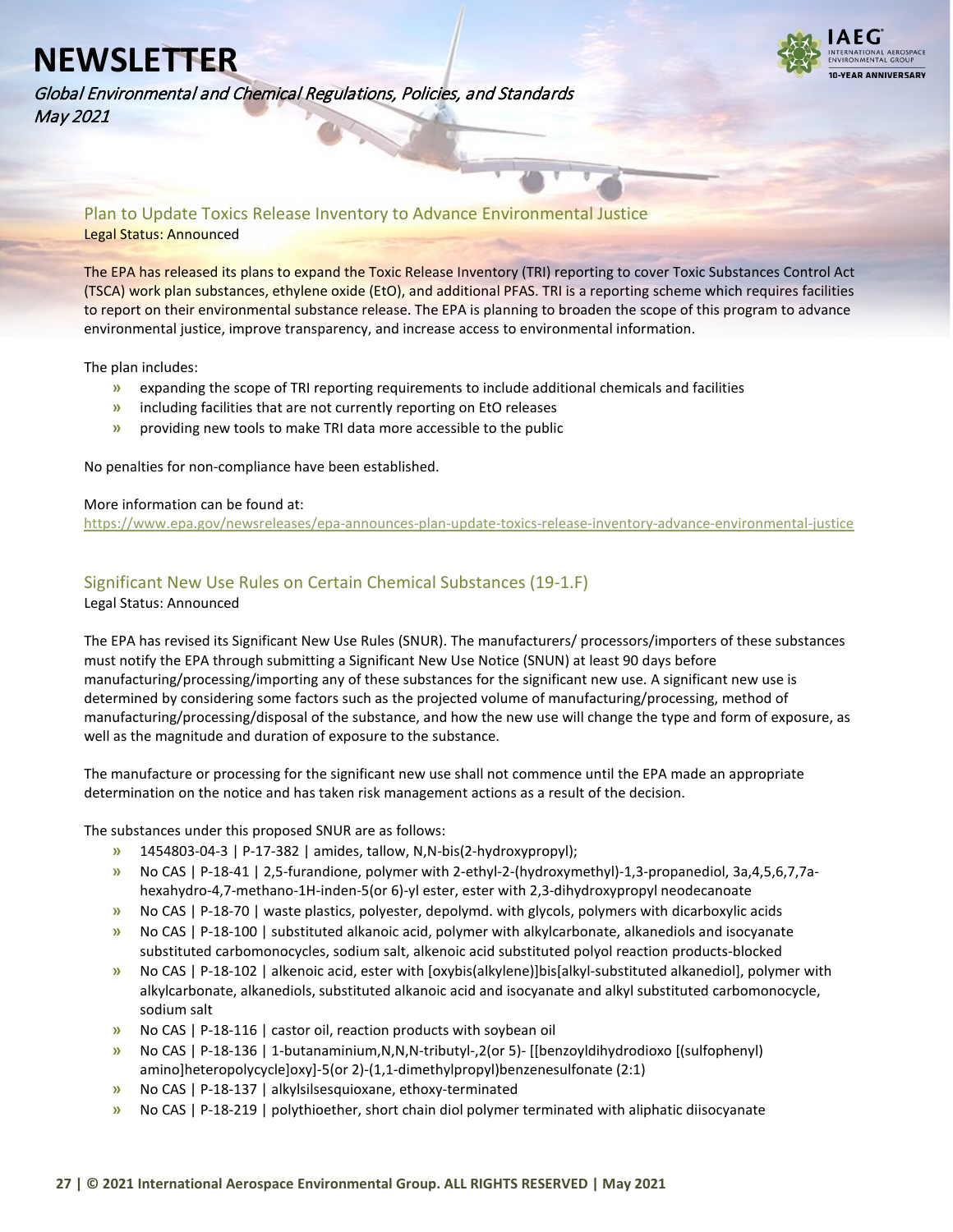![](_page_27_Picture_1.jpeg)

Global Environmental and Chemical Regulations, Policies, and Standards May 2021

- **»** No CAS | P-18-224 | alkenoic acid, polymer with alkenylcarbomonocycle, [alkanediylbis (substituted alkylene)] bis[heteromonocycle] and (alkylalkenyl) aromatic, salt
- **»** No CAS | P-18-225 | alkenoic acid, polymer with substituted alkyloxirane, alkenylcarbomonocycle, alkyl substituted alkyl alkanediol and (alkylalkenyl) aromatic, salt
- **»** No CAS | P-18-233 | alkyl alkenoic acid, alkyl ester, telomer with alkylthiol, substituted carbomonocycle, substituted alkyl alkyl alkenoate and hydroxyalkyl alkenoate, tertbutyl alkyl peroxoate-initiated
- **»** No CAS | P-18-279 | substituted heteromonocycle, polymer with substituted alkanediol and diisocyanate substituted carbomonocyle, alkylene glycol acrylate-blocked

No substance was found to pose a risk under current uses, but future uses may carry risks.

#### More information can be found at:

[https://www.federalregister.gov/documents/2021/05/06/2021-08840/significant-new-use-rules-on-certain-chemical](https://www.federalregister.gov/documents/2021/05/06/2021-08840/significant-new-use-rules-on-certain-chemical-substances-19-1f)[substances-19-1f](https://www.federalregister.gov/documents/2021/05/06/2021-08840/significant-new-use-rules-on-certain-chemical-substances-19-1f)

### <span id="page-27-0"></span>Significant New Use Rules on Certain Chemical Substances (20-3.B)

Legal Status: Published

The EPA has revised its SNUR. The manufacturers/ processors/importers of these substances must notify the EPA through submitting a SNUN at least 90 days before manufacturing/processing/importing any of these substances for the significant new use. A significant new use is determined by considering some factors such as the projected volume of manufacturing/processing, method of manufacturing/processing/disposal of the substance, and how the new use will change the type and form of exposure, as well as the magnitude and duration of exposure to the substance.

The manufacture or processing for the significant new use shall not commence until the EPA made an appropriate determination on the notice and has taken risk management actions as a result of the decision.

The substances under this proposed SNUR are as follows:

- **»** 2169783-63-3 | P-18-391 | 1-propanaminium, N-(carboxymethyl)-N, N-dimethyl-3-[(3,5, 5-trimethyl-1-oxohexyl), amino]- inner salt;
- **»** 13818-44-5 | P-20-13 | 2-propenoic acid, 2-methyl-, (2-oxo-1,3-dioxolan-4-yl)methyl ester

No substance was found to pose a risk under current uses, but future uses may carry risks.

### More information can be found at:

[https://www.federalregister.gov/documents/2021/04/30/2021-08880/significant-new-use-rules-on-certain-chemical](https://www.federalregister.gov/documents/2021/04/30/2021-08880/significant-new-use-rules-on-certain-chemical-substances-20-3b)[substances-20-3b](https://www.federalregister.gov/documents/2021/04/30/2021-08880/significant-new-use-rules-on-certain-chemical-substances-20-3b)

### <span id="page-27-1"></span>EPA announces changes to prevent unsafe new PFAS from entering the market, and creates a new Council on PFAS

Legal Status: Published

The EPA has announced policy shifts in its review of new PFAS before they can enter the market, as well as the creation of a Council on PFAS.

EPA's New Chemicals Program is implementing a new strategy for reviewing and managing Low Volume Exemptions (LVE) requests for PFAS. Given the complexity of PFAS chemistry, potential health effects, and their longevity and persistence in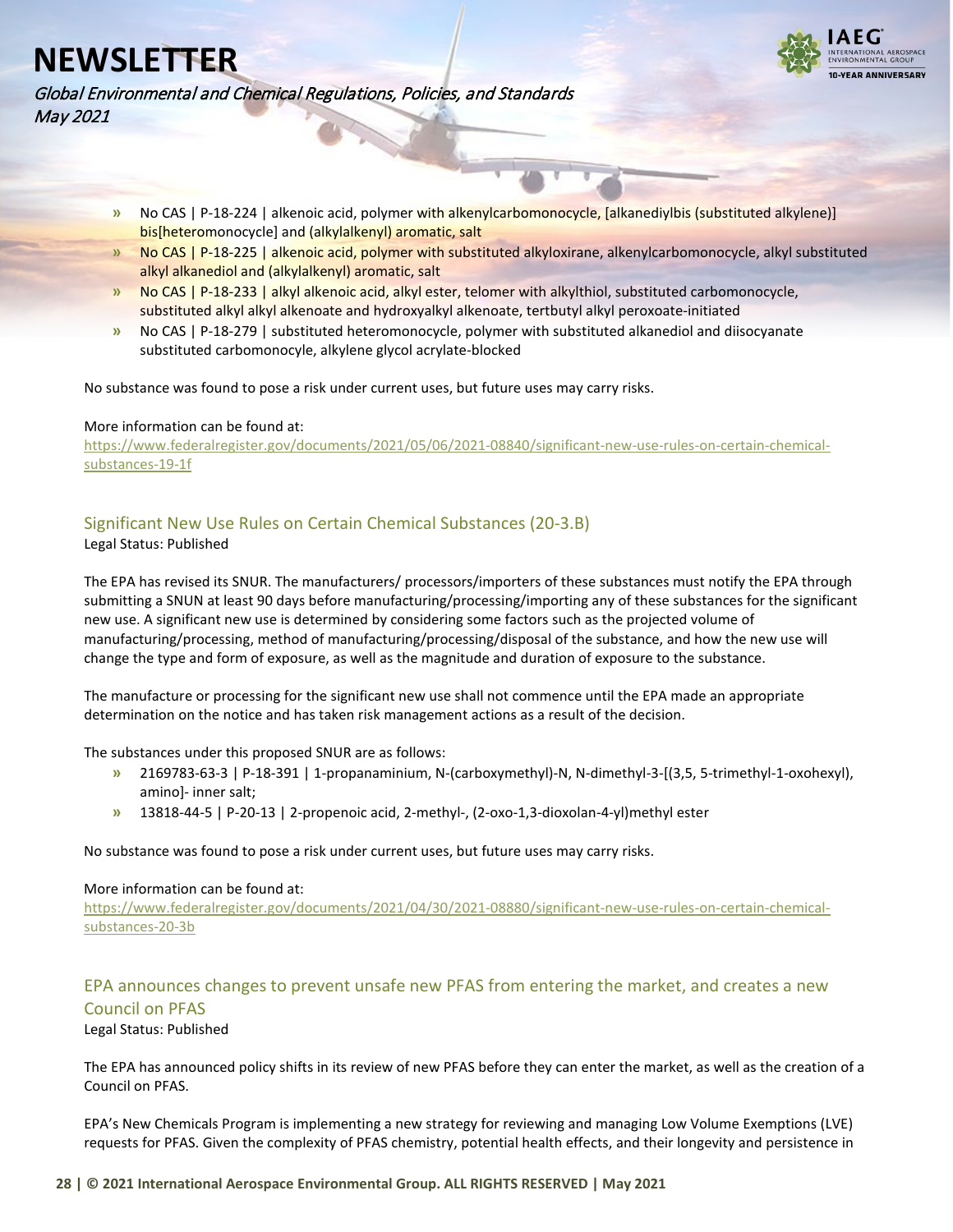![](_page_28_Picture_1.jpeg)

Global Environmental and Chemical Regulations, Policies, and Standards May 2021

the environment, they are unlikely to be eligible for this type of exemption; EPA will however still consider each LVE application individually, but the agency expects that pending and new LVE submissions for PFAS would be denied. Doing this will allow the agency additional time to conduct a more thorough review through the pre-manufacture notice review process and put measures in place to mitigate the potential risk of these chemicals as the agency determines whether to allow them to enter commerce. Additionally, EPA is exploring ways to work cooperatively with companies to voluntarily withdraw previously granted LVEs.

EPA's Administrator has called for the creation of an "EPA Council on PFAS" (ECP) to help deliver the "2019 EPA PFAS Action Plan". More specifically, the ECP has been directed to:

- **»** develop "PFAS 2021-2025 Safeguarding America's Waters, Air and Land," a multi-year strategy to deliver critical public health protections to the American public. The ECP shall make initial recommendations within 100 days of its establishment
- **»** continue close interagency coordination on regional specific and cross-media issues to assist states, Tribes, and local communities faced with significant and complex PFAS challenges
- **»** work with all national program offices and regions to maximize the impact of EPA's funding and financing programs and leverage federal and state funds to support clean-up of PFAS pollution, particularly in underserved communities
- **»** expand engagement opportunities with federal, state, and tribal partners to ensure consistent communications, exchange information, and identify collaborative solutions

#### More information can be found at:

<https://www.epa.gov/chemicals-under-tsca/epa-announces-changes-prevent-unsafe-new-pfas-entering-market> <https://www.epa.gov/newsreleases/epa-administrator-regan-establishes-new-council-pfas>

### <span id="page-28-0"></span>Comment Request: Aircraft Engines-Supplemental Information Related to Exhaust Emissions Legal Status: Proposed

The EPA submitted an information collection request regarding "Aircraft engines- supplemental information related to exhaust emissions (renewal)". The EPA is requesting comments regarding the proposed addition of supersonic aircraft and engines to the scope of an existing information collection request, which is approved until 31 December 2021. Previously, the only aircraft engines that were in production, development or in use were subsonic aircraft engines.

The information collection request is regarding the Control of Air Pollution from Aircraft and Aircraft Engines standards. The entities affected by this request are manufacturers of aircraft engine and engine parts.

The deadline for comments is 6 July 2021.

### More information can be found at:

[https://www.federalregister.gov/documents/2021/05/07/2021-09684/proposed-information-collection-request-comment](https://www.federalregister.gov/documents/2021/05/07/2021-09684/proposed-information-collection-request-comment-request-aircraft-engines-supplemental-information)[request-aircraft-engines-supplemental-information](https://www.federalregister.gov/documents/2021/05/07/2021-09684/proposed-information-collection-request-comment-request-aircraft-engines-supplemental-information)

### <span id="page-28-1"></span>EPA proposed a rule to phase down hydrofluorocarbons (HFCs)

Legal Status: Proposed

The EPA is proposing issuing regulations to comply with some requirements in the American Innovation and Manufacturing Act (AIM) of 27 December 2020. This program aims to decrease the production and import of HFCs by 85% over a 15-year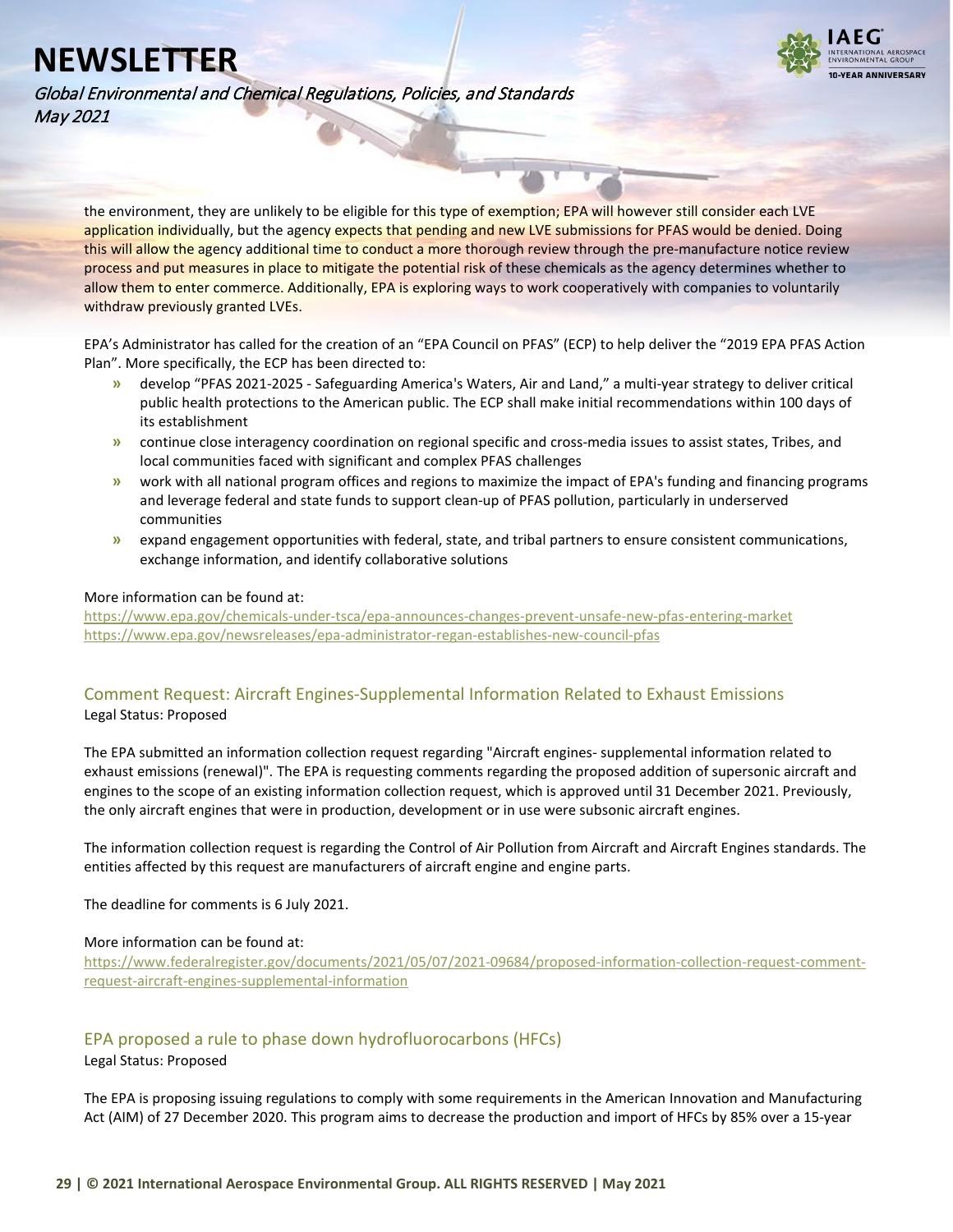![](_page_29_Picture_1.jpeg)

Global Environmental and Chemical Regulations, Policies, and Standards May 2021

period, which is expected to avoid up to 0.5 °C of global warming by 2100. A final rule is expected 23 September 2021. The proposed rule aims to establish:

- **»** baselines for the HFC production and consumption
- **»** allowance allocation to phase down HFC production and consumption
- **»** a method for allocation and transfer of allowances
- **»** provisions for international transfer of allowances
- **»** requirements to assist in complying with the phase down plan

The EPA is also seeking early input on how they can modify the determination of company-specific allocations in the future.

Accordingly, the EPA has proposed its first rule to phase down the production and consumption of potent HFCs. In addition to the general HFC allowance pools, a set aside pool for new market entrants and a separate pool for specific applications will be issued. The specific applications under the AIM Act include:

- **»** propellant in metered dose inhalers
- **»** defense sprays
- **»** structural composite preformed polyurethane foam for marine use and trailer use
- **»** the etching of semiconductor material or wafers and the cleaning of chemical vapor deposition chambers within the semiconductor manufacturing sector
- **»** on board aerospace fire suppression

Currently, EPA is collecting data from companies on past production, import, export, destruction, and use of HFCs, which will be used in allowance allocation. Responding to the data request is voluntary but failure to respond may limit the allowances. EPA collects data through two platforms:

- **»** Electronic Greenhouse Gas Reporting Tool (e-GGRT)
- **»** Ozone Depleting Substance Tracking System (ODSTS)

#### More information can be found at:

[https://www.federalregister.gov/documents/2021/05/19/2021-09545/phasedown-of-hydrofluorocarbons-establishing-the](https://www.federalregister.gov/documents/2021/05/19/2021-09545/phasedown-of-hydrofluorocarbons-establishing-the-allowance-allocation-and-trading-program-under-the)[allowance-allocation-and-trading-program-under-the](https://www.federalregister.gov/documents/2021/05/19/2021-09545/phasedown-of-hydrofluorocarbons-establishing-the-allowance-allocation-and-trading-program-under-the) <https://www.epa.gov/newsreleases/epa-moves-forward-phase-down-climate-damaging-hydrofluorocarbons> Data submission platforms <https://ccdsupport.com/confluence/display/help/e-GGRT+and+HFC+Data+Reporting+related+to+AIM>

### <span id="page-29-0"></span>Comment Request; Implementation of the 8-Hour National Ambient Air Quality Standards for Ozone (Renewal)

Legal Status: Notice

On 8 December 2020, the EPA submitted an information collection request regarding the Implementation of the 8-hour National Ambient Air Quality Standards for Ozone: State Implementation Plan requirements. This notice allows for an additional 30 days for public comments with an updated deadline for comments on 1 June 2021.

The information request aims to estimate the burden on states for implementation-related activities for the 2008 ozone National Ambient Air Quality Standards from April 2021 - April 2024. The individuals expected to respond to this request are state and local governments.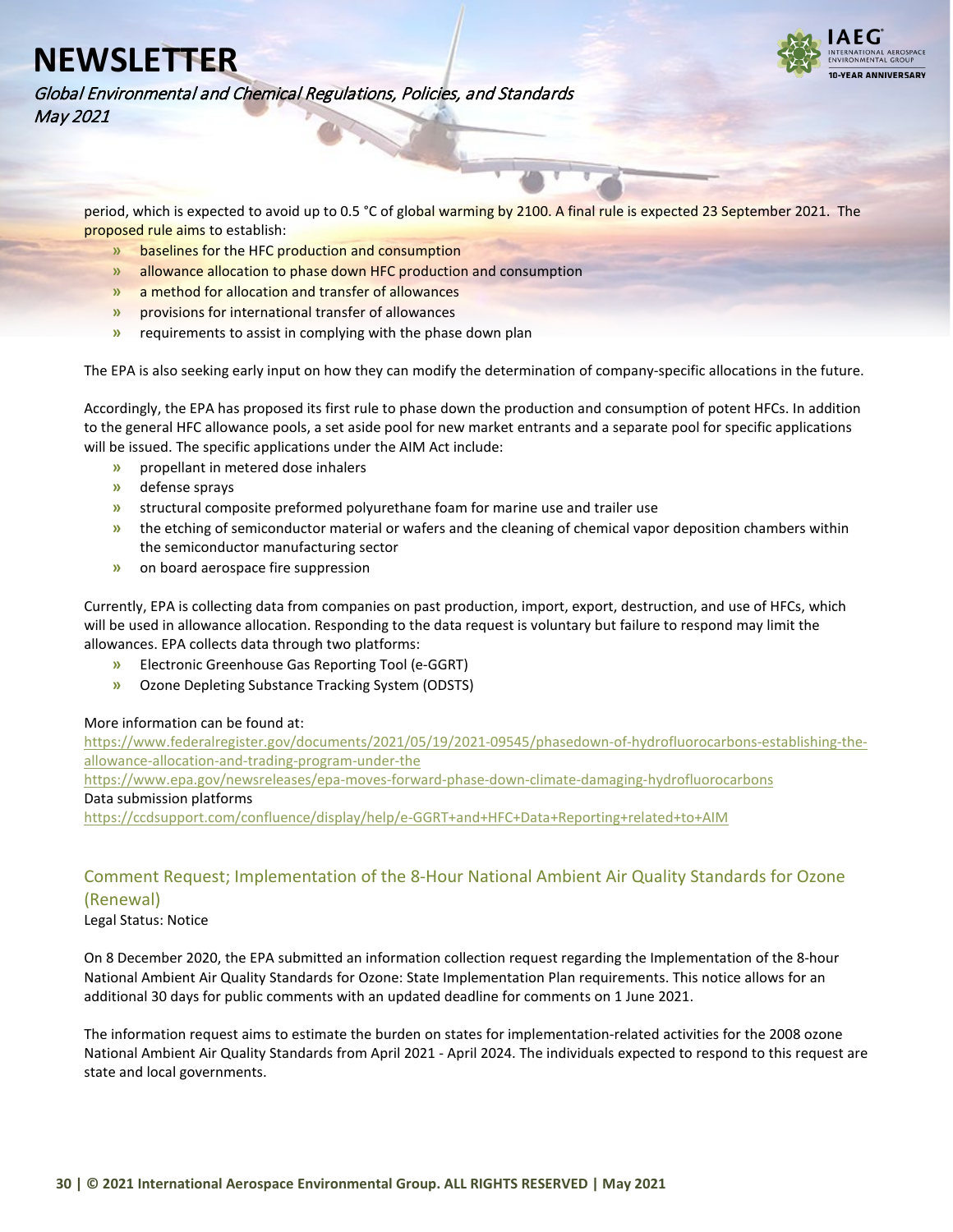![](_page_30_Picture_1.jpeg)

![](_page_30_Picture_2.jpeg)

#### More information can be found at:

[https://www.federalregister.gov/documents/2021/04/30/2021-09014/information-collection-request-submitted-to-omb](https://www.federalregister.gov/documents/2021/04/30/2021-09014/information-collection-request-submitted-to-omb-for-review-and-approval-comment-request)[for-review-and-approval-comment-request](https://www.federalregister.gov/documents/2021/04/30/2021-09014/information-collection-request-submitted-to-omb-for-review-and-approval-comment-request)

### <span id="page-30-0"></span>Significant New Use Rules on Certain Chemical Substances (21-2.B) Legal Status: Proposed

The EPA has revised its SNUR. The manufacturers/processors/importers of these substances must notify the EPA through submitting a SNUN at least 90 days before manufacturing/processing/importing any of these substances for the significant new use. A significant new use is determined by considering some factors such as the projected volume of manufacturing/ processing, method of manufacturing/processing/disposal of the substance, and how the new use will change the type and form of exposure, as well as the magnitude and duration of exposure to the substance.

The manufacture or processing for the significant new use shall not commence until the EPA made an appropriate determination on the notice and has taken risk management actions as a result of the decision.

No substance was found to pose a risk under current uses, but future uses may carry risks.

The substances under this proposed SNUR are as follows:

- **»** 62439-42-3 | P-19-82 | heptanal, 6-hydroxy-2,6-dimethyl
- **»** 2205080-23-3 | P-20-76 | glycine, reaction products with sodium O-iso-Pr carbonodithioate, sodium salts
- **»** No CAS | P-20-94 | alkanedioic acid, polymer with tri-alkyl-isocyanatocarbomonocycle, dialkylglycols, ester with 2,3-dihydroxypropyl alkyl ester, 2-hydroxyethyl methacrylate-blocked (generic)

#### More information can be found at:

[https://www.federalregister.gov/documents/2021/04/30/2021-08883/significant-new-use-rules-on-certain-chemical](https://www.federalregister.gov/documents/2021/04/30/2021-08883/significant-new-use-rules-on-certain-chemical-substances-21-2b)[substances-21-2b](https://www.federalregister.gov/documents/2021/04/30/2021-08883/significant-new-use-rules-on-certain-chemical-substances-21-2b)

### <span id="page-30-1"></span>EPA revised the Priority Testing List

Legal Status: Draft amendment

The TSCA Interagency Testing Committee (ITC) has sent an updated Priority Testing List (PTL) to the EPA to prioritize them for testing and reporting. The Committee has added 15 High-Priority Substances (HPS) and 24 organohalogen flame retardants to the TSCA to obtain unpublished health and safety studies from manufacturers/importers of these chemicals. When ITC adds chemicals to the PTL, a rule amendment will be published in the Federal Registrar and the amendments will be effective 30 days after publication. A chemical substance or mixture can be withdrawn from the list if the information showing the reason for withdrawal is received by EPA. The information includes studies on health effects, environmental effects, environmental fate, and occupational, general and consumer exposure studies.

Organohalogen Flame Retardants; CAS #:

- **»** bis(hexachlorocyclopentadieno)cyclooctane; 13560-89-9
- **»** 1,2-bis(2,4,6-tribromophenoxy)ethane; 37853-59-1
- **»** 1,1′-ethane-1,2-diylbis(pentabromobenzene); 84852-53-9
- **»** 2-(2-hydroxyethoxy)ethyl 2-hydroxypropyl 3,4,5,6-tetrabromophthalate; 20566-35-2
- **»** 2,2′-[(1-methylethylidene)bis[(2,6-dibromo-4,1-phenylene)oxymethylene]]bis[oxirane]; 3072-84-2
- **»** mixture of chlorinated linear alkanes C14-17 with 45-52% chlorine; 85535-85-9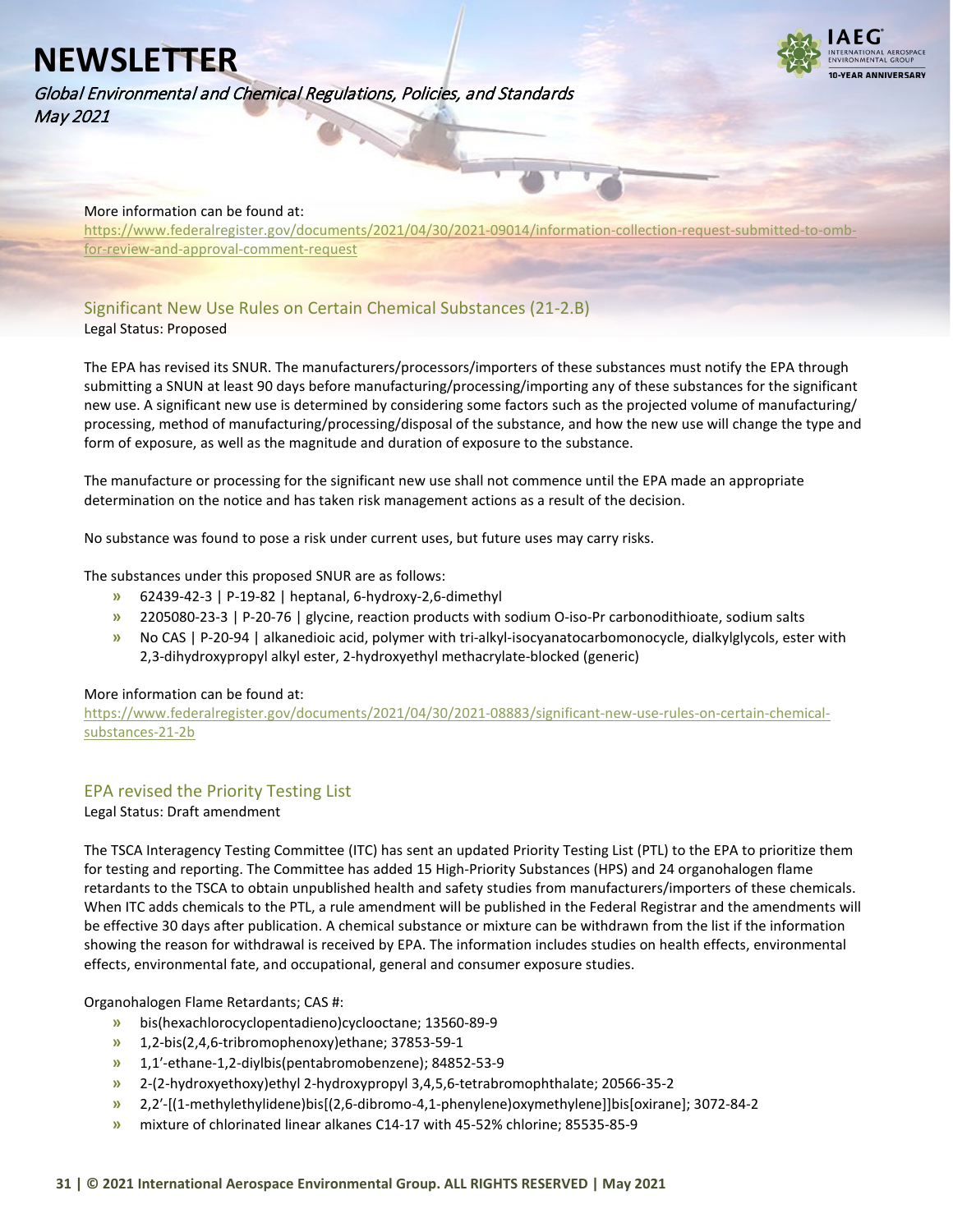**I-VEAR ANNIVERSARY** 

Global Environmental and Chemical Regulations, Policies, and Standards May 2021

- **»** N,N-ethylene-bis(tetrabromophthalimide); 32588-76-4
- **»** pentabromochlorocyclohexane; 87-84-3
- **»** (pentabromophenyl)methyl acrylate; 59447-55-1
- **»** pentabromotoluene; 87-83-2
- **»** perbromo-1,4-diphenoxybenzene; 58965-66-5
- **»** phosphonic acid, (2-chloroethyl)-, bis(2-chloroethyl) ester; 6294-34-4
- **»** propanoic acid, 2-bromo-, methyl ester; 5445-17-0
- **»** tetrabromobisphenol A-bis(2,3-dibromopropyl ether); 21850-44-2
- **»** tetrabromobisphenol A-bis(2-hydroxyethyl) ether; 4162-45-2
- **»** tetrabromobisphenol A diallyl ether; 25327-89-3
- **»** tetrabromobisphenol A dimethyl ether; 37853-61-5
- **»** 2,4,6-tribromoaniline; 147-82-0
- **»** 1,3,5-tribromo-2-(prop-2-en-1-yloxy)benzene; 3278-89-5
- **»** tris(2-chlorothyl) phosphite; 140-08-9
- **»** tris(2,3-dibromopropyl) phosphate; 126-72-7
- **»** 1,3,5-tris(2,3-dibromopropyl)-1,3,5-triazine-2,4,6(1H,3H,5H)-trione; 52434-90-9
- **»** tris(tribromoneopentyl)phosphate; 19186-97-1
- **»** 2,4,6-tris-(2,4,6-tribromophenoxy)-1,3,5-triazine; 25713-60-4.

High-Priority Substances; CAS #:

- **»** 1,3-butadiene; 106-99-0
- **»** butyl benzyl phthalate (BBP)—1,2-Benzene-dicarboxylic acid, 1-butyl 2(phenylmethyl) ester; 85-68-7
- **»** dibutyl phthalate (DBP) (1,2-benzene-dicarboxylic acid, 1,2-dibutyl ester); 84-74-2
- **»** o-dichlorobenzene; 95-50-1
- **»** p-dichlorobenzene; 106-46-7
- **»** trans-1,2-dichloroethylene; 156-60-5
- **»** 1,2-dichloropropane; 78-87-5
- **»** dicyclohexyl phthalate; 84-61-7
- **»** di-ethylhexyl phthalate (DEHP)—(1,2-benzene-dicarboxylic acid, 1,2-bis(2-ethylhexyl) ester); 117-81-7
- **»** di-isobutyl phthalate (DIBP)—(1,2-benzene-dicarboxylic acid, 1,2-bis-(2methylpropyl) ester); 84-69-5
- **»** Formaldehyde; 50-00-0
- **»** 1,3,4,6,7,8-hexahydro-4,6,6,7,8,8-hexamethylcyclopenta [g]-2-benzopyran (HHCB); 1222-05-5
- **»** phthalic anhydride; 85-44-9
- **»** 4,4′-(1-methylethylidene)bis[2, 6-dibromophenol] (TBBPA); 79-94-7
- **»** 1,1,2-trichloroethane; 79-00-5

#### More information can be found at:

<https://www.reginfo.gov/public/do/eAgendaViewRule?pubId=202010&RIN=2070-AK69> <https://www.epa.gov/assessing-and-managing-chemicals-under-tsca/interagency-testing-committee> <https://www.regulations.gov/document/EPA-HQ-OPPT-2020-0473-0001> [https://www.federalregister.gov/documents/2021/04/28/2021-08839/seventy-fourth-report-of-the-tsca-interagency](https://www.federalregister.gov/documents/2021/04/28/2021-08839/seventy-fourth-report-of-the-tsca-interagency-testing-committee-to-the-administrator-of-the)[testing-committee-to-the-administrator-of-the](https://www.federalregister.gov/documents/2021/04/28/2021-08839/seventy-fourth-report-of-the-tsca-interagency-testing-committee-to-the-administrator-of-the)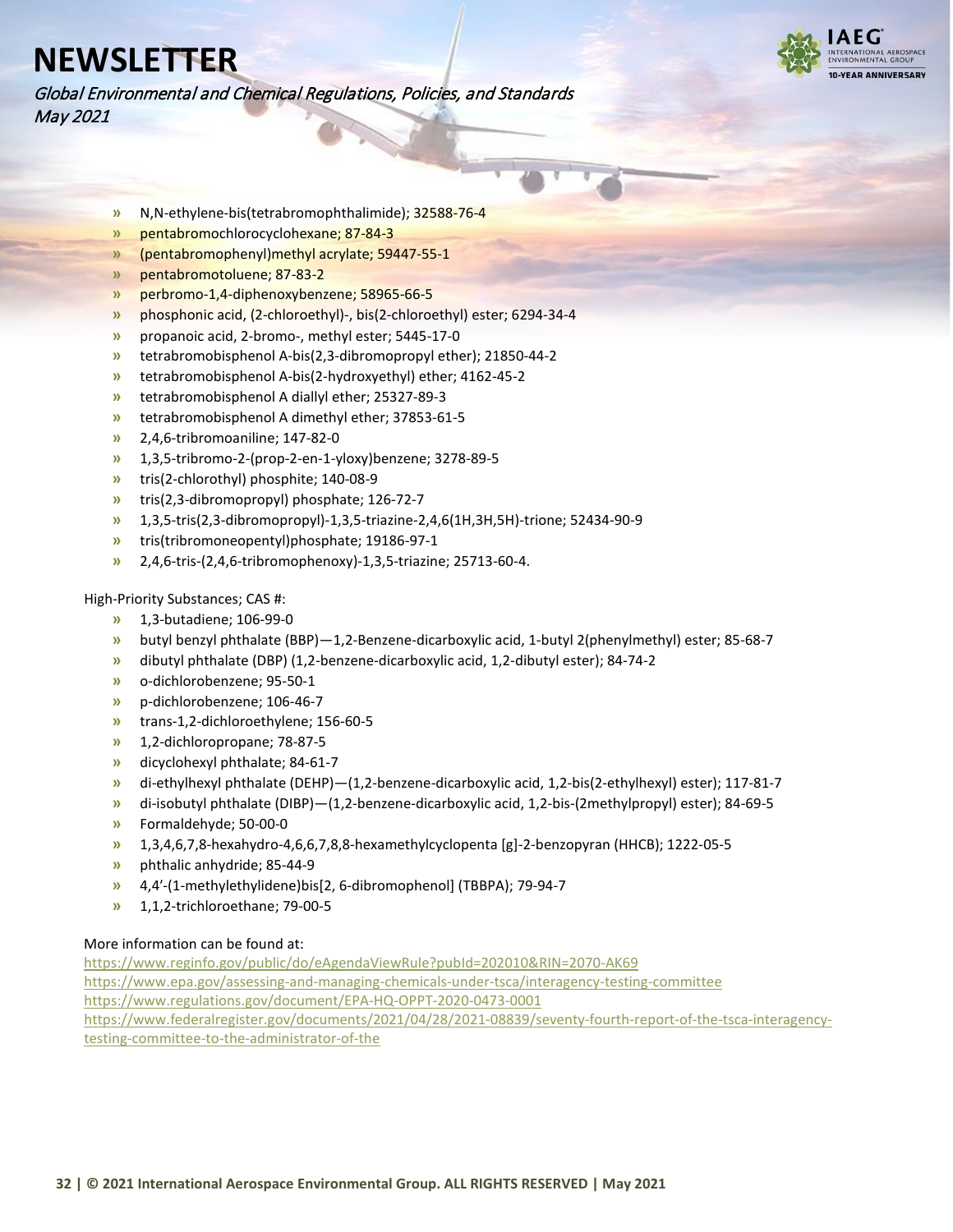Global Environmental and Chemical Regulations, Policies, and Standards May 2021

![](_page_32_Picture_2.jpeg)

<span id="page-32-0"></span> **SOUTH AMERICA** 

## <span id="page-32-1"></span>**Brazil**

<span id="page-32-2"></span>DRAFT LAW No. 6120, 2019 Creates the National Inventory of Chemical Substances with the objective of creating a database of chemical substances produced or imported into Brazilian territory and makes other arrangements

Legal Status: Draft

An amendment to draft law No. 6120, 2019 has been presented to the Environment and Sustainable Development Committee (CMADS) during the law's approval process. The original draft law only aims to establish a National Inventory of Chemical Substances. This amendment greatly expands the draft law's reach:

- **»** it aims to establish the National Inventory of Chemical Substances
- **»** it sets-up the risk assessment evaluation methodology: priority criteria (persistence, bioaccumulation, CMRs, etc.), information submission, etc.
- **»** it sets-up risk management measures, which range from the correct labelling of substances and creation of SDSs, to the prohibition of production, import, export, trade and use of substances
- **»** new substances will need to be registered in the National Inventory before production and import into Brazil
- **»** it establishes the obligations, in terms of information supply and compliance with risk management orders, of producers, importers and users of chemical substances
- **»** it establishes the infractions and their associated sanctions
- **»** it establishes the registration, evaluation and inspection of chemical substances fee

This amendment needs to be discussed and the draft law presented to three other Committees. It will then advance to the Senate.

More information can be found at (in Portuguese): *Chamber of Deputies file* <https://www.camara.leg.br/proposicoesWeb/fichadetramitacao?idProposicao=2276390> *Full text* [https://www.camara.leg.br/proposicoesWeb/prop\\_mostrarintegra?codteor=1984458&filename=Tramitacao-](https://www.camara.leg.br/proposicoesWeb/prop_mostrarintegra?codteor=1984458&filename=Tramitacao-EMC+1+CMADS+%3D%3E+PL+6120/2019)[EMC+1+CMADS+%3D%3E+PL+6120/2019](https://www.camara.leg.br/proposicoesWeb/prop_mostrarintegra?codteor=1984458&filename=Tramitacao-EMC+1+CMADS+%3D%3E+PL+6120/2019)

## <span id="page-32-3"></span>**Argentina, Brazil, Uruguay, Paraguay**

### <span id="page-32-4"></span>Agreement on implementation of GHS for classification and labelling of chemicals in Mercosur

countries

Legal Status: Pre-proposal

The chemical authorities of the Mercosur countries agreed to develop a proposal to:

**»** promote the implementation of GHS in each country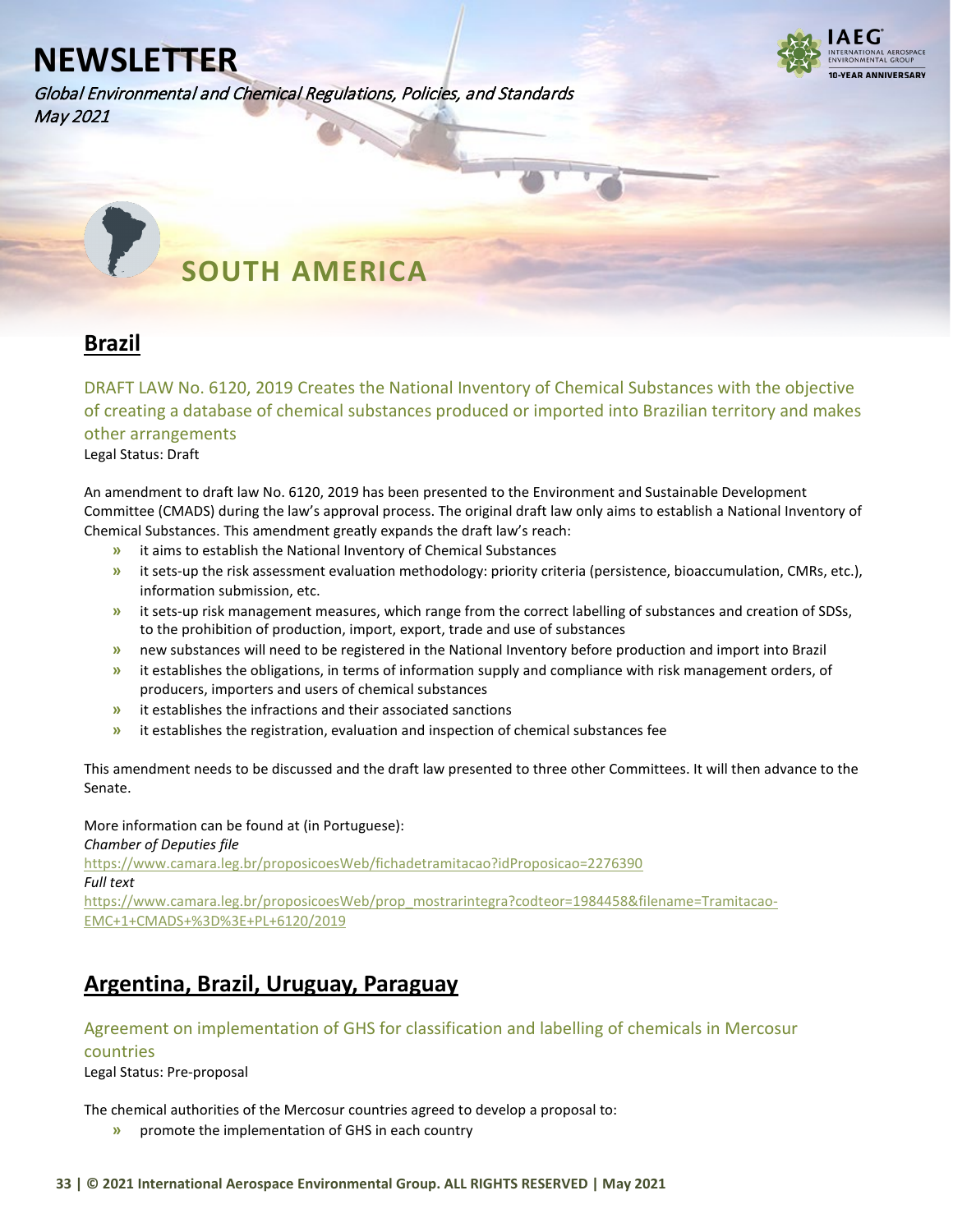Global Environmental and Chemical Regulations, Policies, and Standards May 2021

![](_page_33_Picture_2.jpeg)

**»** develop new regulatory frameworks to ensure compliance

**»** update the baseline of regulatory framework of each country

The chemical officials of the four countries also agreed on regular exchange of information on the status of GHS implementation.

Adopting GHS is part of the Mercosur chemical and waste action plan for 2021-24.

More information can be found at (in Spanish): <https://www.argentina.gob.ar/noticias/ambiente-organizo-una-jornada-sobre-productos-quimicos-para-el-mercosur>